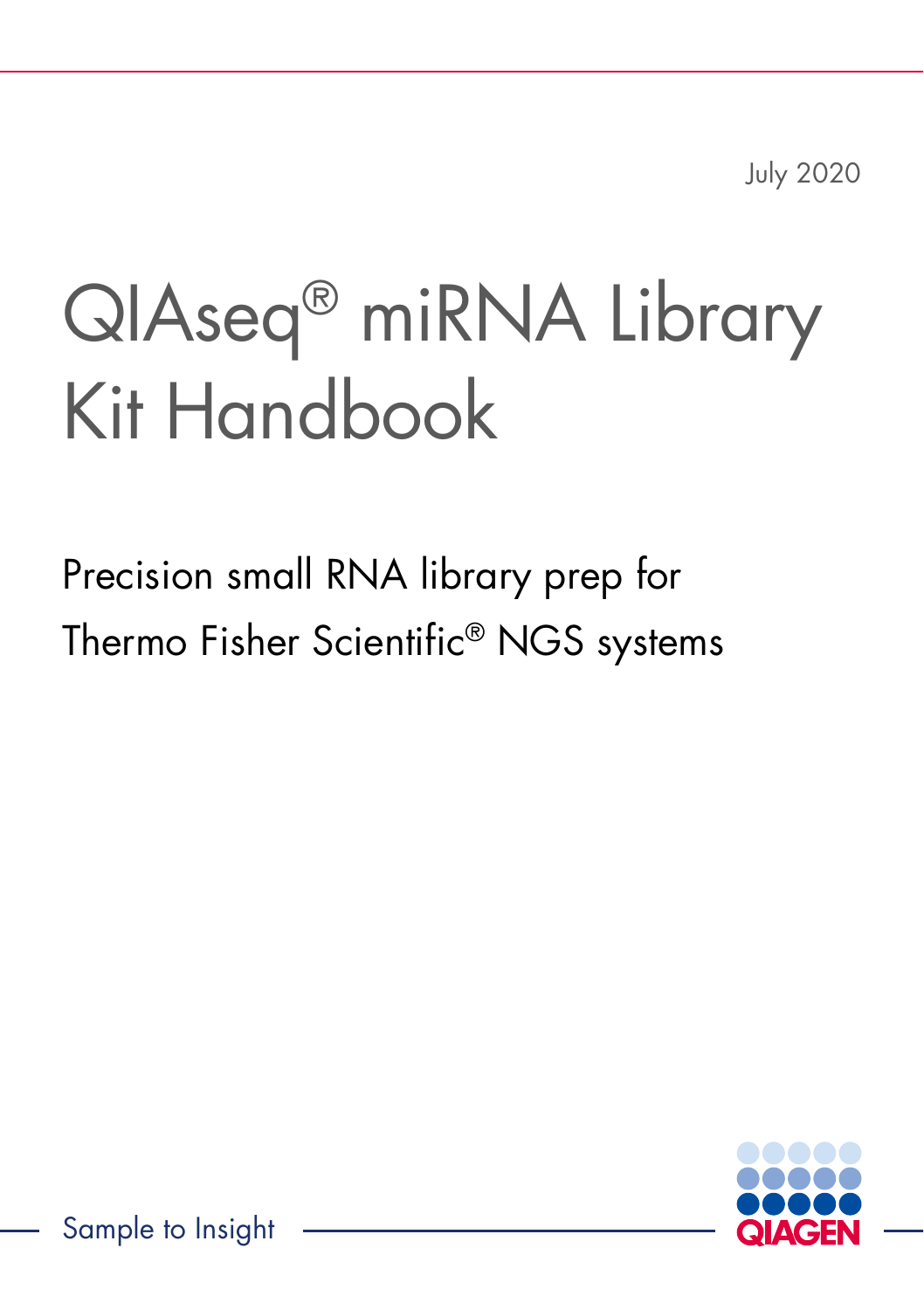# Contents

| Protocol: Determining Library Concentration and Reading Allocation per Sample 42 |
|----------------------------------------------------------------------------------|
|                                                                                  |
|                                                                                  |
|                                                                                  |
|                                                                                  |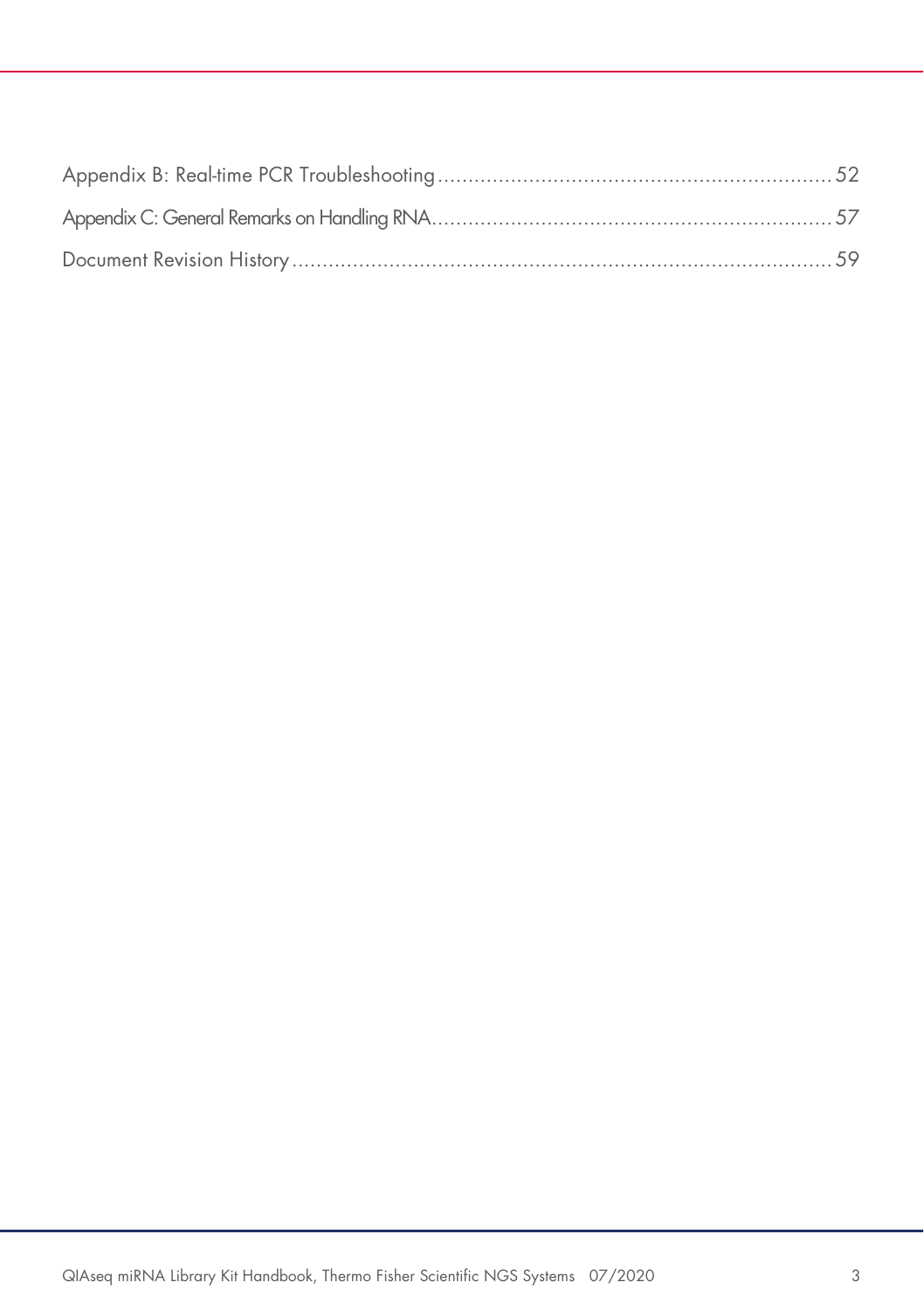# <span id="page-3-0"></span>Kit Contents

| QIAseg miRNA Library Kit               | (12)              | (96)               |
|----------------------------------------|-------------------|--------------------|
| Catalog no.                            | 331502            | 331505             |
| Number of reactions                    | $12 \,$           | 96                 |
| Box 1 of 2                             |                   |                    |
| QIAseq miRNA NGS 3' Adapter            | $12 \mu$          | 96 µl              |
| QIAseq miRNA NGS 3' Buffer             | $24$ pl           | $192$ µ            |
| QIAseq miRNA NGS 3' Ligase             | $12 \mu$          | 96 µl              |
| QIAseq miRNA NGS RI                    | $36$ $\mu$        | 288 µl             |
| Nuclease-Free Water                    | $1 \times 1.5$ ml | $2 \times 1.5$ ml  |
| QIAseq miRNA NGS 5' Adapter            | $12 \mu$          | 96 µl              |
| QIAseq miRNA NGS 5' Buffer             | $24$ $\mu$        | $192$ pl           |
| QIAseg miRNA NGS 5' Ligase             | $12 \mu$          | 96 µl              |
| QIAseq miRNA NGS RT Initiator          | $24$ $\mu$        | $192$ pl           |
| QIAseq miRNA NGS RT Primer             | $24$ $\mu$        | 192 µl             |
| QIAseq miRNA NGS RT Buffer             | $144$ pl          | $1152$ µ           |
| QIAseq miRNA NGS RT Enzyme             | $12 \mu$          | 96 µl              |
| QIAseq miRNA NGS Library Buffer        | $192$ pl          | 1536 µl            |
| HotStarTag <sup>®</sup> DNA Polymerase | $36$ $\mu$        | $288$ pl           |
| QIAseq miRNA NGS 3C Primer Assay       | 240 µl            | 240 µl             |
| QIAseq miRNA NGS 5C Primer Assay       | 240 µl            | $240$ pl           |
| QIAseq miRNA NGS RTC Primer Assay      | 240 µl            | 240 µl             |
| Box $2$ of $2$                         |                   |                    |
| 2x miRNA Ligation Activator            | $120$ pl          | $2 \times 600 \mu$ |
| QIAseq Beads                           | $4.8$ ml          | 38.4 ml            |
| QIAseq miRNA NGS Bead Binding Buffer   | $7$ m             | 54 ml              |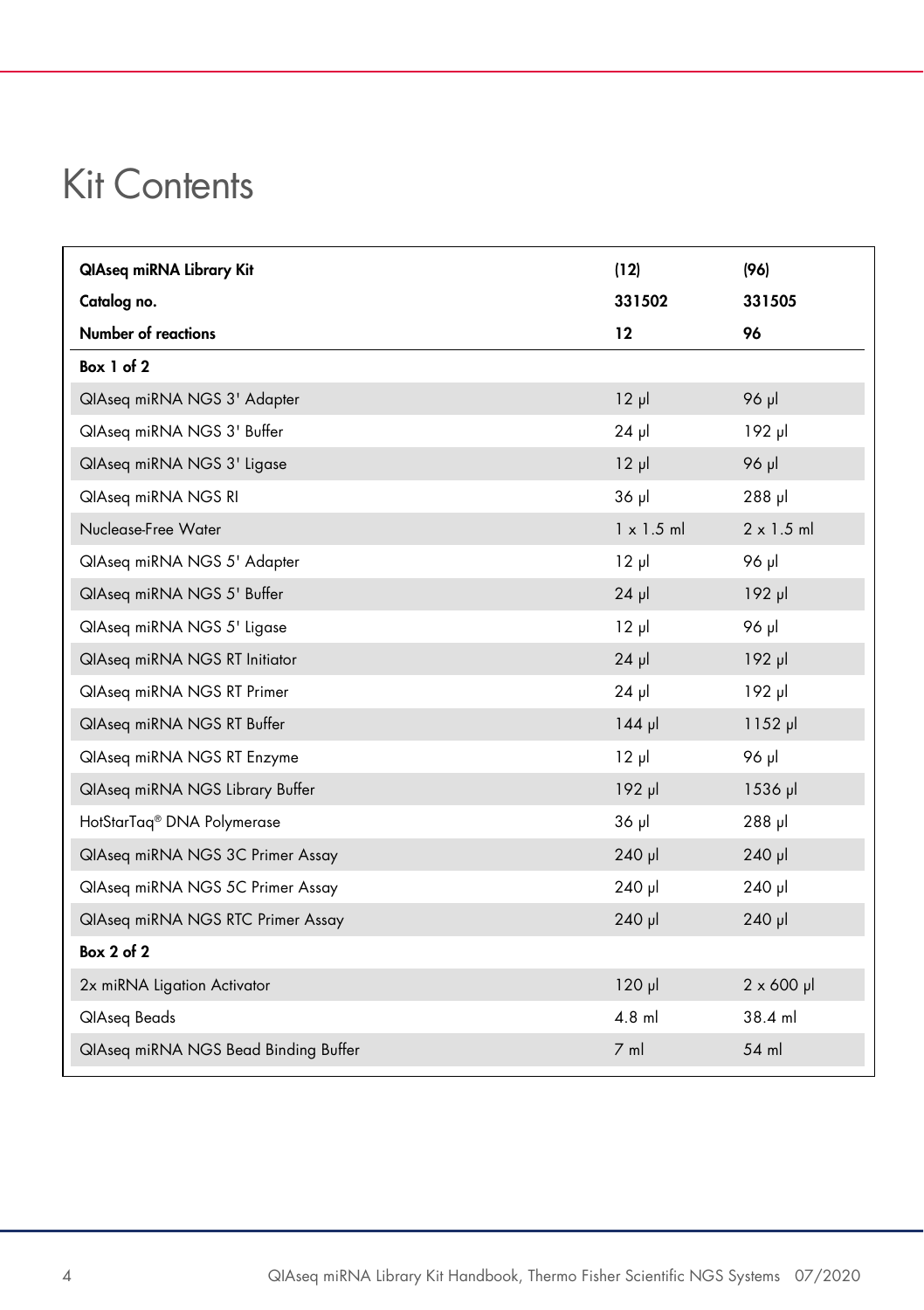| QIAseq miRNA NGS 12 Index TF |                  | (12)            |
|------------------------------|------------------|-----------------|
| Catalog no.                  |                  | 331582          |
| Number of reactions          |                  | 12              |
| Tube                         | Index sequence   |                 |
| <b>QMI TF Lib Rev Primer</b> | n/a              | $24$ pl         |
| QMI TF IP1                   | <b>CTAAGGTAA</b> | 10 <sub>µ</sub> |
| QMI TF IP2                   | <b>TAAGGAGAA</b> | $10 \mu$        |
| QMI TF IP3                   | <b>AAGAGGATT</b> | 10 <sub>µ</sub> |
| QMI TF IP4                   | <b>TACCAAGAT</b> | $10 \mu$        |
| QMI TF IP5                   | CAGAAGGAA        | 10 <sub>µ</sub> |
| QMI TF IP6                   | <b>CTGCAAGTT</b> | $10 \mu$        |
| QMI TF IP7                   | <b>TTCGTGATT</b> | 10 <sub>µ</sub> |
| QMI TF IP8                   | <b>TTCCGATAA</b> | $10 \mu$        |
| QMI TF IP9                   | <b>TGAGCGGAA</b> | $10 \mu$        |
| QMI TF IP10                  | <b>CTGACCGAA</b> | $10 \mu$        |
| QMI TF IP11                  | <b>TCCTCGAAT</b> | $10 \mu$        |
| QMI TF IP12                  | <b>TAGGTGGTT</b> | $10 \mu$        |

| QIAseg miRNA NGS 48 Index TF                                                                                                                                                                                                                                                                                | (96)   |
|-------------------------------------------------------------------------------------------------------------------------------------------------------------------------------------------------------------------------------------------------------------------------------------------------------------|--------|
| Catalog no.                                                                                                                                                                                                                                                                                                 | 331585 |
| Number of reactions                                                                                                                                                                                                                                                                                         | 96     |
| Box contains two MITF-001 plate and 8-cap strips (24). MITF-001 is a cuttable plate that<br>contains a different custom indexing primer (QMI TF IP1 through QMI TF IP48) in 48 wells<br>combined with a dried universal primer. QMI TF primers support indexing on Thermo Fisher<br>Scientific NGS systems. |        |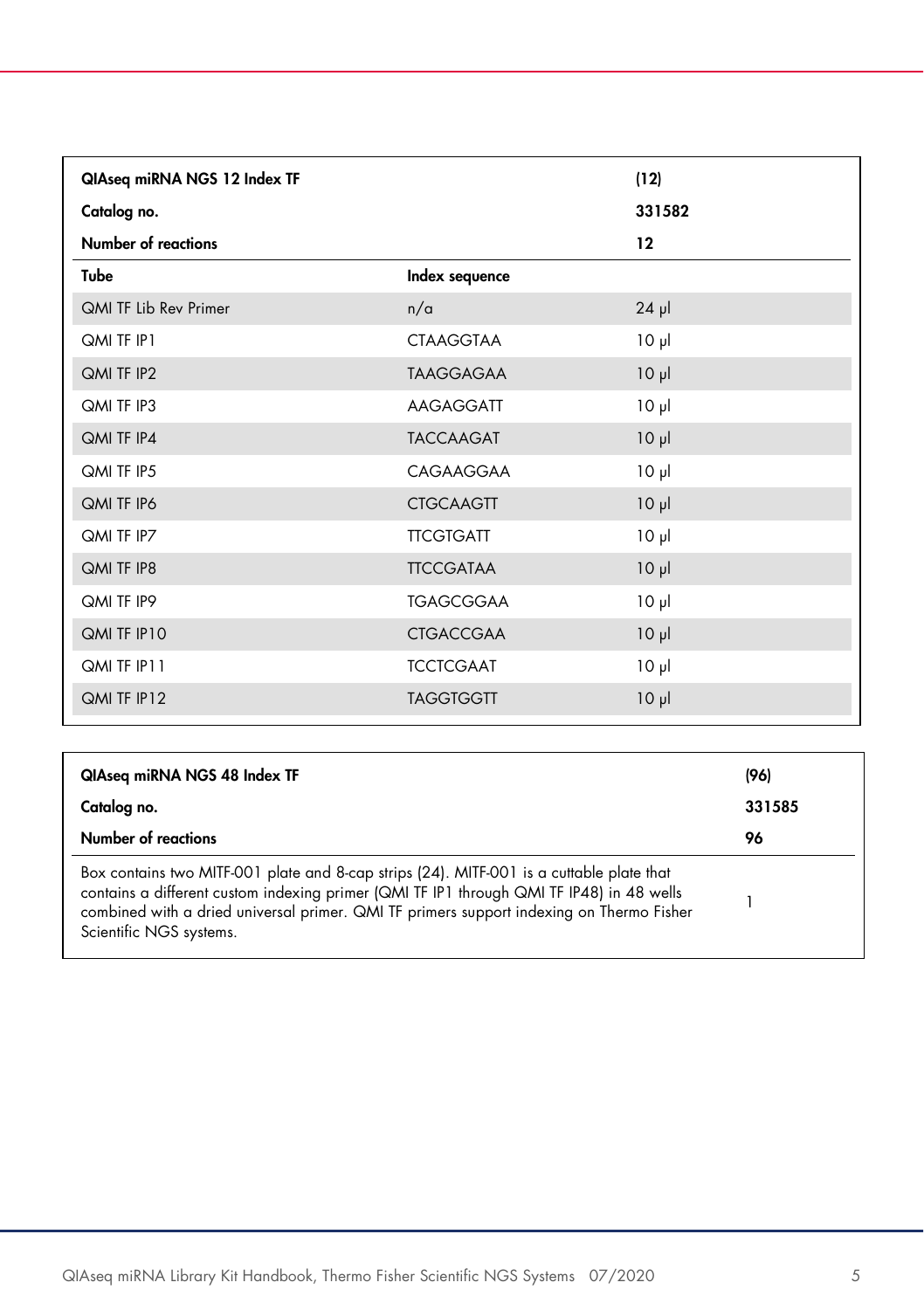|   | 1                                | $\mathbf{2}$                     | 3                                 | 4                                 | 5                                 | 6                     | 7     | 8     | 9     | 10    | 11    | 12    |
|---|----------------------------------|----------------------------------|-----------------------------------|-----------------------------------|-----------------------------------|-----------------------|-------|-------|-------|-------|-------|-------|
| A | <b>QMI TF</b><br>IP 1            | <b>QMI TF</b><br>IP <sub>9</sub> | QMI TF<br>IP17                    | QMI TF<br>IP25                    | QMI TF<br>IP33                    | QMI TF<br>IP41        | Empty | Empty | Empty | Empty | Empty | Empty |
| B | <b>QMI TF</b><br>IP2             | QMI TF<br><b>IP10</b>            | <b>QMI TF</b><br>IP18             | QMI TF<br>IP26                    | QMI TF<br>IP34                    | <b>QMI TF</b><br>IP42 | Empty | Empty | Empty | Empty | Empty | Empty |
| c | <b>QMI TF</b><br>IP <sub>3</sub> | QMI TF<br>IP11                   | <b>QMITF</b><br><b>IP19</b>       | QMI TF<br>IP27                    | <b>QMITF</b><br>IP <sub>35</sub>  | QMI TF Empty<br>IP43  |       | Empty | Empty | Empty | Empty | Empty |
| D | <b>QMI TF</b><br>IP4             | <b>QMI TF</b><br>IP12            | <b>QMI TF</b><br>IP <sub>20</sub> | <b>QMI TF</b><br>IP28             | <b>QMI TF</b><br>IP <sub>36</sub> | <b>QMI TF</b><br>IP44 | Empty | Empty | Empty | Empty | Empty | Empty |
| E | <b>QMI TF</b><br>IP <sub>5</sub> | QMI TF<br>IP13                   | QMI TF<br>IP21                    | QMI TF<br>IP <sub>29</sub>        | QMI TF<br>IP <sub>37</sub>        | QMI TF<br>IP45        | Empty | Empty | Empty | Empty | Empty | Empty |
| F | <b>QMI TF</b><br>IP <sub>6</sub> | <b>QMI TF</b><br>IP14            | QMI TF<br>IP22                    | <b>QMI TF</b><br>IP <sub>30</sub> | <b>QMI TF</b><br>IP38             | QMI TF<br><b>IP46</b> | Empty | Empty | Empty | Empty | Empty | Empty |
| G | <b>QMI TF</b><br>IP7             | <b>QMI TF</b><br><b>IP15</b>     | QMI TF<br>IP23                    | QMI TF<br>IP31                    | QMI TF<br>IP39                    | QMI TF<br>IP47        | Empty | Empty | Empty | Empty | Empty | Empty |
| н | <b>QMI TF</b><br>IP <sub>8</sub> | <b>QMI TF</b><br><b>IP16</b>     | <b>QMI TF</b><br>IP24             | <b>QMI TF</b><br>IP <sub>32</sub> | <b>QMI TF</b><br>IP40             | <b>QMI TF</b><br>IP48 | Empty | Empty | Empty | Empty | Empty | Empty |

Table 1. QIAseq miRNA NGS 48 Index TF (cat. no. 331585) layout

Table 2. QIAseq miRNA NGS 48 Index TF (cat. no. 331585) index sequences

|   |                             | $\mathbf{2}$                | 3                           | 4                           | 5                                  | 6                                   | 7     | 8     | 9     | 10    | 11    | 12    |
|---|-----------------------------|-----------------------------|-----------------------------|-----------------------------|------------------------------------|-------------------------------------|-------|-------|-------|-------|-------|-------|
| A | <b>CTAAG</b><br><b>GTAA</b> | <b>TGAGC</b><br><b>GGAA</b> | <b>TCTAT</b><br><b>TCGT</b> | <b>CCTGA</b><br><b>GATA</b> | <b>TTCTCA</b><br><b>TTGAA</b>      | <b>TTCCA</b><br><b>CTTCG</b>        | Empty | Empty | Empty | Empty | Empty | Empty |
| B | <b>TAAGG</b><br><b>AGAA</b> | <b>CTGAC</b><br><b>CGAA</b> | <b>AGGCA</b><br><b>ATTG</b> | <b>TTACA</b><br><b>ACCT</b> | <b>TCGCA</b><br><b>TCGTT</b>       | <b>AGCAC</b><br><b>GAAT</b>         | Empty | Empty | Empty | Empty | Empty | Empty |
| c | <b>AAGAG</b><br><b>GATT</b> | <b>TCCTC</b><br><b>GAAT</b> | <b>TTAGT</b><br><b>CGGA</b> | <b>AACCA</b><br><b>TCCG</b> | <b>TAAGC</b><br><b>CATTGT</b>      | CTTGAC Empty<br><b>ACCG</b>         |       | Empty | Empty | Empty | Empty | Empty |
| D | <b>TACCA</b><br><b>AGAT</b> | <b>TAGGT</b><br><b>GGTT</b> | <b>CAGAT</b><br><b>CCAT</b> | <b>ATCCG</b><br><b>GAAT</b> | <b>AAGGA</b><br><b>ATCGT</b>       | <b>TIGGAG Empty</b><br><b>GCCAG</b> |       | Empty | Empty | Empty | Empty | Empty |
| Е | CAGAA<br><b>GGAA</b>        | <b>TCTAA</b><br><b>CGGA</b> | <b>TCGCA</b><br><b>ATTA</b> | <b>TCGAC</b><br><b>CACT</b> | <b>AATGT</b>                       | CTTGAG TGGAGC Empty<br><b>TTCCT</b> |       | Empty | Empty | Empty | Empty | Empty |
| F | <b>CTGCA</b><br><b>AGTT</b> | <b>TTGGA</b><br><b>GTGT</b> | <b>TTCGA</b><br><b>GACG</b> | <b>CGAGG</b><br><b>TTAT</b> | <b>TGGAGG TCAGT</b><br>ACGGA CCGAA |                                     | Empty | Empty | Empty | Empty | Empty | Empty |
| G | <b>TTCGT</b><br><b>GATT</b> | <b>TCTAG</b><br><b>AGGT</b> | <b>TGCCA</b><br><b>CGAA</b> | <b>TCCAA</b><br><b>GCTG</b> | <b>TAACA</b><br><b>ATCGG</b>       | TAAGGC Empty<br><b>AACCA</b>        |       | Empty | Empty | Empty | Empty | Empty |
| н | <b>TTCCG</b><br><b>ATAA</b> | <b>TCTGG</b><br><b>ATGA</b> | <b>AACCT</b><br><b>CATT</b> | <b>TCTTA</b><br><b>CACA</b> | <b>CTGAC</b><br><b>ATAAT</b>       | <b>TTCTA</b><br><b>AGAGA</b>        | Empty | Empty | Empty | Empty | Empty | Empty |
|   |                             |                             |                             |                             |                                    |                                     |       |       |       |       |       |       |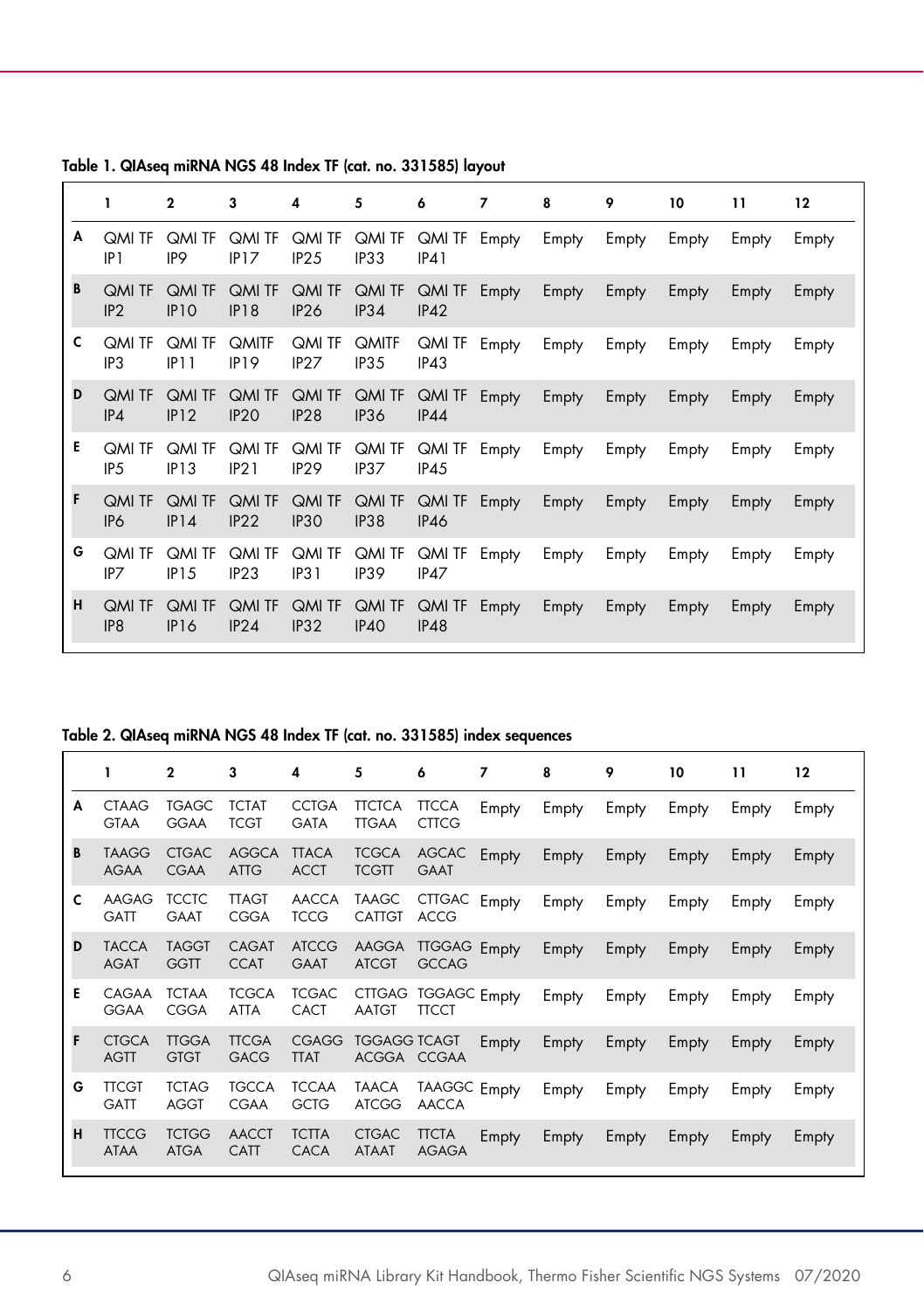# <span id="page-6-0"></span>Shipping and Storage

The QIAseq miRNA Library Kit is shipped in 2 boxes:

- Box 1 is shipped on dry ice or blue ice. Upon receipt, all components in Box 1 should be stored immediately at −30 to −15°C in a constant-temperature freezer.
- Box 2 is shipped at room temperature. All components in Box 2, except for the 2x miRNA Ligation Activator, should be stored immediately at 2–8°C. The 2x miRNA Ligation Activator should be stored at −30 to −15°C in a constant-temperature freezer. It can also be stored temporarily at 2–8°C for less than one month.

QIAseq Index Kits are shipped on dry ice or blue ice.

Upon receipt, all components in each box should be stored immediately at −30 to −15°C in a constant-temperature freezer.

# <span id="page-6-1"></span>Intended Use

All QIAseq miRNA products are intended for molecular biology applications. These products are not intended for the diagnosis, prevention, or treatment of a disease.

All due care and attention should be exercised in the handling of the products. We recommend all users of QIAGEN® products to adhere to the NIH guidelines that have been developed for recombinant DNA experiments, or to other applicable guidelines.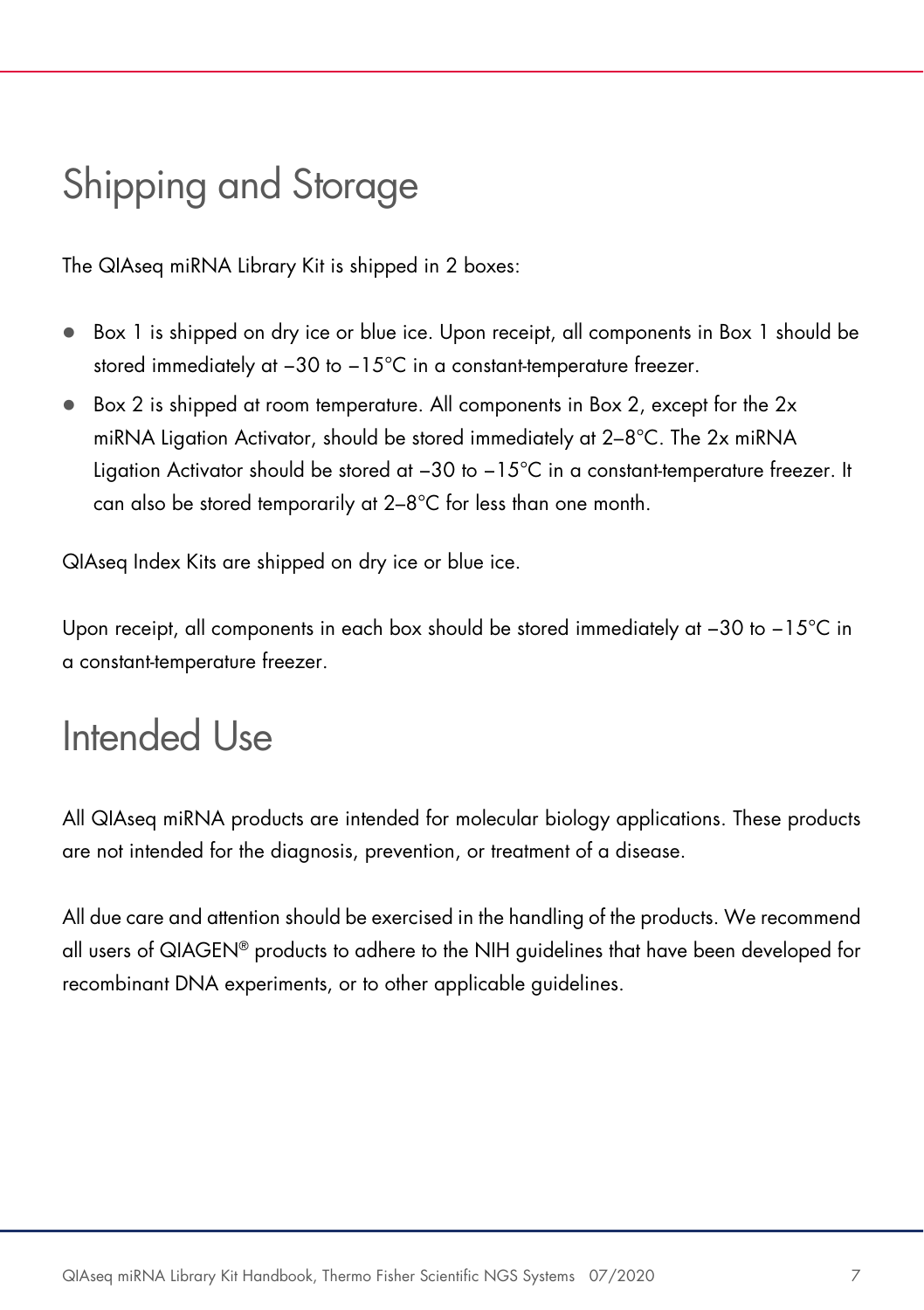# <span id="page-7-0"></span>Safety Information

When working with chemicals, always wear a suitable lab coat, disposable gloves, and protective goggles. For more information, please consult the appropriate safety data sheets (SDSs). These are available online in convenient and compact PDF format at [www.qiagen.com/safety](https://www.qiagen.com/ph/support/qa-qc-safety-data/safety-data-sheets/?akamai-feo=off) where you can find, view, and print the SDS for each QIAGEN kit and kit component.

# <span id="page-7-1"></span>Quality Control

In accordance with QIAGEN's ISO-certified Quality Management System, each lot of QIAseq miRNA Library Kit, QIAseq miRNA NGS 12 Index TF, and QIAseq miRNA NGS 48 Index TF is tested against predetermined specifications to ensure consistent product quality.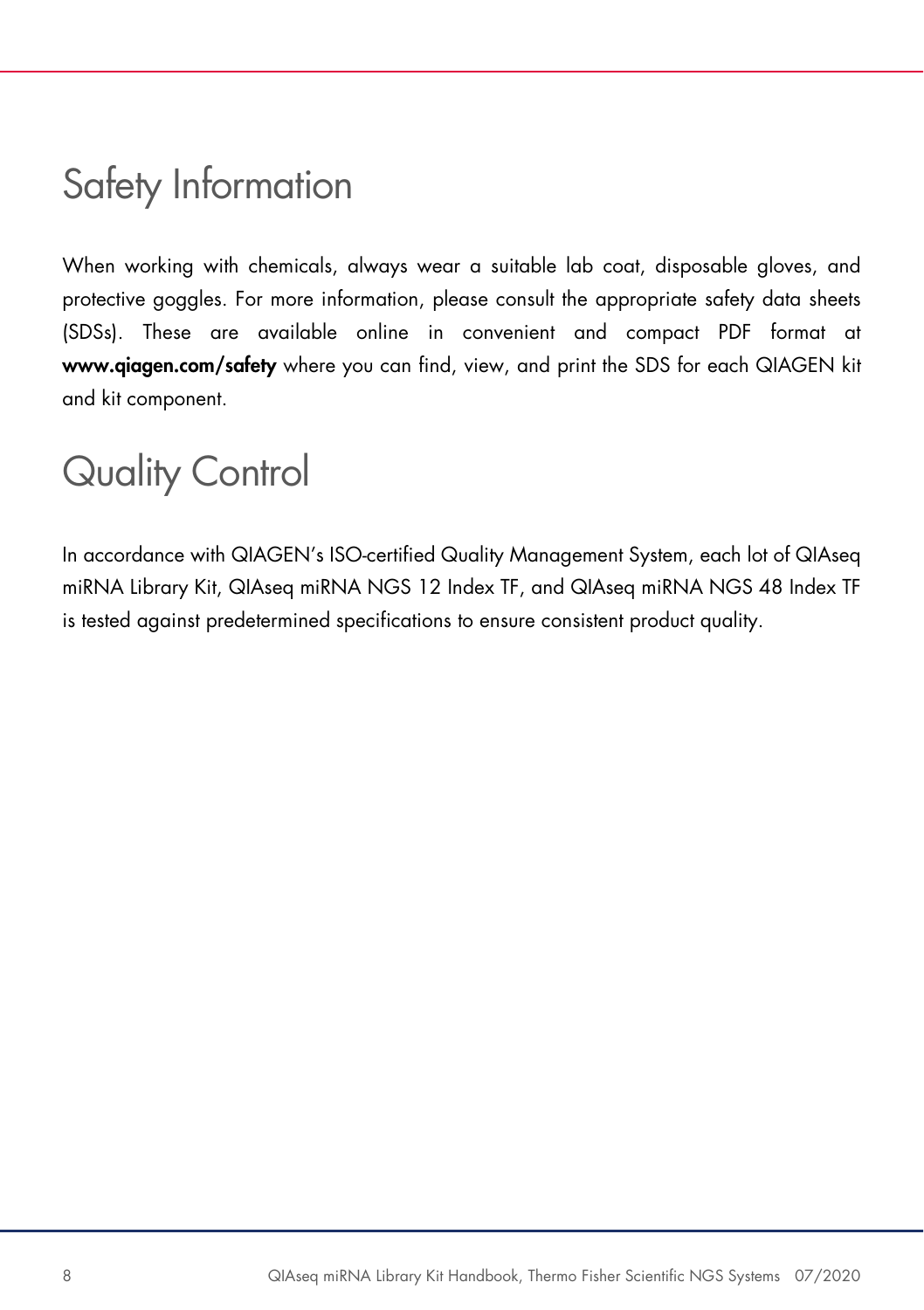# <span id="page-8-0"></span>**Introduction**

QIAseq miRNA enables Sample to Insight, precision next-generation sequencing (NGS) of mature miRNAs on Thermo Fisher Scientific NGS instruments. This highly optimized solution facilitates both enhanced differential expression analysis using integrated Unique Molecular Indices (UMIs) and novel discovery of miRNA from cells, tissues, and biofluids. The required amount of template for a single QIAseq miRNA sequencing reaction can range from 500 ng to as little as 1 ng of purified total RNA.

In recent years, NGS has emerged as a highly advanced research tool for both high-throughput miRNA expression analysis and novel miRNA discovery. Among commercially available solutions, QIAseq miRNA defines a new generation of small RNA sequencing products and includes several distinct features not found in other sequencing kits. The standard QIAseq miRNA procedure does not require gel purification, excision, and elution, which substantially reduces the required hands-on time and noticeably shortens the length of the whole workflow. Proprietary methodology utilizing modified oligonucleotides efficiently prevents adapter–dimerization in the sequencing library and the highly optimized reaction chemistry virtually eliminates biases and background contaminants, facilitating the preparation of robust, miRNA-specific libraries. The kit also integrates UMIs into the reverse transcription process, enabling unbiased and accurate miRNome-wide quantification of mature miRNAs by NGS. Should a library fail pre-sequencing quality control (QC), in-line controls are included in the library generation procedure to allow the use of real-time PCR for fast and efficient troubleshooting. Both primary and secondary data analysis solutions have been developed to facilitate rapid and robust UMI counting, miRNA mapping and differential expression analysis. Overall, QIAseq miRNA offers an unrivaled Sample to Insight solution for differential expression analysis and discovery of novel miRNAs using next-generation sequencing [\(Figure 1\)](#page-9-1).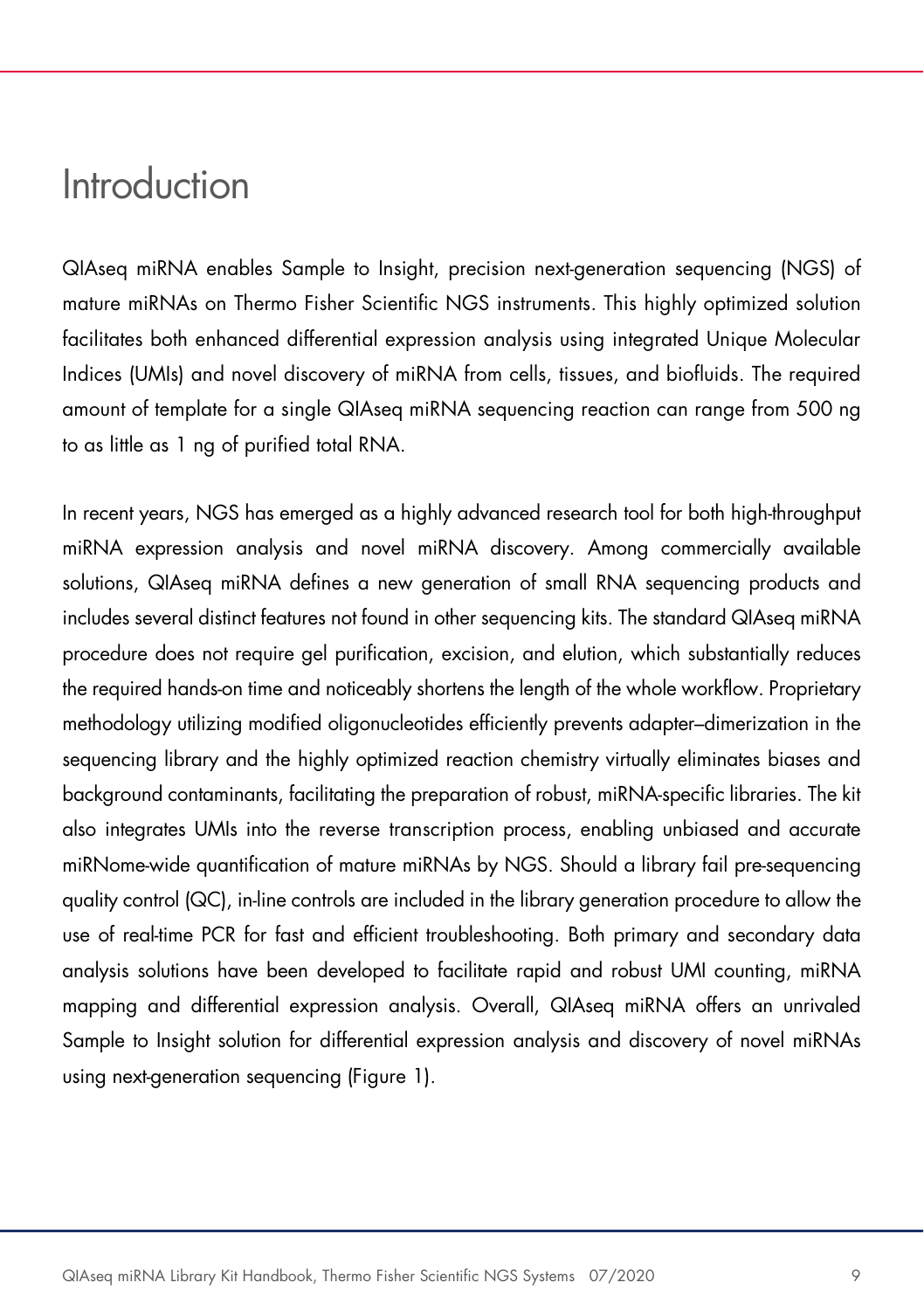

<span id="page-9-1"></span>Figure 1. QIAGEN's Sample to Insight QIAseq miRNA workflow.

# <span id="page-9-0"></span>Principle and procedure

Mature miRNAs are naturally occurring, 22-nucleotide, noncoding RNAs that mediate post-transcriptional gene regulation. Unlike most cellular RNAs, mature miRNAs possess both a 3' hydroxyl group and a 5' phosphate group. This allows adapters to be specifically ligated to both the 3' end and 5' end of miRNAs enabling universal reverse transcription and library preparation of mature miRNAs, while minimizing the background from other RNA species. In addition, the QIAseq miRNA Library Kit enables library preparation and multiplexing of up to twelve samples, using the QIAseq miRNA NGS 12 Index TF, or up to 48 samples in combination with the QIAseq miRNA NGS 48 Index TF.

# Universal cDNA synthesis and library preparation of miRNA

In an unbiased reaction, adapters are ligated sequentially to the 3' and 5' ends of miRNAs. Subsequently, universal cDNA synthesis with UMI assignment, cDNA cleanup, library amplification, and library cleanup are performed. Proprietary methodology using modified oligonucleotides virtually eliminates the presence of adapter–dimers in the sequencing library, effectively removing a major contaminant often observed during sequencing. Additionally, the kit is designed to also minimize the presence of hY4 Y RNA, which is often observed in high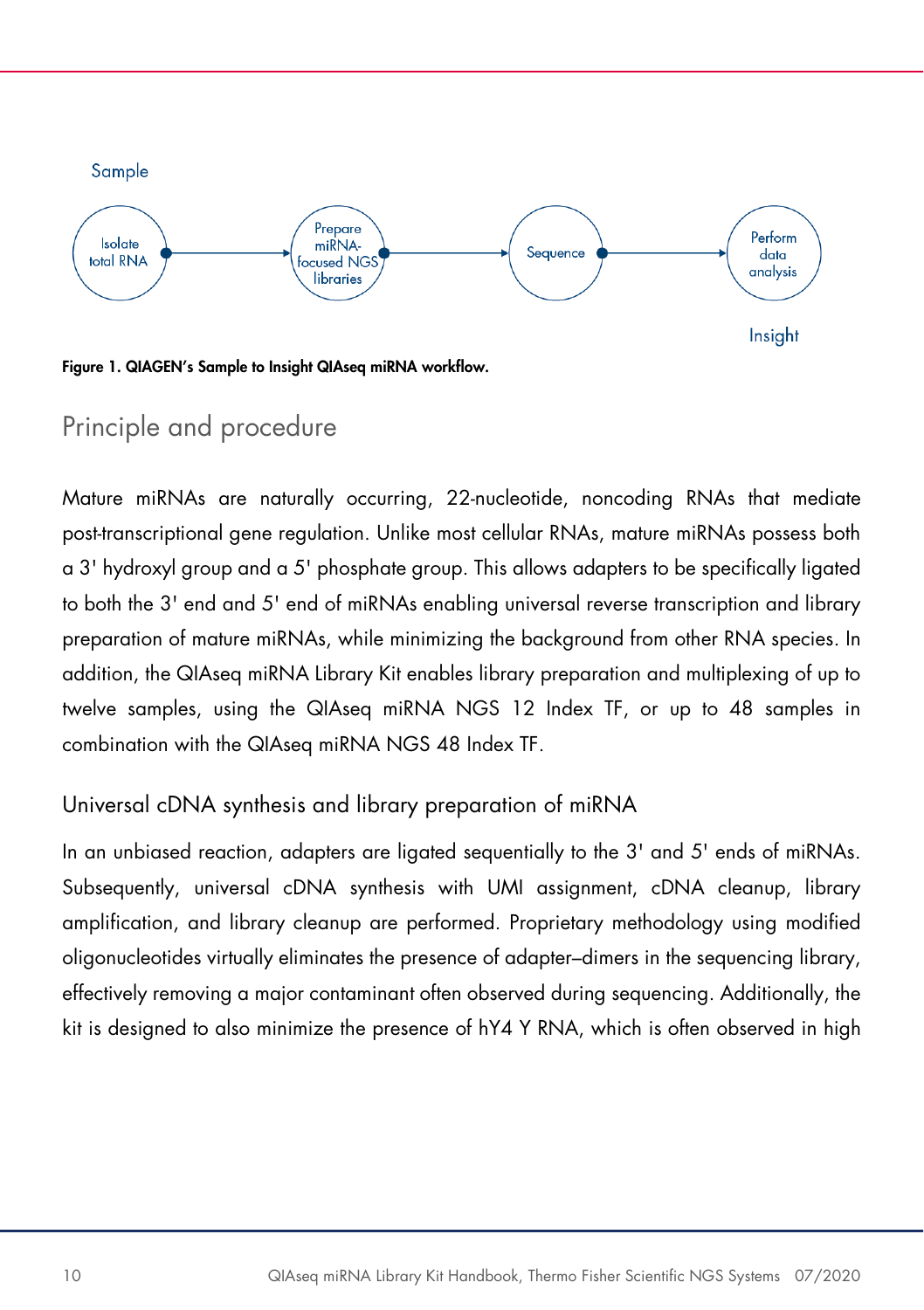levels in serum and plasma samples. The following reactions are part of the workflow [\(Figure](#page-10-0) 2):



<span id="page-10-0"></span>Figure 2. miRNA Sequencing Library preparation using the QIAseq miRNA Library Kit. Specially designed 3' and 5' adapters are ligated to mature miRNAs. The ligated miRNAs are then reverse-transcribed to cDNA using a reverse transcription (RT) primer with a UMI. No libraries are prepared from adapter–dimers. Following cDNA cleanup, library amplification occurs with indexing forward primers and a universal reverse primer. Following a final library cleanup, the miRNA library is then ready for QC and subsequent NGS.

- 3' Ligation: A preadenylated DNA adapter is ligated to the 3' ends of all miRNAs. The QIAseq miRNA NGS 3' Ligase is highly optimized for efficient ligation as well as prevention of undesired side products.
- 5' Ligation: An RNA adapter is ligated to the 5' end of mature miRNAs.
- cDNA synthesis: The reverse transcription (RT) primer contains an integrated UMI. The RT primer binds to a region of the 3' adapter and facilitates conversion of the 3'/5' ligated miRNAs into cDNA while assigning a UMI to every miRNA molecule. During reverse transcription, a universal sequence is also added that is recognized by the sample indexing primers during library amplification.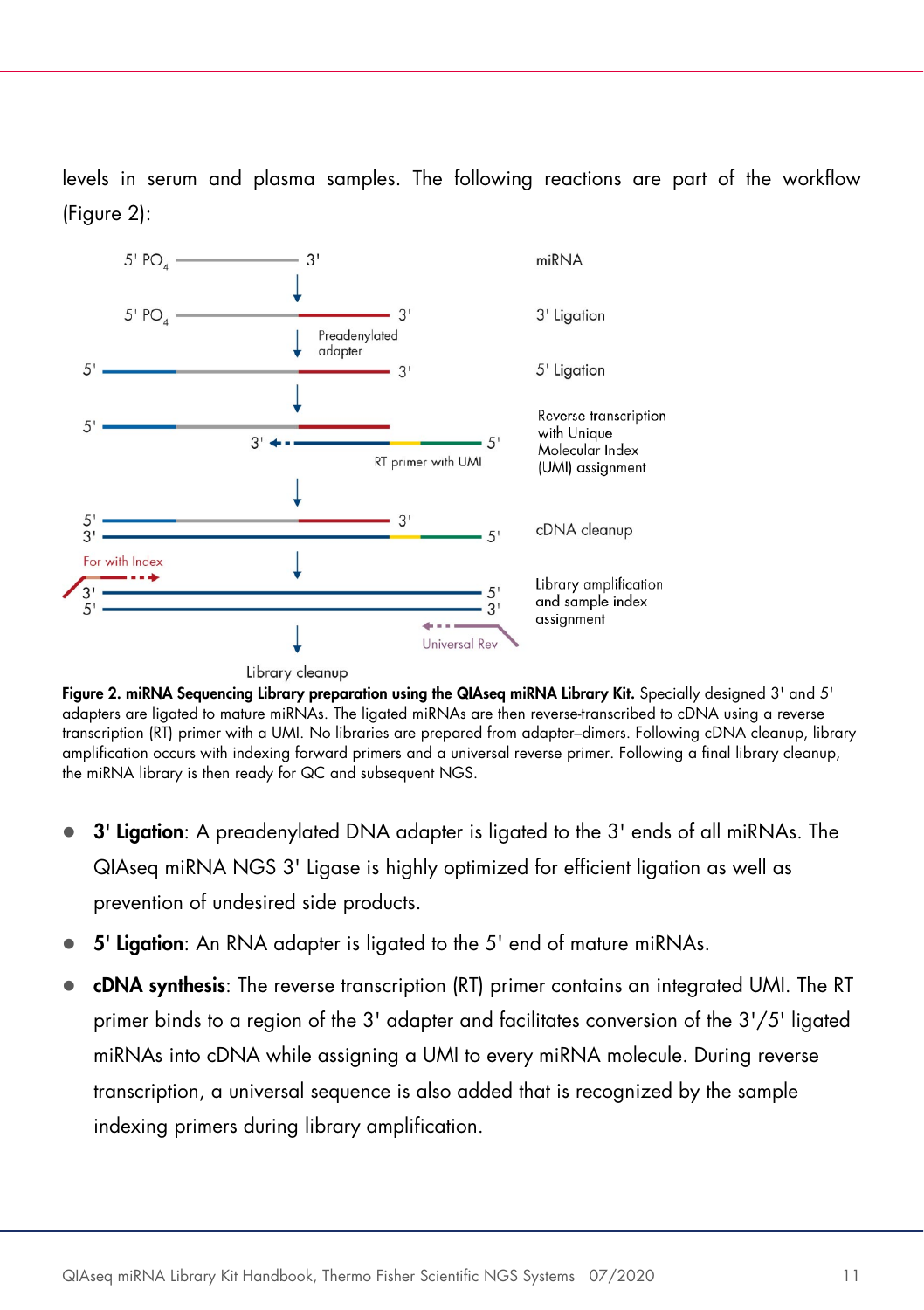- cDNA cleanup: After reverse transcription, a cleanup of the cDNA is performed using a streamlined magnetic-bead–based method.
- Library amplification: Library amplification is accomplished using 1 of 2 formats. In format 1, one of 12 wet forward primers is paired with a wet universal reverse primer from a tube (cat. no. 331582) to assign each sample a unique index. In format 2, one of 48 dried forward primers from a plate is paired with a dried universal reverse primer in the same plate (cat. no. 331585) to assign each sample a unique index. In format 2, library amplification reactions occur directly in the index plate, providing a convenient HT indexing solution. The unbiased amplification of all miRNAs in a single reaction ensures that sufficient target is present for next-generation sequencing.
- Library cleanup: After library amplification, a cleanup of the miRNA library is performed using a streamlined magnetic-bead–based method.

### Next-generation sequencing on Ion Torrent NGS systems

miRNA sequencing libraries prepared with the QIAseq miRNA Library Kit can be sequenced using a Thermo Fisher Scientific Ion Torrent® NGS system. QIAseq miRNA derived libraries require 100 bp single reads or 250 flows. It is recommended to allocate 5–10 million reads per sample.

### Integrated reaction controls

The QIAseq miRNA Library Kit contains integrated reaction controls to monitor 3' ligation, 5' ligation, and reverse transcription [\(Table 3\)](#page-12-0). Together, the controls monitor critical steps of the workflow. If library QC [\(Protocol: miRNA Library Presequencing QC\)](#page-38-0) is unsuccessful (if, for instance, no peak is observed during Bioanalyzer® analysis), these controls can be assessed using real-time PCR. This helps to determine if the absence of a library is due to a technical or sample issue [\(Appendix B: Real-time PCR Troubleshooting\)](#page-51-0), and at which step the library preparation failed.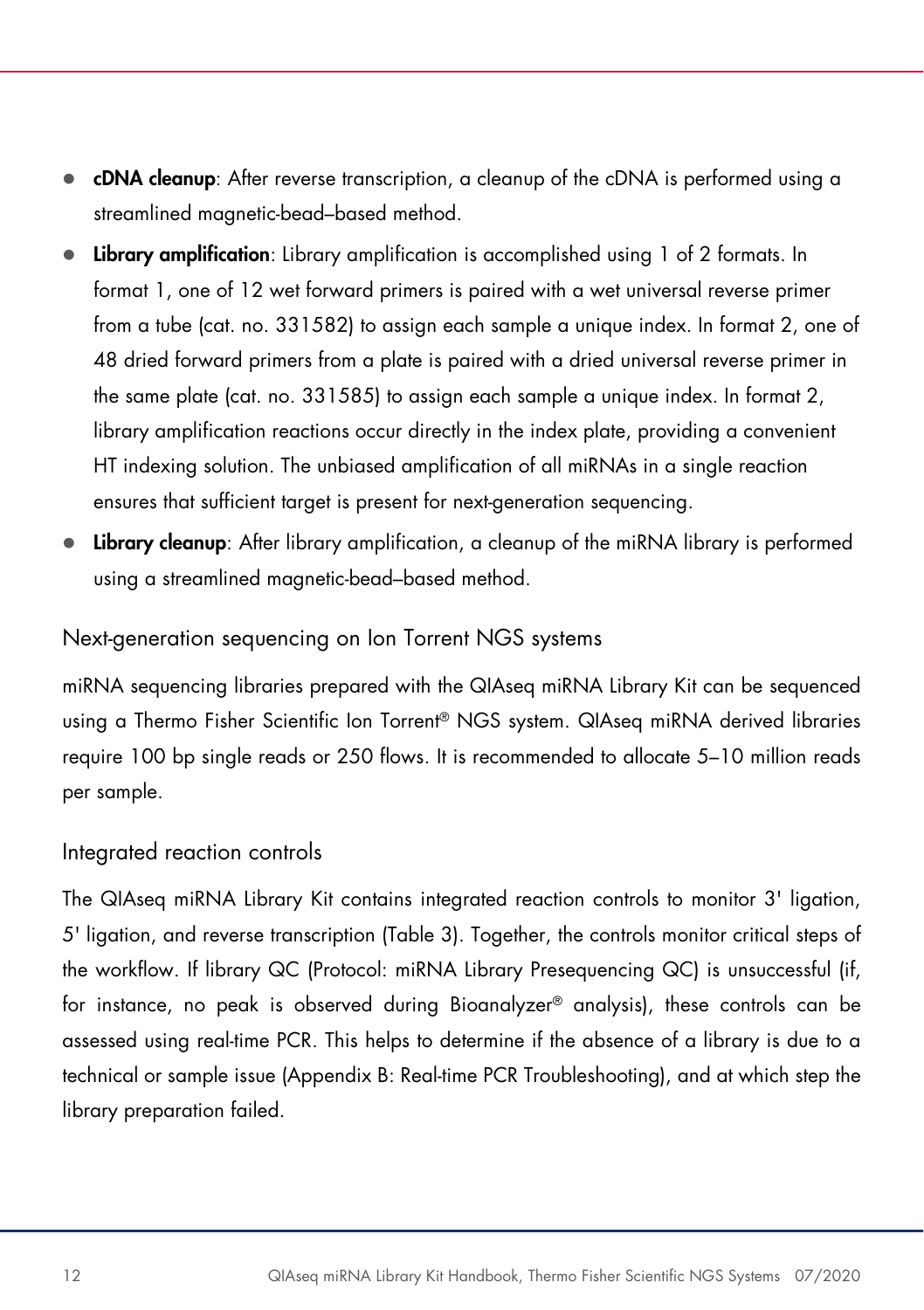#### <span id="page-12-0"></span>Table 3. QIAseq miRNA Library Kit reaction controls

| Control                                      | <b>Purpose</b>                                  |
|----------------------------------------------|-------------------------------------------------|
| QIAseq miRNA NGS 3' Ligation Control (miC3') | Assessment of 3' ligation performance           |
| QIAseg miRNA NGS 5' Ligation Control (miC5') | Assessment of 5' ligation performance           |
| QIAseq miRNA NGS RT Control (miCRT)          | Assessment of reverse transcription performance |

### Data analysis

Primary analysis is available at **geneglobe.giagen.com**. Here, UMIs are counted and miRNA sequences are mapped. Secondary data analysis for traditional gene expression calculations is also available through the same portal. Using the UMI counts for each miRNA, the software performs differential expression analysis and presents the results in a variety of visual formats.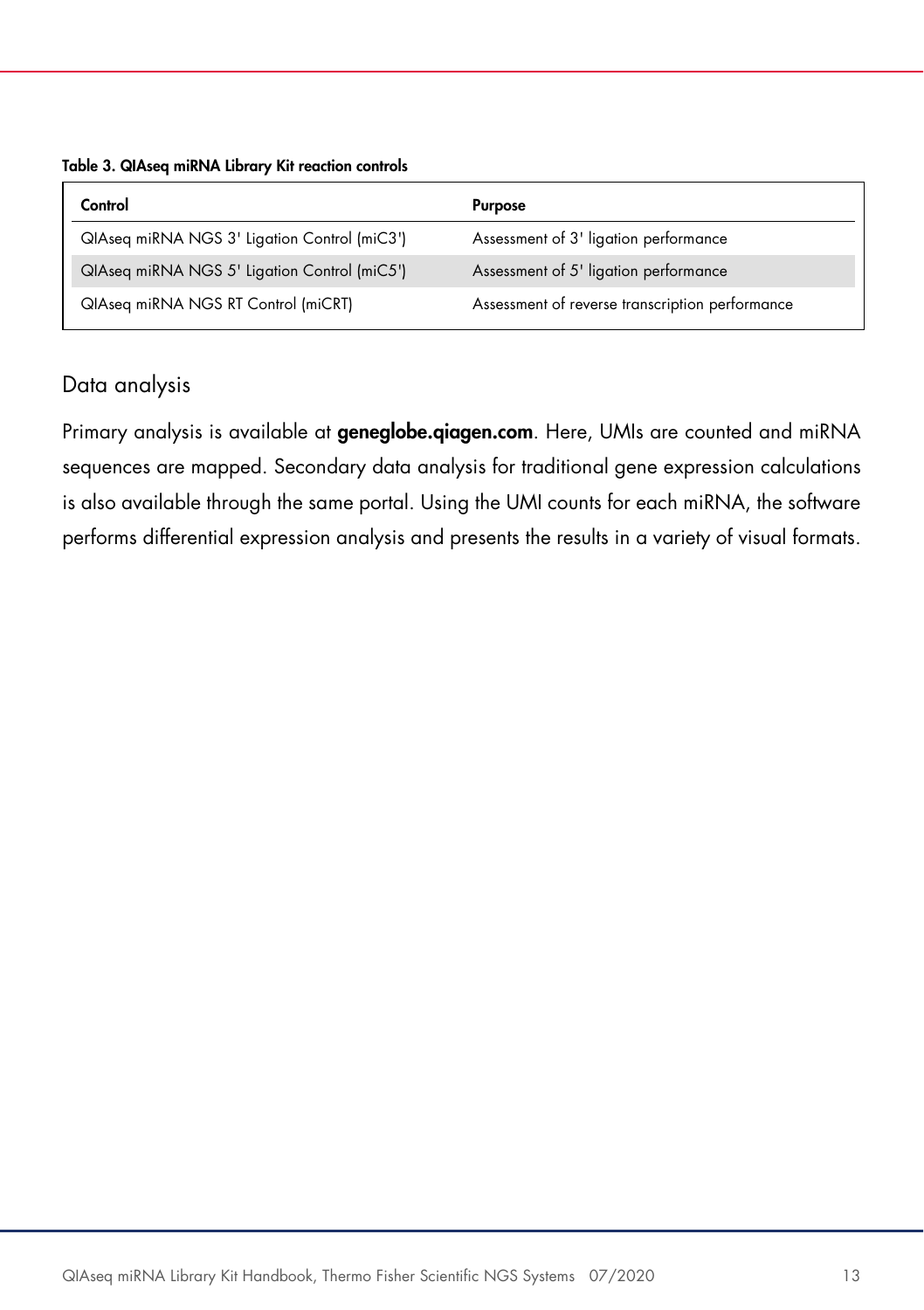# <span id="page-13-0"></span>Equipment and Reagents to Be Supplied by User

When working with chemicals, always wear a suitable lab coat, disposable gloves, and protective goggles. For more information, consult the appropriate safety data sheets (SDSs) available from the product supplier.

- Nuclease-free pipette tips and tubes
- Microfuge tubes (1.5–2 ml)
- PCR tubes (0.2 ml individual tubes or tubes strips) (VWR cat. no. 20170-012 or 93001-118) or plates
- Ice
- Microcentrifuge
- Thermal cycler
- Magnet for bead cleanups: Tubes: MagneSphere® Technology Magnetic Separation Stand (Promega cat. no. Z5342)

Plates: DynaMag<sup>™</sup>-96 Side Magnet (Thermo Fisher Scientific cat. no. 12331D)

● Library QC Option 1:

2100 Bioanalyzer (Agilent®) Agilent High Sensitivity DNA Kit (Agilent cat. no. 5067-4626)

- **Library QC Option 2:** PAGE gel–related equipment and consumables to prepare and run a 6% PAGE TBE gel
- Library Concentration Readings:

Qubit™ Fluorometer (Thermo Fisher Scientific) Qubit dsDNA HS Assay Kit (Thermo Fisher Scientific cat. no. Q32854) Qubit Assay Tubes (Thermo Fisher Scientific cat. no. Q32856)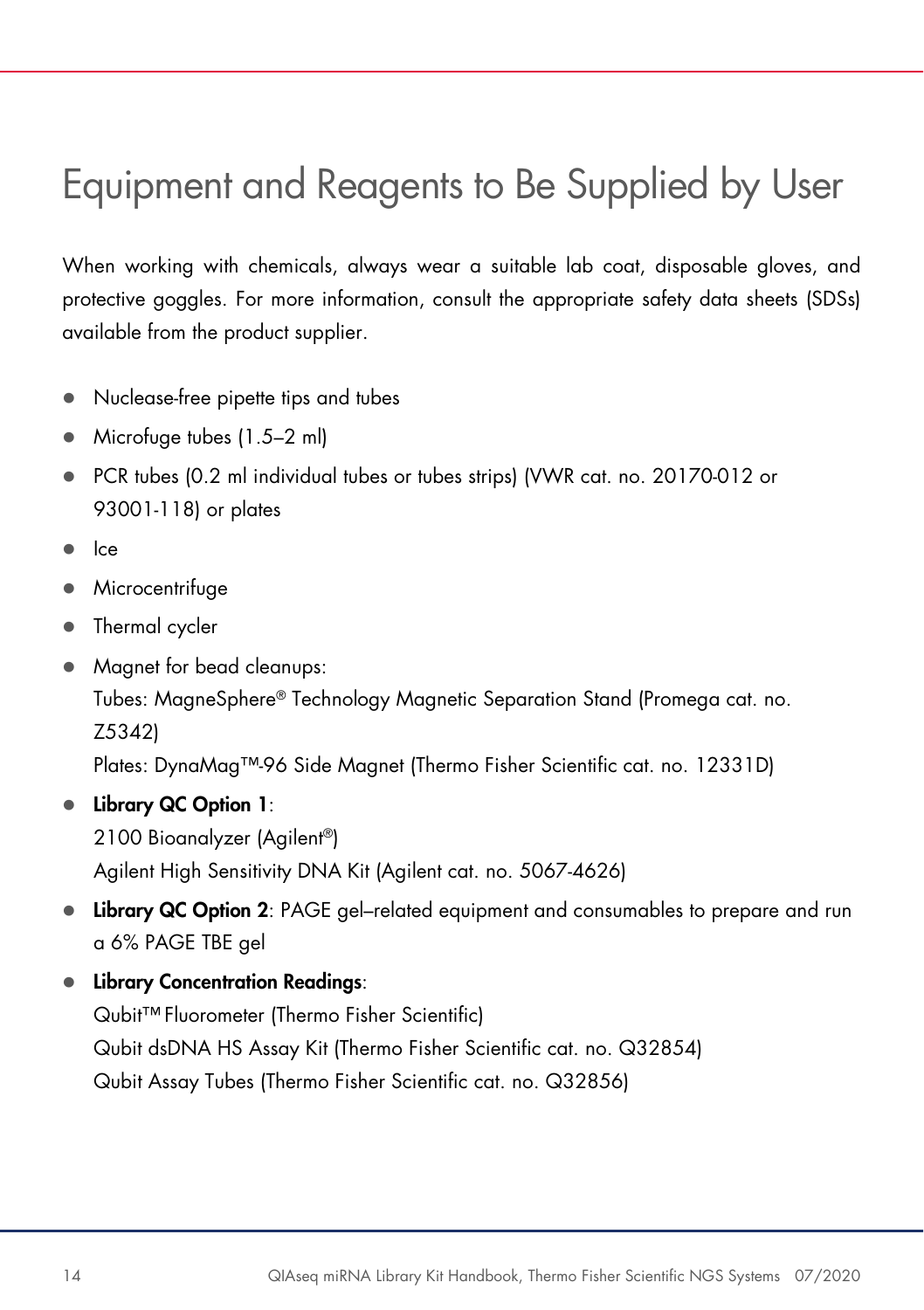# <span id="page-14-0"></span>Important Notes

- The QIAseq miRNA Library Kit has been optimized to prepare miRNA (and other similarly sized RNAs with a 3' hydroxyl group and a 5' phosphate group such as piRNA) sequencing libraries for use with Thermo Fisher Scientific sequencers.
- Total RNA containing miRNA is the required starting material for the QIAseq miRNA Library Kit. It is not necessary to enrich for small RNA. QIAGEN provides a range of solutions for purification of total RNA including miRNA [\(Table 4\)](#page-14-1).

| Kit                                | Cat. no. | <b>Starting material</b>          |
|------------------------------------|----------|-----------------------------------|
| miRNeasy Micro Kit                 | 217084   | Small amounts of cells and tissue |
| miRNeasy Mini Kit                  | 217004   | Animal/human tissues and cells    |
| miRNeasy 96 Kit                    | 217061   | Animal/human tissues and cells    |
| miRNeasy FFPE Kit                  | 217504   | FFPE tissue samples               |
| miRNeasy Serum/Plasma Kit          | 217184   | Animal and human plasma and serum |
| miRNeasy Serum/Plasma Advanced Kit | 217204   | Animal and human plasma and serum |
| QIAamp ccfDNA/RNA Kit              | 55184    | Animal and human plasma and serum |
| exoRNeasy Midi Kit                 | 77144    | Animal and human plasma and serum |
| exoRNeasy Maxi Kit                 | 77164    | Animal and human plasma and serum |

<span id="page-14-1"></span>Table 4. Recommended kits for purification of total RNA containing miRNA

 Ensure that total RNA samples are of high quality relative to their sample type. For additional information, please see "Appendix C: General remarks on handling RNA". RNA quantification: Determine the concentration and purity of total RNA isolated from cells and fresh/frozen tissues by measuring the absorbance in a spectrophotometer. As the spectral properties of nucleic acids are highly dependent on pH, we recommend preparing dilutions and measure absorbance in 10 mM Tris·Cl, pH 7.5 instead of RNase-free water. Pure RNA has an  $A_{260}$ :  $A_{280}$  ratio of 1.9-2.1 in 10 mM Tris·Cl, pH 7.5. It is not useful to assess the concentration and purity of total RNA derived from fluids and/or exosomes.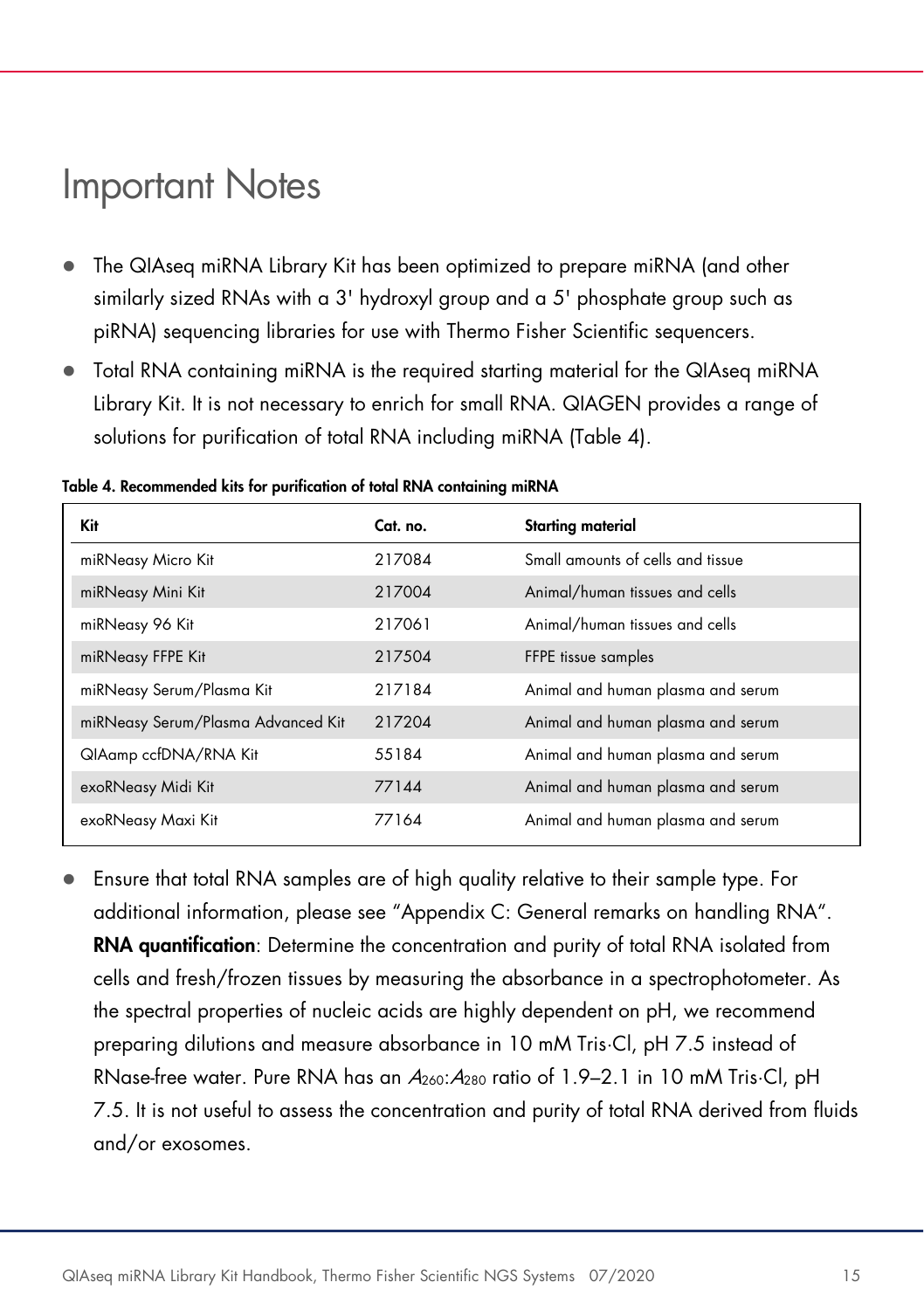RNA integrity: The integrity and size distribution of total RNA from cells and fresh/frozen tissue can be confirmed using an automated analysis system (such as the QIAxcel® Advanced System or the Agilent 2100 Bioanalyzer) that assess RNA integrity using a RNA integrity score or (RIS) or RNA integrity number (RIN). Although the RIN should ideally be ≥8, successful miRNA library prep is still possible with samples whose RIN values are ≤8. However, for samples with low RIN values, the sequencing reads allocated per sample should be increased to allow for RNA degradation products. This is also the case with FFPE-derived RNA samples, which typically have low RIN values. It is not useful to assess the RNA integrity of total RNA derived from fluids and/or exosomes.

- When working with cell and tissue samples, the recommended starting amount of total RNA is 100 ng. The protocol can be used with 1–500 ng of total RNA.
- When working with serum and plasma samples, the recommended starting amount of total RNA is 5 µl of the RNA eluate when 200 µl of serum/plasma have been processed using the miRNeasy Serum/Plasma Kit or miRNeasy Serum/Plasma Advanced Kit.
- When working with exosome samples prepared from serum and plasma samples, the recommended starting amount of total RNA is 5 µl of the RNA eluate when 1 ml of serum/plasma has been processed using the exoRNeasy Kits.
- Ensure reactions are thoroughly mixed, as well as prepared and incubated at the recommended temperatures. Due to the viscosity of the ligation reactions, correct preparation is crucial for a successful experiment.
- If the workflow is not expected to be completed in one day, convenient stopping points are indicated at the end of particular sections, including ["Protocol: cDNA Cleanup](#page-27-0) and [Protocol: Library Amplification using Tube Indices \(331582\)"](#page-29-0) or ["Protocol: Library](#page-33-0)  [Amplification using HT Plate Indices \(331585\)"](#page-33-0).
- If the miRNA library (approximately 180 bp on a Bioanalyzer or 173 bp on a PAGE gel) is not detectable during ["Protocol: miRNA Library Presequencing QC"](#page-38-0), it is highly recommended to perform real-time PCR quality control [\(Appendix B: Real-time PCR](#page-51-0)  [Troubleshooting\).](#page-51-0) During the real-time PCR quality control, 3 controls are targeted to assess 3' ligation, 5' ligation, and reverse transcription efficiency. Performing this QC assesses whether or not the library preparation procedure (3' Ligation, 5' Ligation,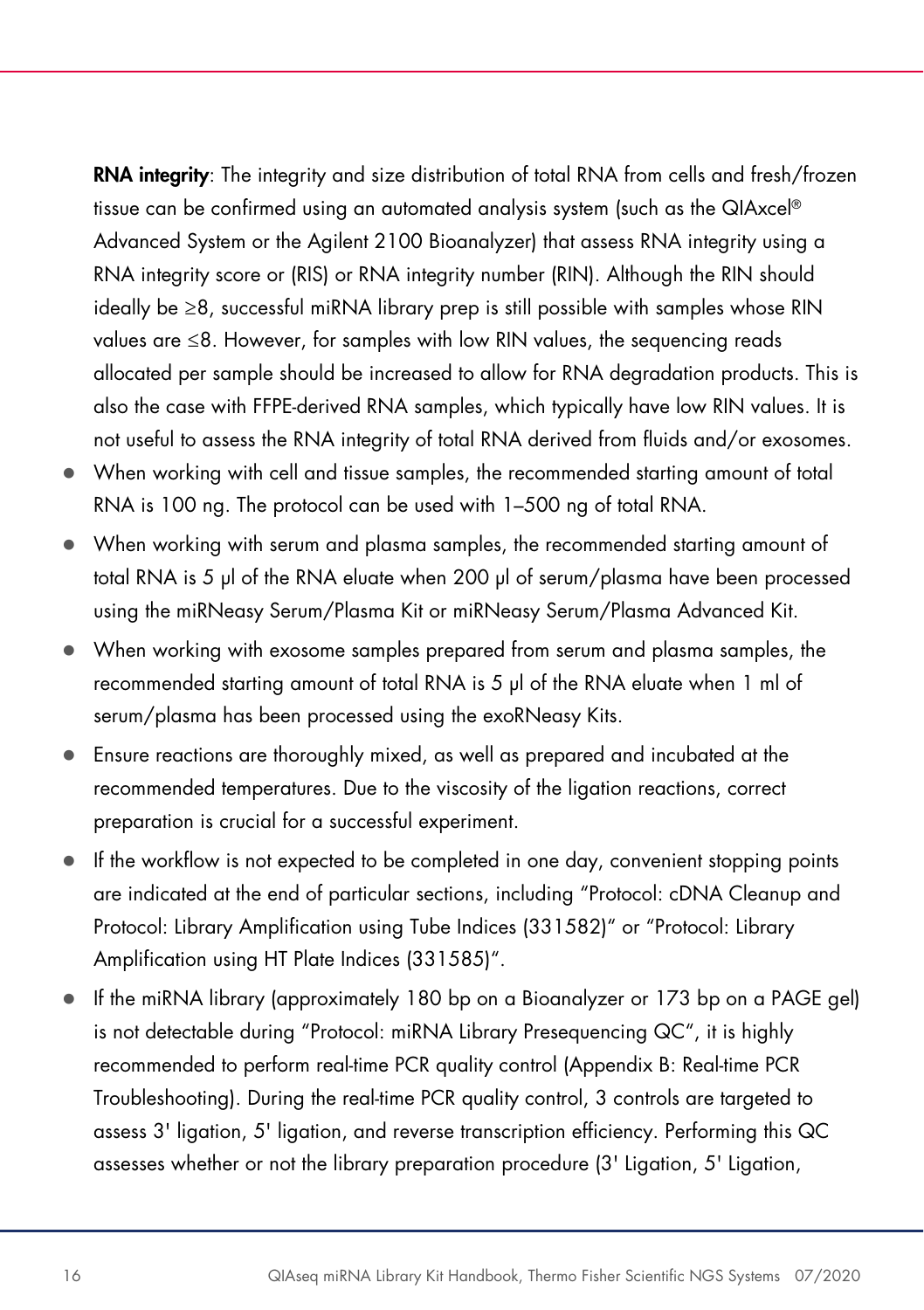Reverse Transcription, QIAseq miRNA NGS Bead Preparation, cDNA Cleanup, Library Amplification, and Library Cleanup) has been performed correctly and can provide important insight for troubleshooting.

During setup of the sequencing run, select .UBAM and choose Ion Xpress Adapter Sample Index System. To make use of the UMIs, the recommended protocol is 100 bp single read or 250 flows.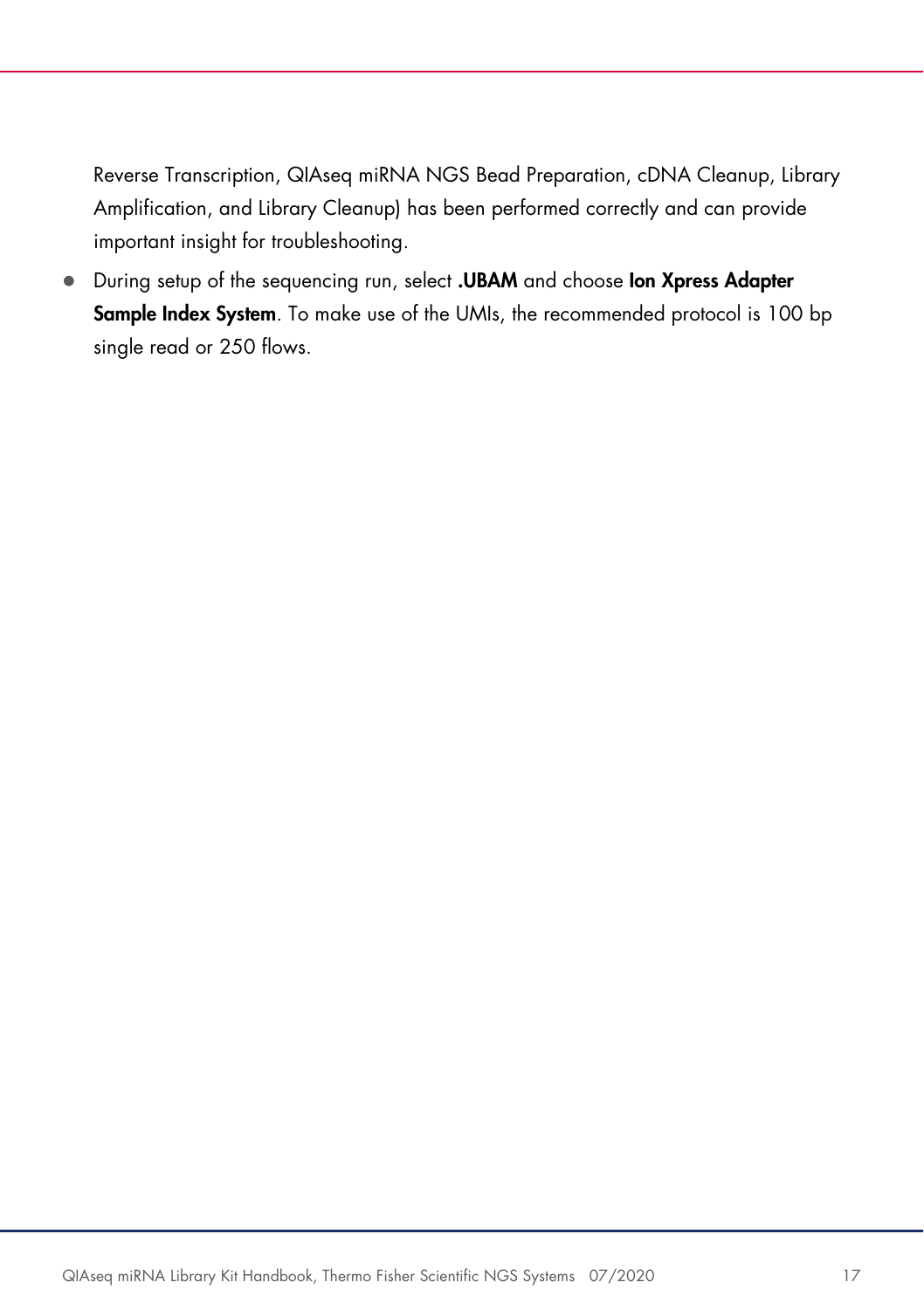# <span id="page-17-0"></span>Protocol: 3' Ligation

# Important points before starting

- When working with cell and tissues samples, the recommended starting amount of total RNA is 100 ng.
- When working with serum and plasma samples, the recommended starting amount of total RNA is 5 µl of the RNA eluate when 200 µl of serum/plasma has been processed using either the miRNeasy Serum/Plasma Advanced Kit or miRNeasy Serum/Plasma Kit. The recommended starting amount of total RNA is 5 µl of the RNA eluate when 1 ml of serum/plasma has been processed using the exoRNeasy Kits.
- When working with low total RNA inputs amounts or serum/plasma samples, the QIAseq miRNA NGS 3' Adapter must be diluted according to [Table 5.](#page-18-0)
- Set up the 3' ligation reactions on ice.
- The 3' ligation reactions are very viscous. To mix, pipet slowly and thoroughly (pipet up and down at least 15–20 times).
- Do not vortex QIAseq miRNA NGS RI, QIAseq miRNA NGS 3' Ligase, template RNA, or the 3' ligation reactions.
- Upon completion of the 3' ligation reactions, proceed immediately to ["Protocol: 5'](#page-20-0)  [Ligation"](#page-20-0).

### Procedure

- 1. Thaw template RNA on ice. Gently mix and briefly centrifuge to collect residual liquid from the sides of the tubes, and return to ice.
- 2. Prepare reagents required for the 3' ligation reactions. Thaw QIAseq miRNA NGS 3' Adapter, QIAseq miRNA NGS 3' Buffer, 2x miRNA Ligation Activator, and Nucleasefree Water at room temperature (15–25ºC). Mix each solution by flicking the tubes. Centrifuge the tubes briefly to collect any residual liquid from the sides of the tubes and keep at room temperature.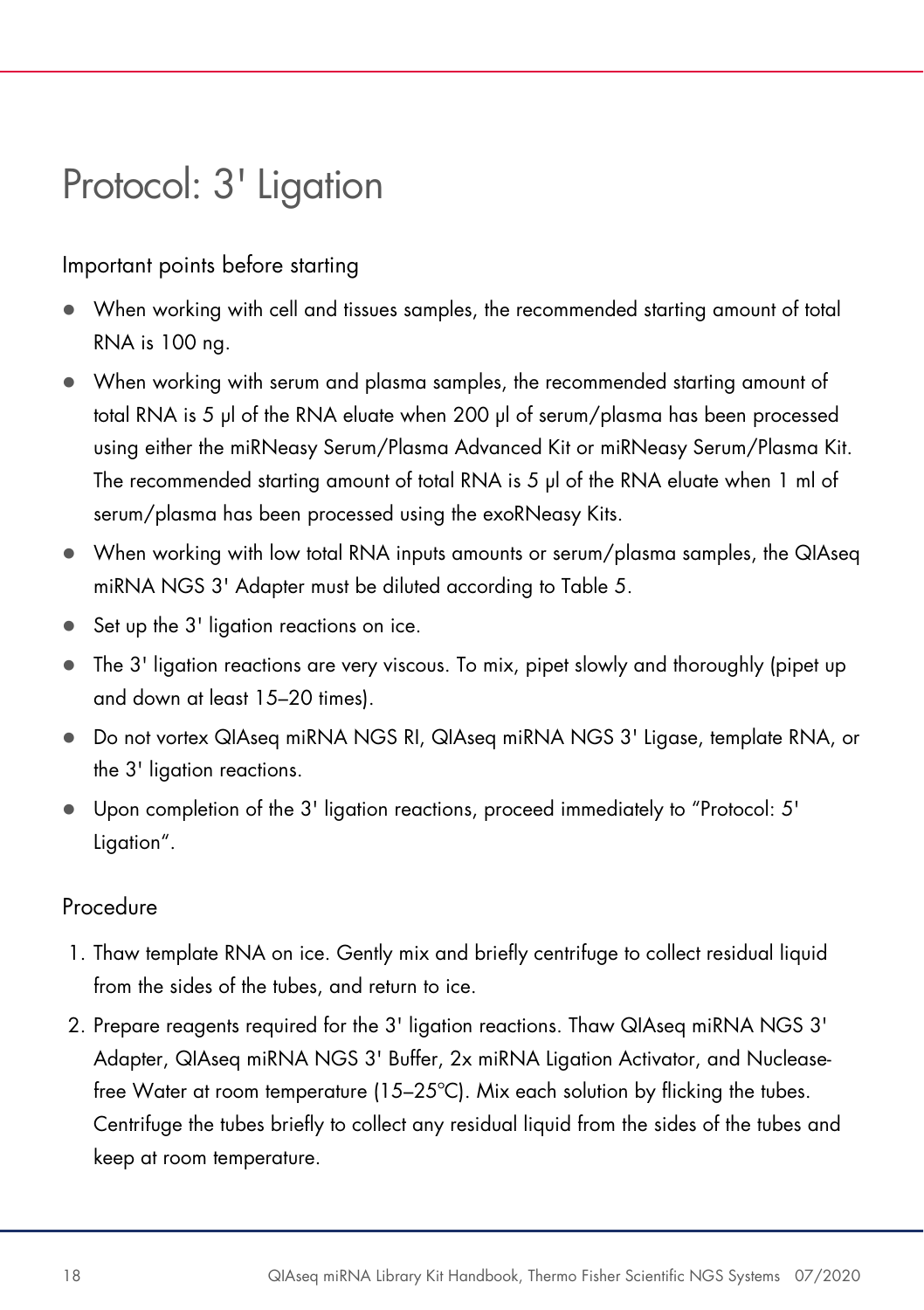Remove QIAseq miRNA NGS RI and QIAseq miRNA NGS 3' RNA Ligase from the −30 to −15ºC freezer just before use, and place on ice. Return both enzymes to the freezer immediately after use.

3. If working with low RNA inputs or serum/plasma samples, dilute the QIAseq miRNA NGS 3' Adapter using nuclease-free water according to [Table 5.](#page-18-0) Briefly centrifuge, mix by pipetting up and down 12 times, and centrifuge briefly again.

<span id="page-18-0"></span>

|  | Table 5. Dilution of the QIAseq miRNA NGS 3' Adapter |  |  |  |  |  |
|--|------------------------------------------------------|--|--|--|--|--|
|--|------------------------------------------------------|--|--|--|--|--|

| Template RNA input (total RNA) | <b>Adapter dilution</b> |
|--------------------------------|-------------------------|
| 500 ng                         | Use undiluted           |
| $100$ ng                       | Use undiluted           |
| 10 <sub>ng</sub>               | Dilute 1:5              |
| 1 <sub>ng</sub>                | Dilute $1:10$           |
| Serum/Plasma                   | Dilute 1:5              |

4. On ice, prepare the 3' ligation reaction according to [Table 6.](#page-19-0) Briefly centrifuge, mix by pipetting up and down 15–20 times, and centrifuge briefly again.

Important: Pipet slowly when mixing the reaction. 2x miRNA Ligation Activator is very viscous.

Note: If setting up more than one reaction, prepare a volume of Master Mix 10% greater than what is required for the total number of reactions.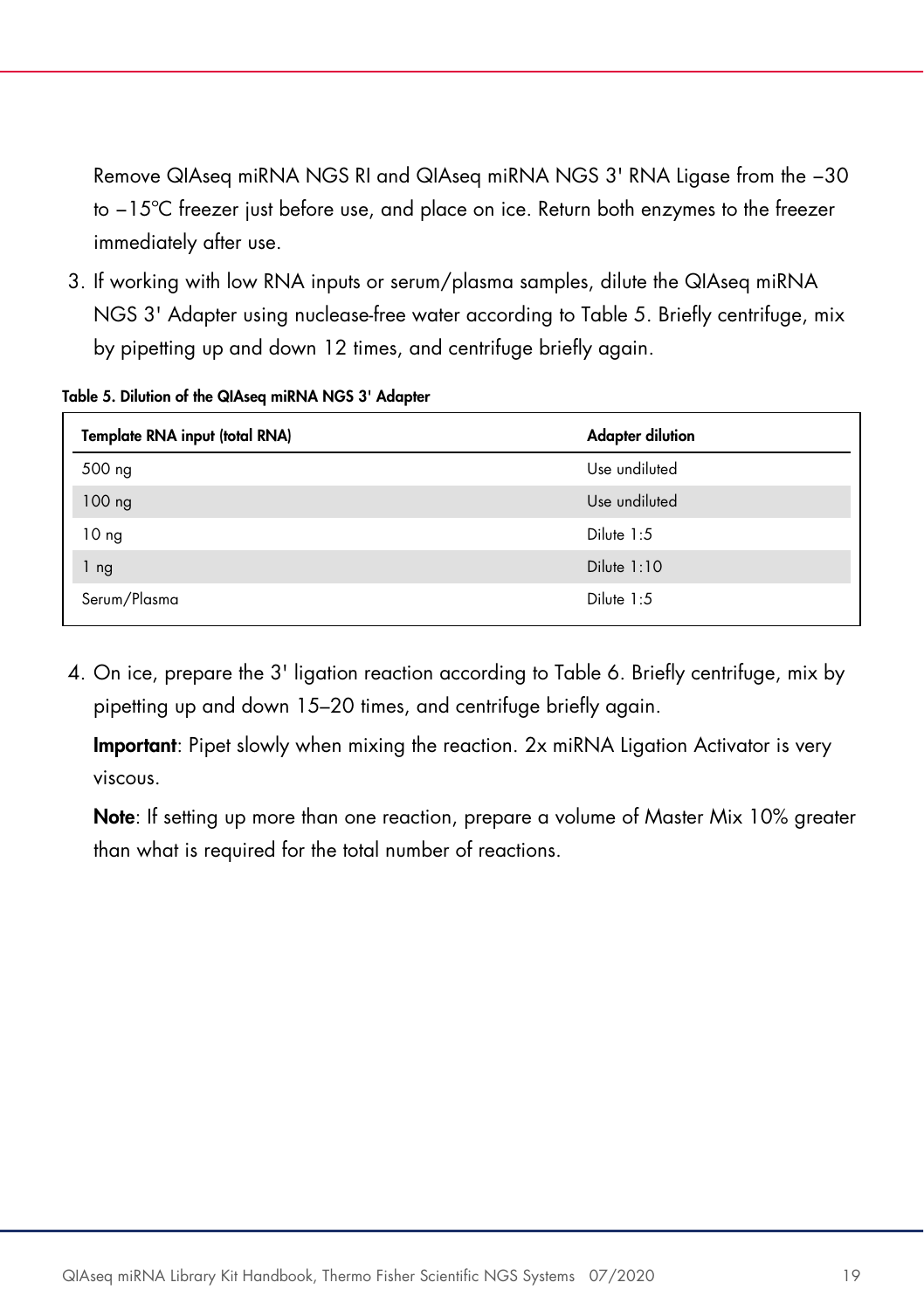<span id="page-19-0"></span>Table 6. Setup of 3' ligation reactions

| Component                      | Volume/reaction        |
|--------------------------------|------------------------|
| Nuclease-free Water            | Variable               |
| QIAseq miRNA NGS 3' Adapter*   | $1 \mu$                |
| QIAseq miRNA NGS RI            | 1 µl                   |
| QIAseq miRNA NGS 3' Ligase     | $1 \mu$                |
| QIAseq miRNA NGS 3' Buffer     | $2 \mu$                |
| 2x miRNA Ligation Activator    | $10 \mu$               |
| Template RNA (added in step 5) | Variable <sup>t‡</sup> |
| <b>Total volume</b>            | ار 20                  |

\* For low input and serum/plasma RNA, the QIAseq miRNA NGS 3' Adapter must be diluted according to [Table 5.](#page-18-0)

† For cell and tissue samples, the recommended starting amount of total RNA is 100 ng.

‡ For serum/plasma samples, the recommended starting amount of total RNA is 5 µl of the RNA eluate when 200 µl of serum/plasma have been processed using either the miRNeasy Serum/Plasma Advanced Kit or the miRNeasy Serum/Plasma Kit. The recommended starting amount of total RNA is 5 µl of the RNA eluate when 1 ml of serum/plasma have been processed using the exoRNeasy Kits.

<span id="page-19-1"></span>5. Add template RNA to each tube containing the 3' ligation Master Mix. Briefly centrifuge, mix by pipetting up and down 15–20 times, and centrifuge briefly again.

Important: Pipet slowly to mix. The reaction mix is very viscous.

- 6. Incubate for 1 h at 28ºC.
- 7. Incubate for 20 min at 65ºC.
- 8. Hold at 4ºC.

Important: Hold at 4ºC for at least 5 min.

9. Proceed immediately to ["Protocol: 5' Ligation"](#page-20-0).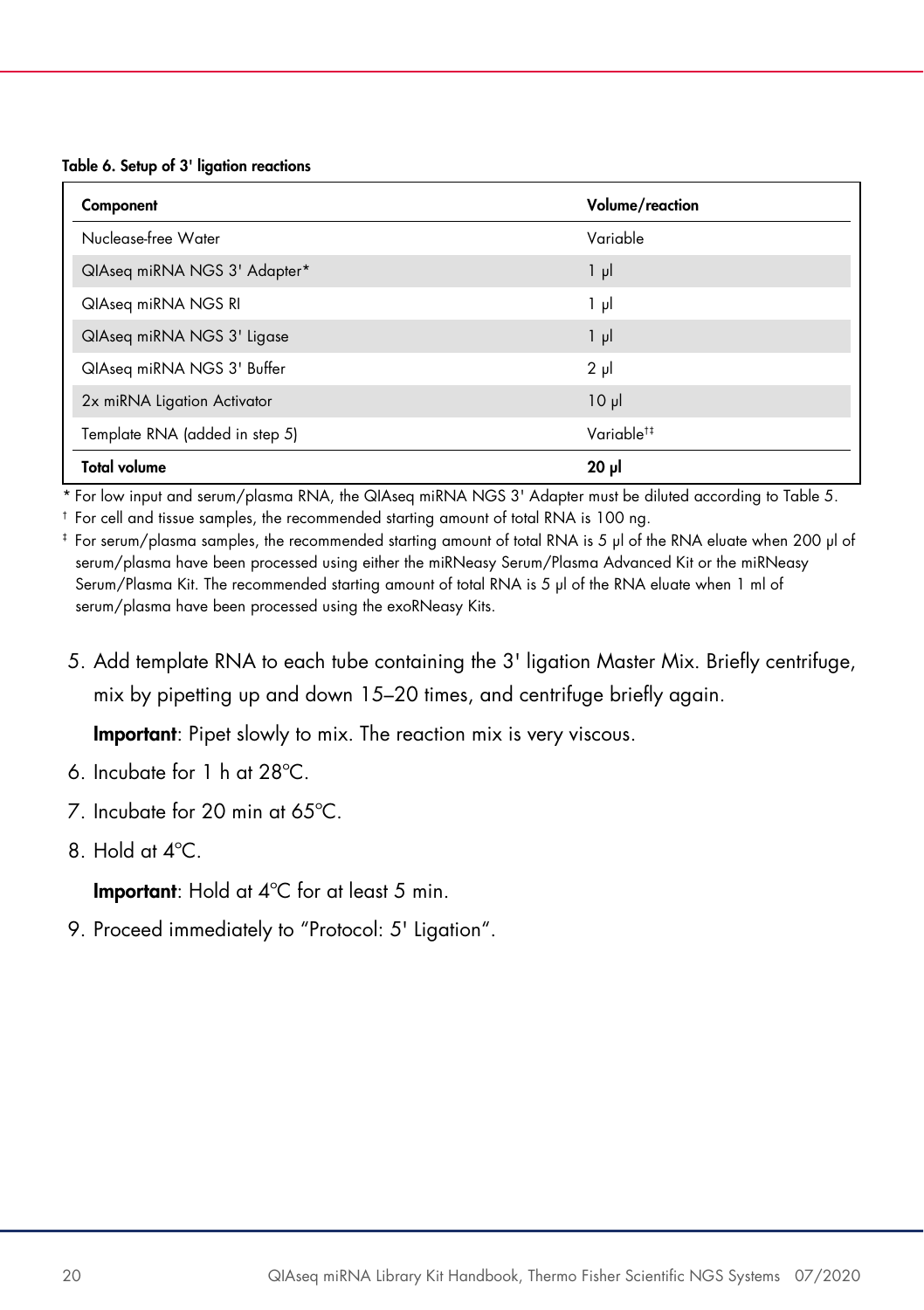# <span id="page-20-0"></span>Protocol: 5' Ligation

### Important points before starting

- The entire 20 µl 3' ligation reaction completed in ["Protocol: 3' Ligation"](#page-17-0) is the starting material for the 5' ligation reaction.
- The 5' ligation components are added directly to the tube containing the completed 3' ligation reaction.
- When working with low RNA inputs or serum/plasma samples, the QIAseq miRNA NGS 5' Adapter must be diluted according to [Table 7.](#page-21-0)
- Set up the 5' ligation reactions on ice.
- The 5' ligation reactions are very viscous. Pipet slowly and thoroughly (pipet up and down 15–20 times) to mix the reaction.
- Do not vortex the QIAseq miRNA NGS RI, QIAseq miRNA NGS 5' Ligase, or 5' ligation reactions.
- Upon completion of the 5' ligations reactions, proceed immediately to ["Protocol: Reverse](#page-22-0)  [Transcription"](#page-22-0).

### **Procedure**

1. Prepare reagents required for the 5' ligation reactions. Thaw QIAseq miRNA NGS 5' Adapter and QIAseq miRNA NGS 5' Buffer at room temperature. Mix by flicking the tube. Centrifuge the tube briefly to collect residual liquid from the sides of the tube and keep at room temperature.

Remove QIAseq miRNA NGS RI and QIAseq miRNA NGS 5' Ligase from the −30 to −15ºC freezer just before preparation of the Master Mix, and place on ice. Return both enzymes to the freezer immediately after use.

2. If working with low RNA inputs or serum/plasma samples, dilute the QIAseq miRNA NGS 5' Adapter using nuclease-free water according to [Table 7.](#page-21-0) Briefly centrifuge, mix by pipetting up and down 12 times, and centrifuge briefly again.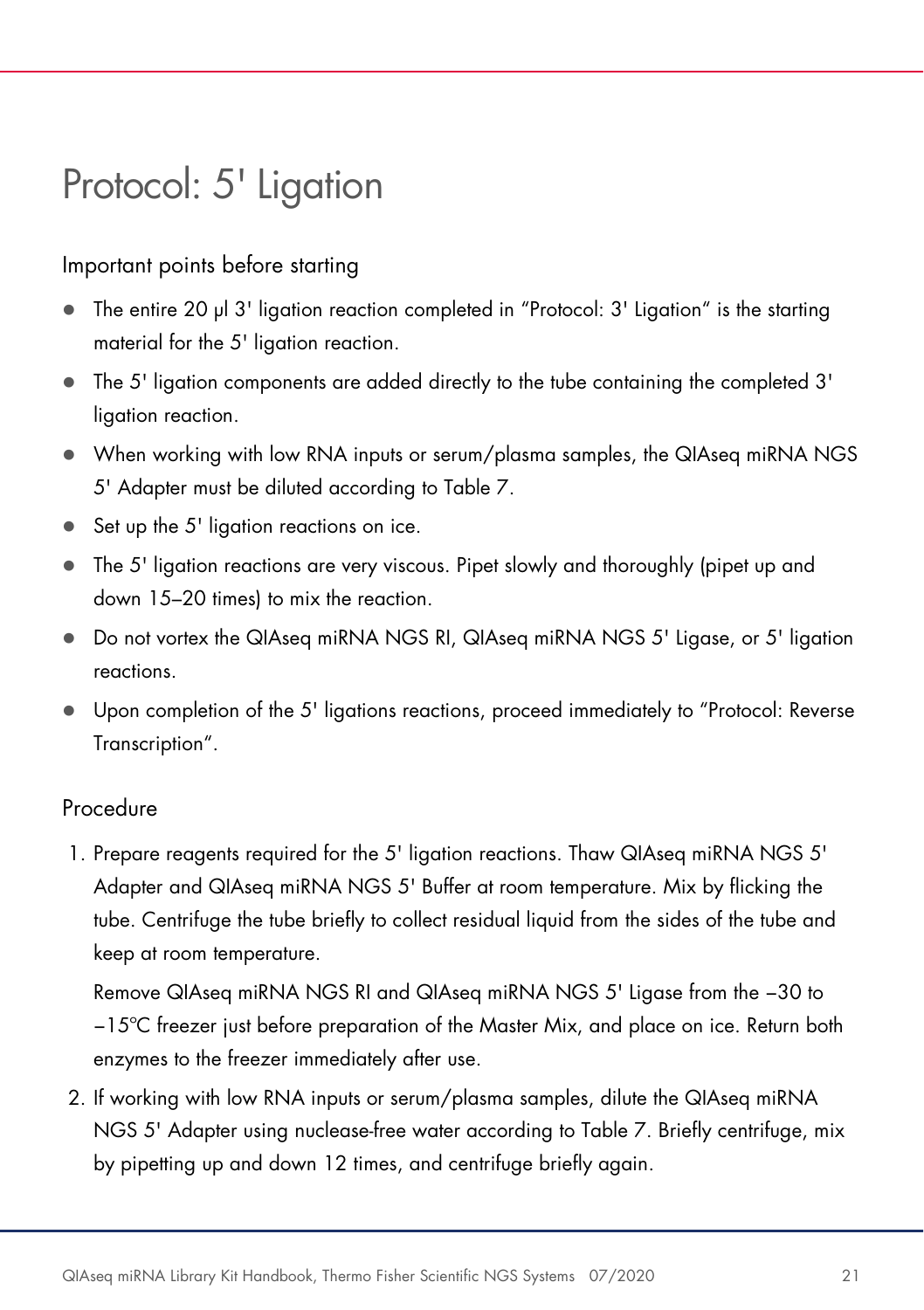<span id="page-21-0"></span>Table 7. Dilution of the QIAseq miRNA NGS 5' Adapter

| Template RNA input (total RNA) | <b>Adapter dilution</b> |
|--------------------------------|-------------------------|
| 500 ng                         | Use undiluted           |
| 100 ng                         | Use undiluted           |
| 10 <sub>ng</sub>               | Dilute $1:2.5$          |
| 1 ng                           | Dilute 1:5              |
| Serum/Plasma                   | Dilute $1:2.5$          |

3. On ice, prepare the 5' ligation reaction according to [Table 8.](#page-21-1) Briefly centrifuge, mix by pipetting up and down 10 to 15 times, and centrifuge briefly again.

Important: Pipet slowly when mixing the reaction. The reaction mix is very viscous.

Note: If setting up more than one reaction, prepare a volume of Master Mix 10% greater than what is required for the total number of reactions.

<span id="page-21-1"></span>Table 8. Setup of 5' ligation reactions

| Component                              | Volume/reaction |
|----------------------------------------|-----------------|
| 3' ligation reaction (already in tube) | $20 \mu$        |
| Nuclease-free Water                    | $15 \mu$        |
| QIAseq miRNA NGS 5' Buffer             | $2 \mu$         |
| QIAseq miRNA NGS RI                    | $1 \mu$         |
| QIAseq miRNA NGS 5' Ligase             | $1 \mu$         |
| QIAseq miRNA NGS 5' Adapter*           | $1 \mu$         |
| <b>Total volume</b>                    | ار 40           |

\* For low input and serum/plasma RNA, the QIAseq miRNA NGS 5' Adapter must be diluted according to [Table 7.](#page-21-0)

- 4. Incubate for 30 min at 28ºC.
- 5. Incubate for 20 min at 65ºC.
- 6. Hold at 4ºC.
- 7. Proceed immediately to ["Protocol: Reverse Transcription"](#page-22-0).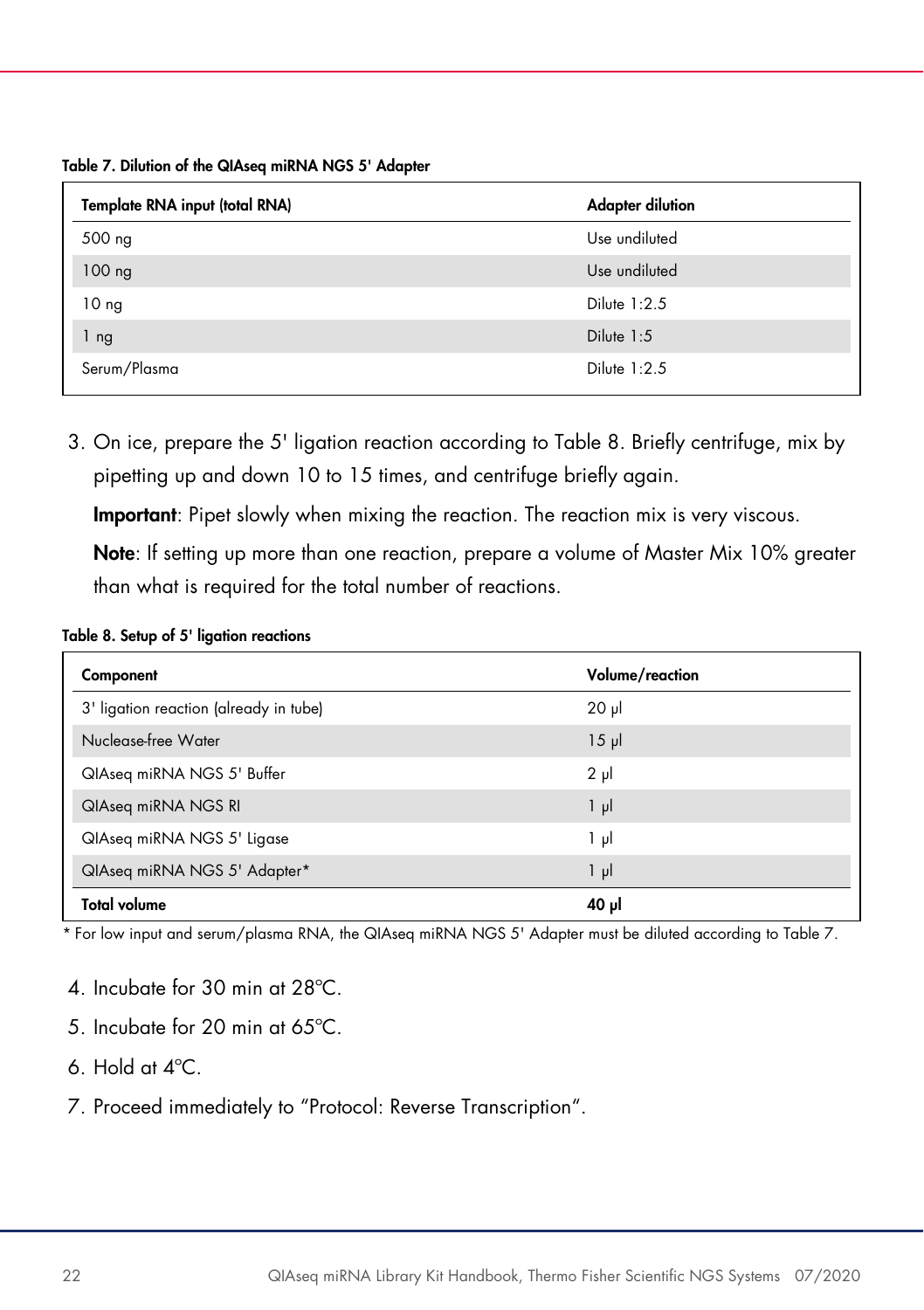# <span id="page-22-0"></span>Protocol: Reverse Transcription

### Important points before starting

- The entire 40 µl 5' ligation reaction completed in ["Protocol: 5' Ligation"](#page-20-0) is the starting material for the reverse transcription reaction.
- The reverse transcription components are added directly to the tube containing the completed 5' ligation reaction.
- When working with low RNA inputs or serum/plasma samples, the QIAseq miRNA NGS RT Primer must be diluted according to [Table 10.](#page-23-0)
- Set up reverse transcription reactions on ice.
- Do not vortex the QIAseq miRNA NGS RI, QIAseq miRNA NGS RT Enzyme, or reverse transcription reactions.
- Upon completion of the reverse transcription reactions, proceed immediately to ["Protocol:](#page-25-0)  [Preparation of QIAseq miRNA NGS Beads \(QMN Beads\)"](#page-25-0).

Note: This protocol can be performed while the reverse transcription reactions are incubating.

### Procedure

1. Prepare reagents required for the reverse transcription reactions. Thaw QIAseq miRNA NGS RT Initiator, QIAseq miRNA NGS RT Buffer, and QIAseq miRNA NGS RT Primer at room temperature. Mix by flicking the tube. Centrifuge the tubes briefly to collect residual liquid from the sides of the tubes and keep at room temperature.

Remove QIAseq miRNA NGS RI and QIAseq miRNA NGS RT Enzyme from the −30 to −15ºC freezer just before preparation of the Master Mix, and place on ice. Return both enzymes to the freezer immediately after use.

- 2. Add 2 µl QIAseq miRNA NGS RT Initiator to each tube. Briefly centrifuge, mix by pipetting up and down 15–20 times, and centrifuge briefly again.
- 3. Incubate the tubes as described in [Table 9.](#page-23-1)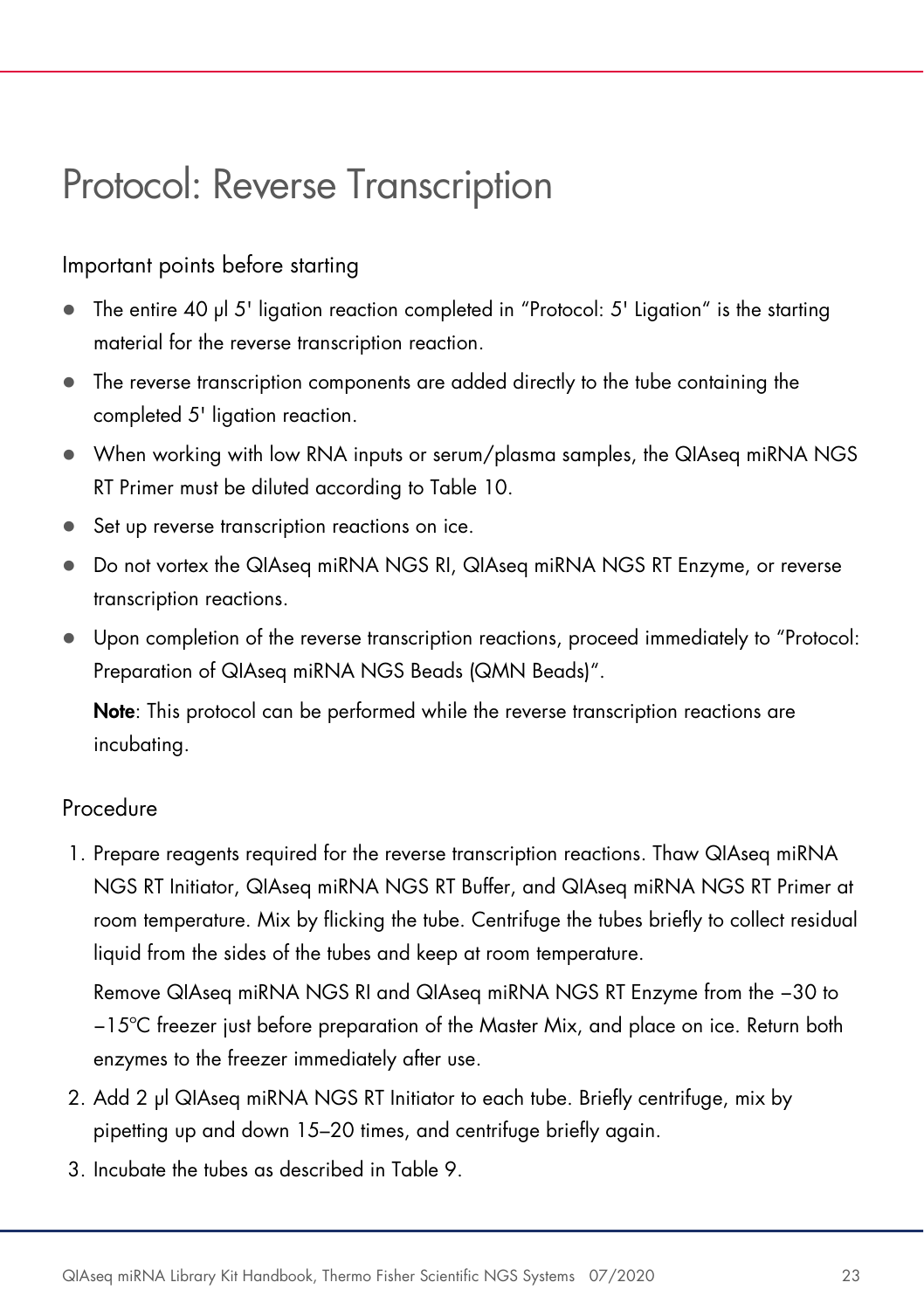<span id="page-23-1"></span>Table 9. Incubation of tubes with QIAseq miRNA NGS RT Initiator

| Time            | <b>Temperature</b> |
|-----------------|--------------------|
| $2 \text{ min}$ | $75^{\circ}$ C     |
| 2 min           | 70°C               |
| 2 min           | $65^{\circ}$ C     |
| $2$ min         | $60^{\circ}$ C     |
| 2 min           | $55^{\circ}$ C     |
| 5 min           | $37^{\circ}$ C     |
| 5 min           | $25^{\circ}$ C     |
| $\infty^*$      | $4^{\circ}$ C      |

\* Hold until setup of the RT reaction.

4. If working with low RNA inputs or serum/plasma samples, dilute the QIAseq miRNA NGS RT Primer using nuclease-free water according t[o Table 10.](#page-23-0)

<span id="page-23-0"></span>Table 10. Dilution of the QIAseq miRNA NGS RT Primer

| Template RNA input (total RNA) | <b>RT Primer dilution</b> |
|--------------------------------|---------------------------|
| 500 ng                         | Use undiluted             |
| 100 ng                         | Use undiluted             |
| 10 <sub>ng</sub>               | Dilute 1:5                |
| 1 <sub>ng</sub>                | Dilute 1:10               |
| Serum/Plasma                   | Dilute 1:5                |

5. On ice, prepare the reverse transcription reaction according to [Table 11.](#page-24-0) Briefly centrifuge, mix by pipetting up and down 12 times, and centrifuge briefly again.

Note: If setting up more than one reaction, prepare a volume of Master Mix 10% greater than what is required for the total number of reactions.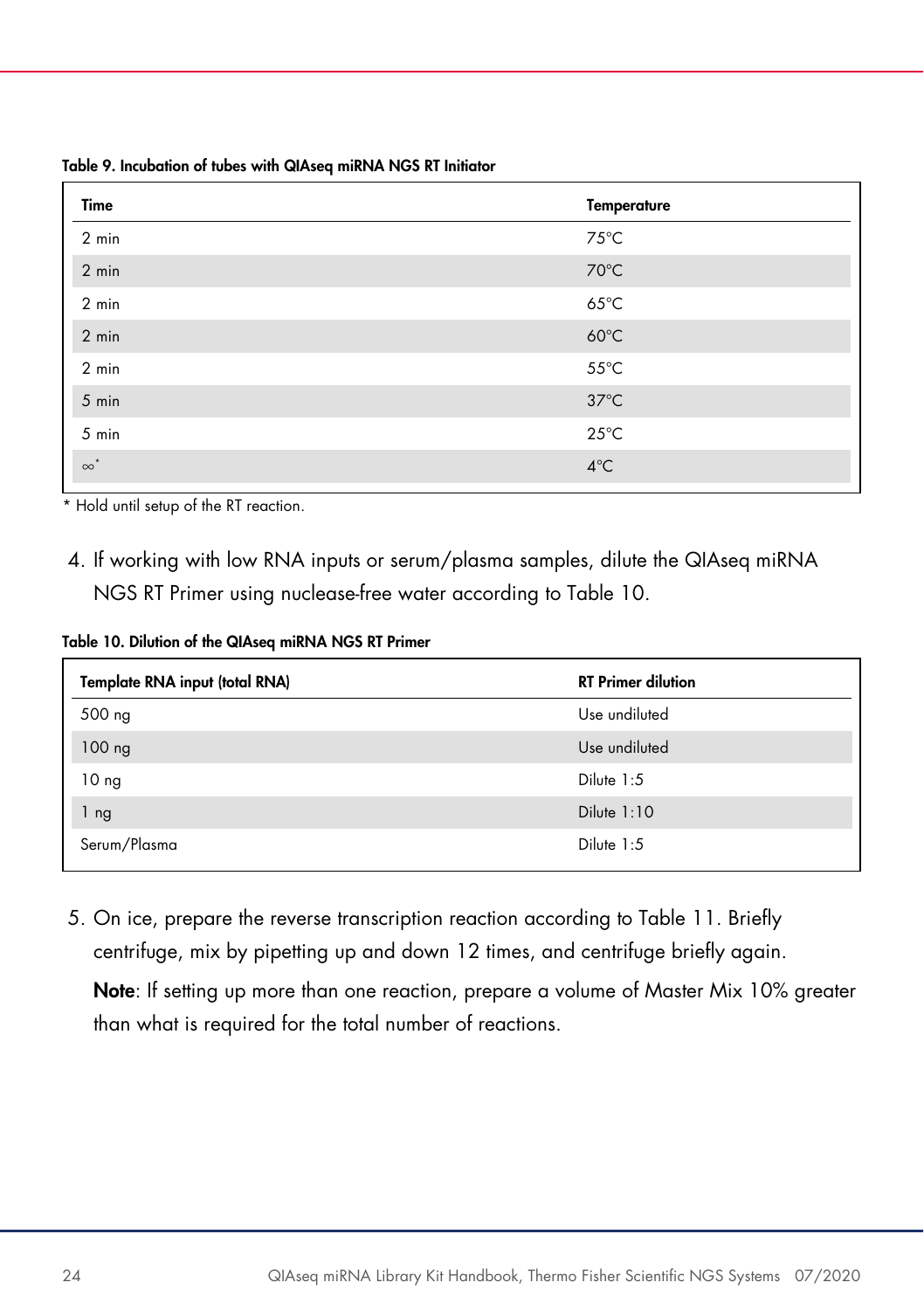<span id="page-24-0"></span>

|  |  |  |  |  | Table 11. Setup of reverse transcription reactions |  |
|--|--|--|--|--|----------------------------------------------------|--|
|--|--|--|--|--|----------------------------------------------------|--|

| Component                                                              | Volume/reaction |
|------------------------------------------------------------------------|-----------------|
| 5' ligation reaction + QIAseq miRNA NGS RT Initiator (already in tube) | $42 \mu$        |
| QIAseq miRNA NGS RT Primer*                                            | $2 \mu$         |
| Nuclease-free Water                                                    | $2 \mu$         |
| QIAseq miRNA NGS RT Buffer                                             | $12 \mu$        |
| QIAseq miRNA NGS RI                                                    | $1 \mu$         |
| QIAseq miRNA NGS RT Enzyme                                             | $1 \mu$         |
| <b>Total volume</b>                                                    | $60$ pl         |

\* For low input and serum/plasma RNA, the QIAseq miRNA NGS RT Primer must be diluted according to [Table 10.](#page-23-0)

- 6. Incubate for 1 h at 50ºC.
- 7. Incubate for 15 min at 70ºC.
- 8. Hold at 4ºC.

Important: Hold at 4ºC for at least 5 min.

9. Proceed to ["Protocol: Preparation of QIAseq miRNA NGS Beads \(QMN Beads\)"](#page-25-0).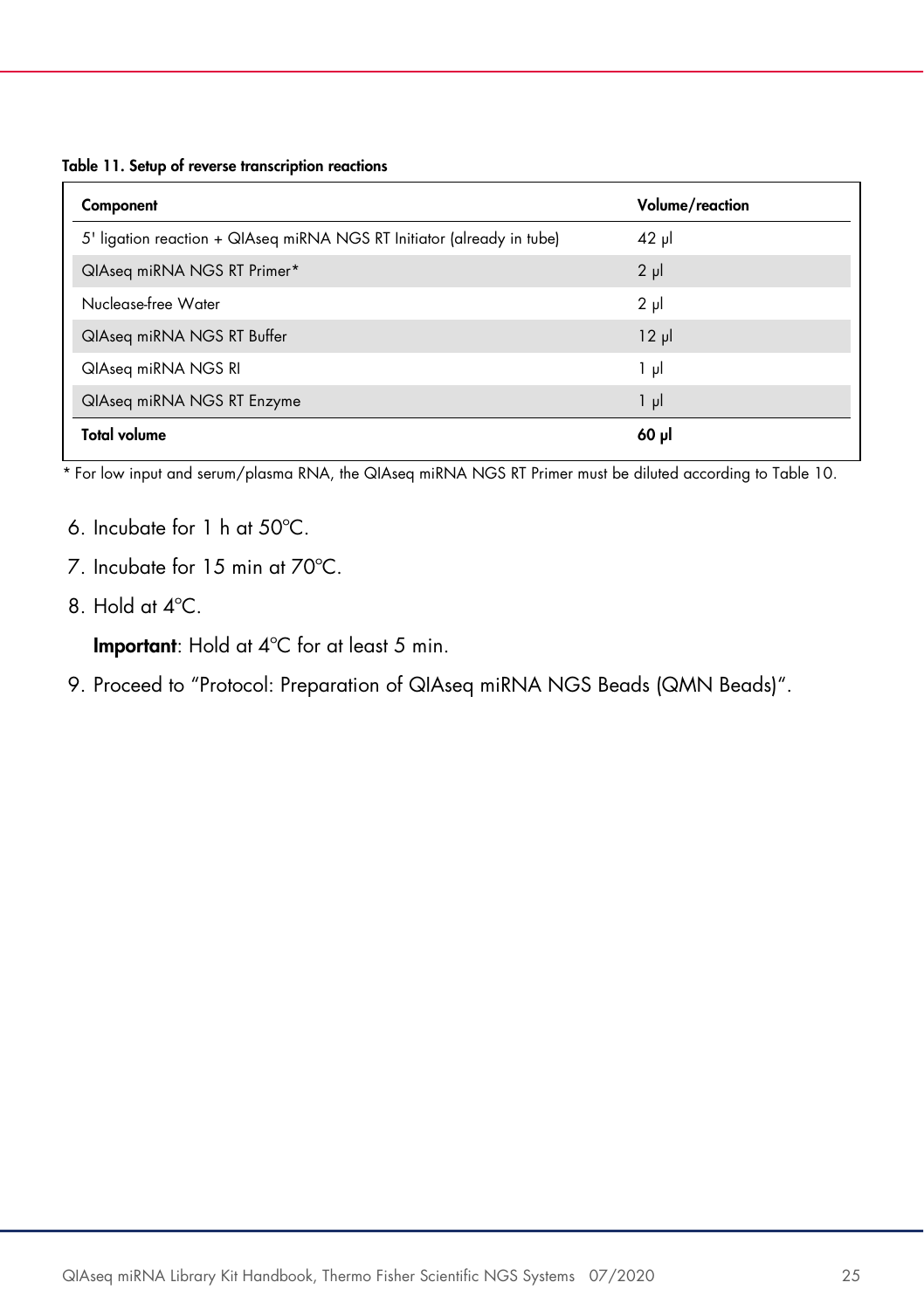# <span id="page-25-0"></span>Protocol: Preparation of QIAseq miRNA NGS Beads (QMN Beads)

Important points before starting

- This protocol prepares the QIAseq miRNA NGS Beads (hereafter referred to as QMN Beads). QIAseq Beads are rebuffered with QIAseq miRNA NGS Bead Binding Buffer to create QMN Beads.
- **Important:** QIAseq Beads and the subsequently prepared QMN Beads need to be homogenous. This necessitates working quickly and thoroughly resuspending the beads immediately before use. If a delay in the protocol occurs, simply vortex the beads again.
- **Important:** After preparation, the QMN Beads need to be placed on ice.

### Procedure

1. Thoroughly vortex QIAseq Beads and QIAseq miRNA NGS Bead Binding Buffer to Ensure that the beads are in suspension and homogenously distributed. Do not centrifuge the reagents.

Important: QIAseq Beads need to be homogenous. This necessitates working quickly and thoroughly resuspending the beads immediately before use. If a delay in the protocol occurs, simply vortex the beads again.

2. Carefully add 400 µl of QIAseq Beads (bead storage buffer is viscous) to a 2 ml microfuge tube. This amount of beads is sufficient to perform ["Protocol: cDNA Cleanup"](#page-27-0) and the cleanup associated with library amplification for one sample. Briefly centrifuge and immediately separate beads on a magnet stand.

Note: Beads for up to 4 samples (1.6 ml) can be prepared at one time in a single 2 ml tube. If beads for multiple samples are processed together, simply scale up the amounts of QIAseq Beads and QIAseq miRNA NGS Binding Buffer added below.

3. When beads have fully migrated, carefully remove and discard the supernatant.

Note: At this step, it is acceptable to leave a small amount of supernatant in the tube.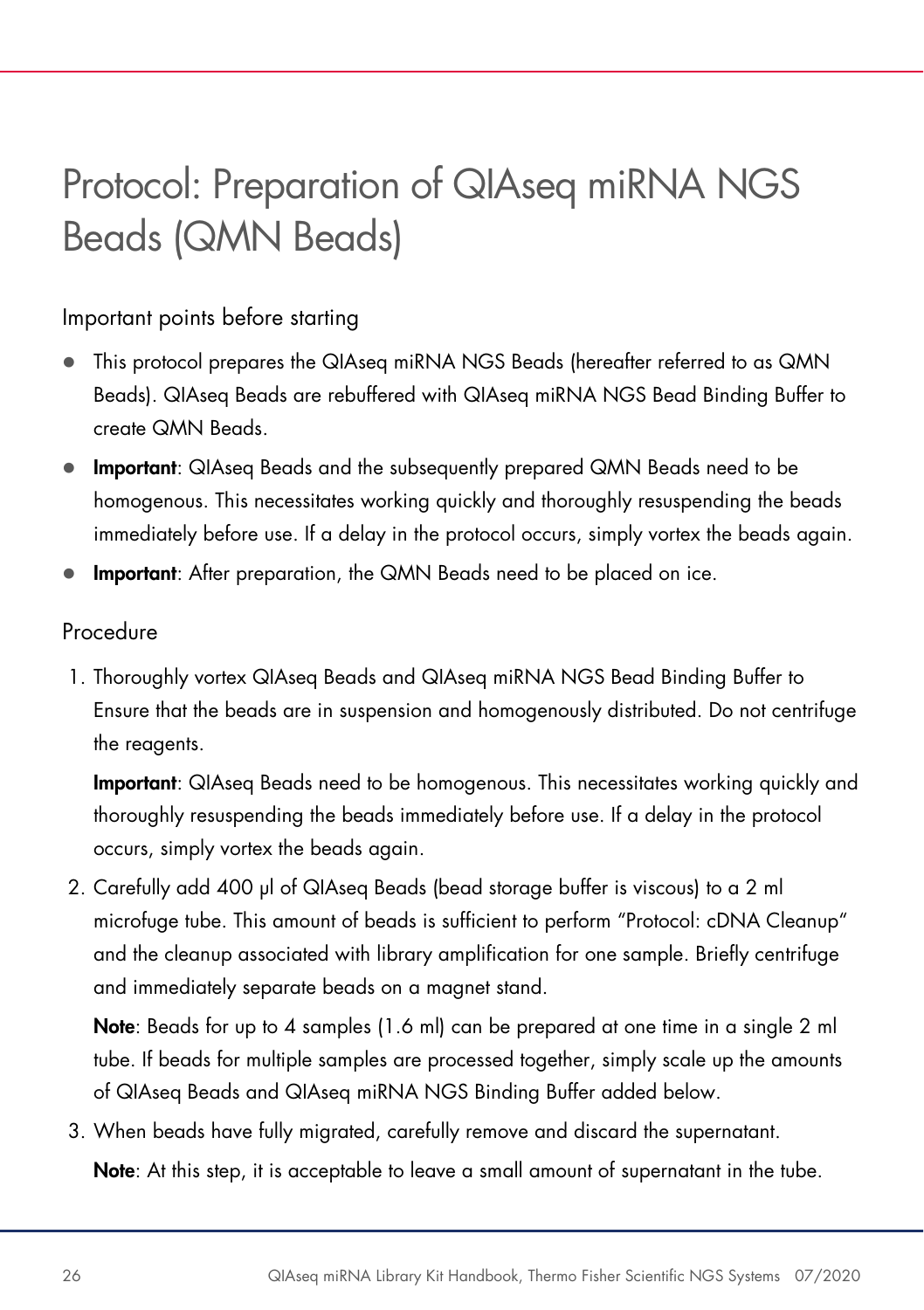- 4. Remove the tube from the magnet stand, and carefully pipet (buffer is viscous) 150 µl of QIAseq miRNA NGS Bead Binding Buffer onto the beads. Thoroughly vortex to completely resuspend the bead pellet. Briefly centrifuge and immediately separate beads on a magnet stand.
- 5. When beads have fully migrated, carefully remove and discard the supernatant. Note: Without disturbing the beads, ensure that as much supernatant as possible has been removed.
- 6. Remove the tube from the magnet stand and carefully pipet 400 µl of QIAseq miRNA NGS Bead Binding Buffer onto the beads (buffer is viscous). Thoroughly vortex to completely resuspend the bead pellet.

Preparation of the QMN Beads is now complete. If the beads will not be used immediately, store beads on ice or at 2–8°C.

Note: QMN Beads can be stored at 2–8°C for up to one week.

7. Proceed to ["Protocol: cDNA Cleanup"](#page-27-0).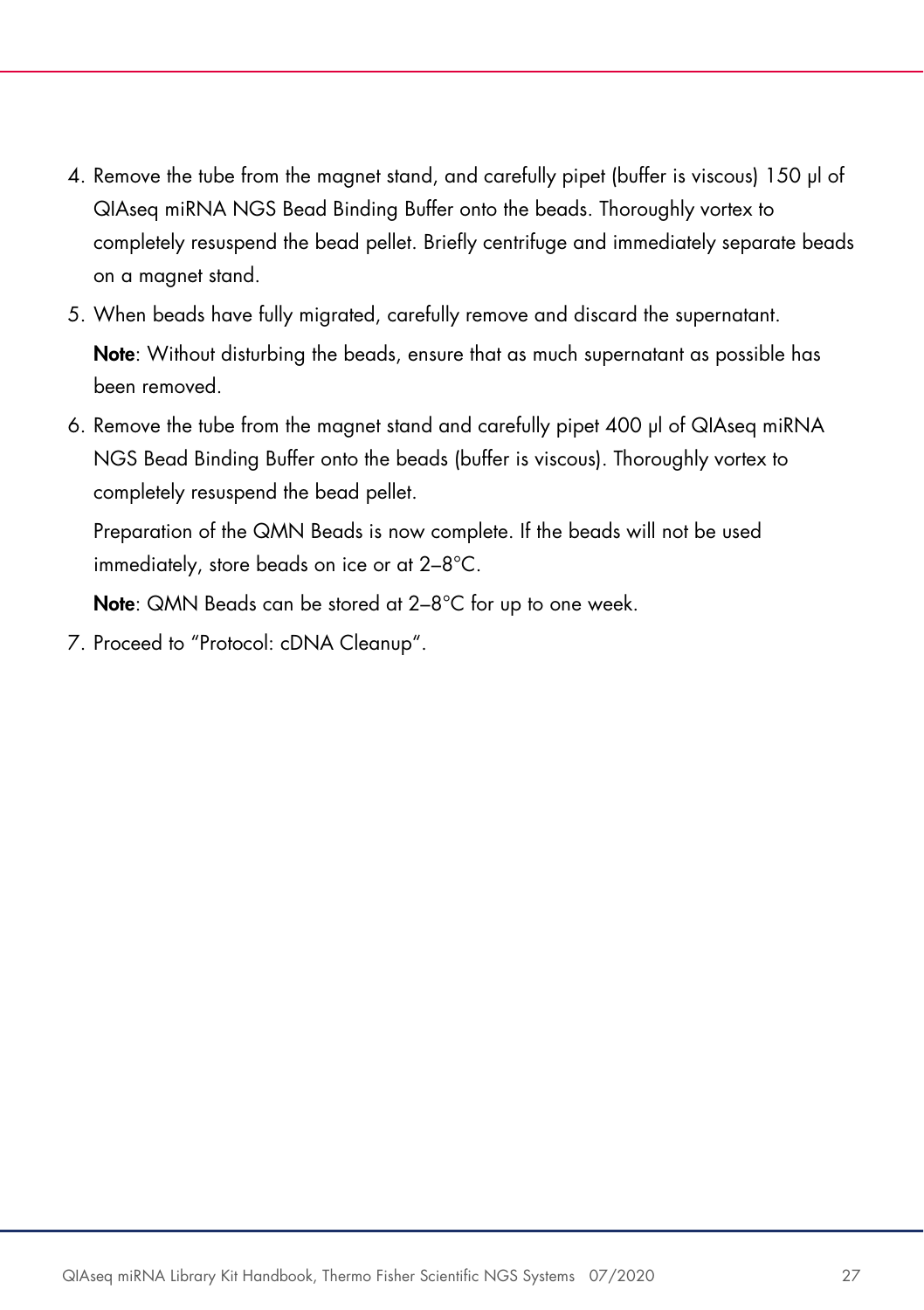# <span id="page-27-0"></span>Protocol: cDNA Cleanup

# Important points before starting

- A portion of the 60 µl cDNA synthesis completed in ["Protocol: Reverse Transcription"](#page-22-0) is the starting material for the cleanup procedure.
- The QMN Beads prepared in ["Protocol: Preparation of QIAseq miRNA NGS Beads](#page-25-0)  [\(QMN Beads\)"](#page-25-0) are required for the cleanup procedure.
- Beads cleanups can be performed in tubes or plates. When working with plates, perform brief centrifugations at 2000 rpm for 2 min.
- Prepare 80% ethanol using nuclease-free water.
- **Important:** Following ethanol washes, beads must be completely dried. Specific recommendations are given to remove excess ethanol.

### Procedure

- 1. Ensure the QMN Beads are thoroughly mixed at all times. This necessitates working quickly and resuspending the beads immediately before use. If a delay in the protocol occurs, simply vortex the beads again.
- 2. Centrifuge the tubes/plates containing the cDNA reactions.
- 3. Add 143 µl of QMN Beads to tubes/plates containing the cDNA reactions. Vortex for 3 s and centrifuge briefly. Note: When working with plates, centrifuge at 2000 rpm for 2 min.

Note: If plates are warped, transfer mixtures to new plates.

- 4. Incubate for 5 min at room temperature.
- 5. Place the tubes/plates on a magnet stand for ~4 min (or until beads have fully migrated). Note: Ensure that the beads have fully migrated before proceeding.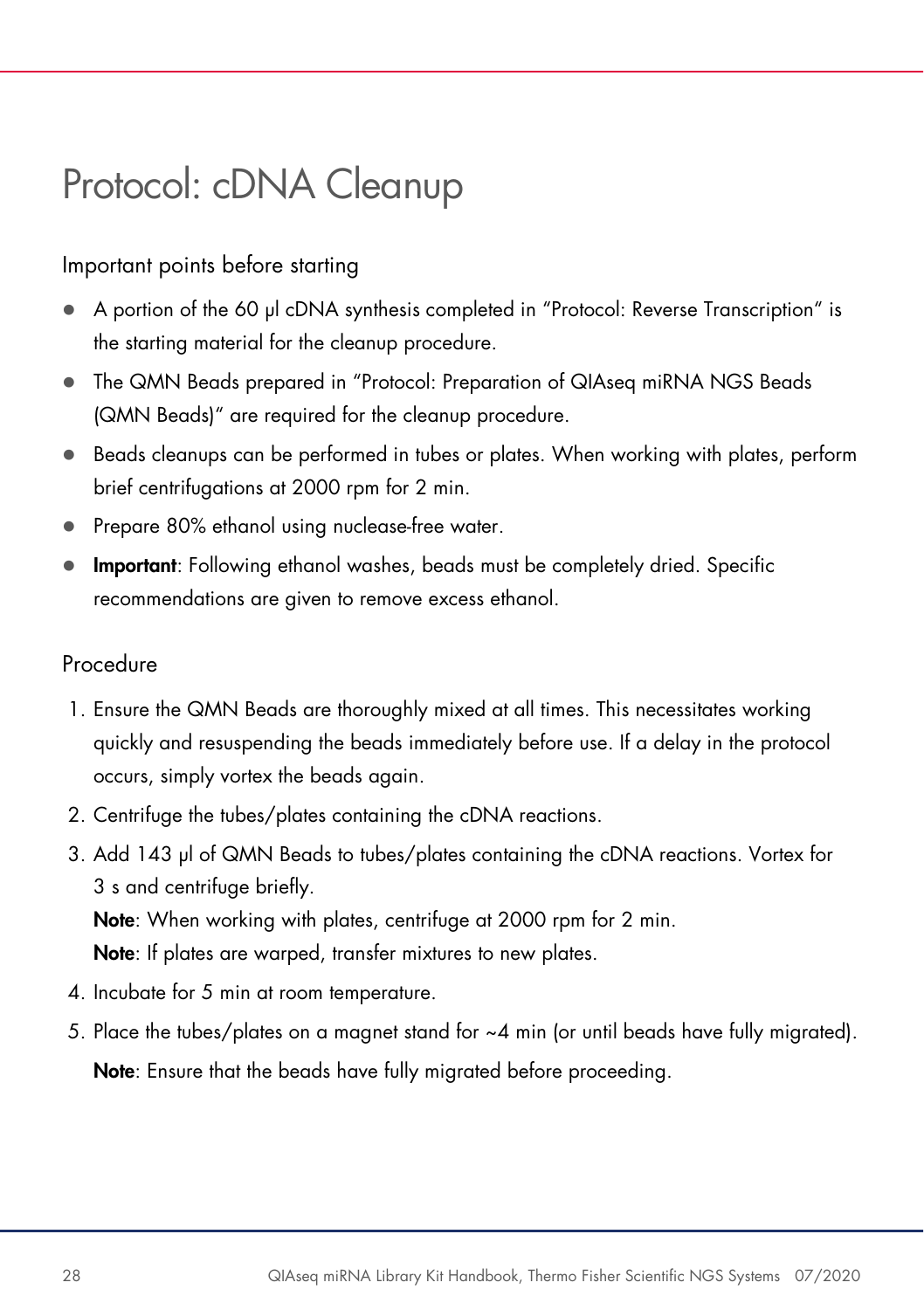6. Discard the supernatant and keep the beads.

Note: Do not remove the tubes/plates from the magnet stand.

- 7. With the beads still on the magnet stand, add 200 µl of 80% ethanol. Immediately remove and discard the ethanol wash.
- 8. Repeat the wash by adding 200 µl of 80% ethanol. Immediately remove and discard the second ethanol wash.

Important: It is important to completely remove all traces of ethanol after the second wash. Briefly centrifuge (centrifuge plates at 2000 rpm) and return the tubes/plates to the magnetic stand. Remove the ethanol with a 200 ul pipette first, and then use a 10 ul pipette to remove any residual ethanol.

- 9. With the beads still on the magnetic stand, air-dry at room temperature for 10 min. Note: Visually inspect that the pellets are completely dry and that all residual ethanol has evaporated. Residual ethanol can hinder amplification efficiency in the subsequent library amplification reactions. Depending on humidity, extended drying time may be required.
- 10. With the beads still on the magnetic stand, elute the DNA by adding 17 µl of nuclease-free water to the tubes/plates. Subsequently close/cover and remove the tubes/plates from the magnetic stand.
- 11. Carefully pipet up and down until all the beads are thoroughly resuspended, briefly centrifuge, and incubate at room temperature for 2 min.
- 12. Return the tubes/plates to the magnetic stand for ~2 min (or until beads have fully migrated).

Note: Ensure that the beads have fully migrated before proceeding.

- 13. Transfer 15 µl of eluted DNA to new tubes/plates.
- 14. Proceed to ["Protocol: Library Amplification using Tube Indices \(331582\)"](#page-29-0) or ["Protocol:](#page-33-0)  [Library Amplification using HT](#page-33-0) Plate Indices (331585)". Alternatively, the completed cDNA cleanup product can be stored at −30 to −15°C in a constant-temperature freezer.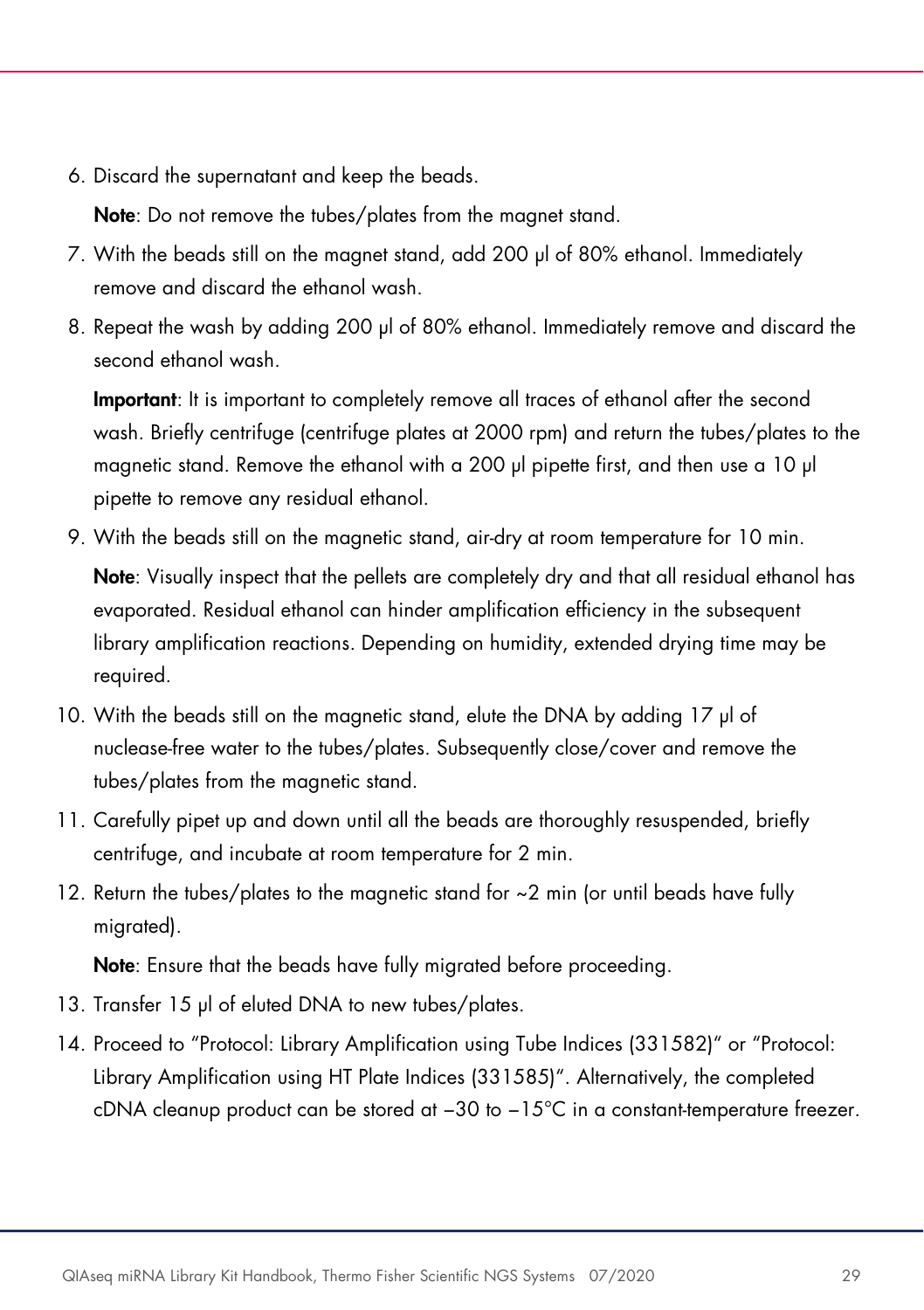# <span id="page-29-2"></span><span id="page-29-0"></span>Protocol: Library Amplification using Tube Indices (331582)

### Important points before starting

- This library amplification protocol uses tubes indices from QIAseq miRNA NGS 12 Index TF (331592). If using QIAseq miRNA NGS 48 Index TF (331585), proceed to ["Protocol:](#page-33-0)  [Library Amplification using HT Plate Indices \(331585\)"](#page-33-0).
- 15 µl of the product from ["Protocol: cDNA Cleanup"](#page-27-0) is the starting material for the library amplification procedure.
- Set up library amplification reactions on ice.
- Do not vortex the HotStarTaq DNA Polymerase or library amplification reactions.
- **Important:** During bead cleanups, beads must be completely dried following the ethanol washing step. Specific recommendations are given to remove excess ethanol.

### Procedure

1. Prepare reagents required for the library amplification reactions. Thaw QIAseq miRNA NGS Library Buffer, required index primer(s)[\\*](#page-29-1) from QIAseq miRNA 12 Index TF 331592, and QMI TF Lib Rev Primer. Mix by flicking the tube. Centrifuge the tubes briefly to collect residual liquid from the sides of the tubes.

Remove HotStarTaq DNA Polymerase from the −30 to −15ºC freezer just before preparation of the Master Mix, and place on ice. Return HotStarTaq DNA Polymerase to the freezer immediately after use.

<span id="page-29-1"></span><sup>\*</sup> Note: QMI TF IP1 through IP12 are options, and the respective index sequences are listed in the tables found under "Kit Contents".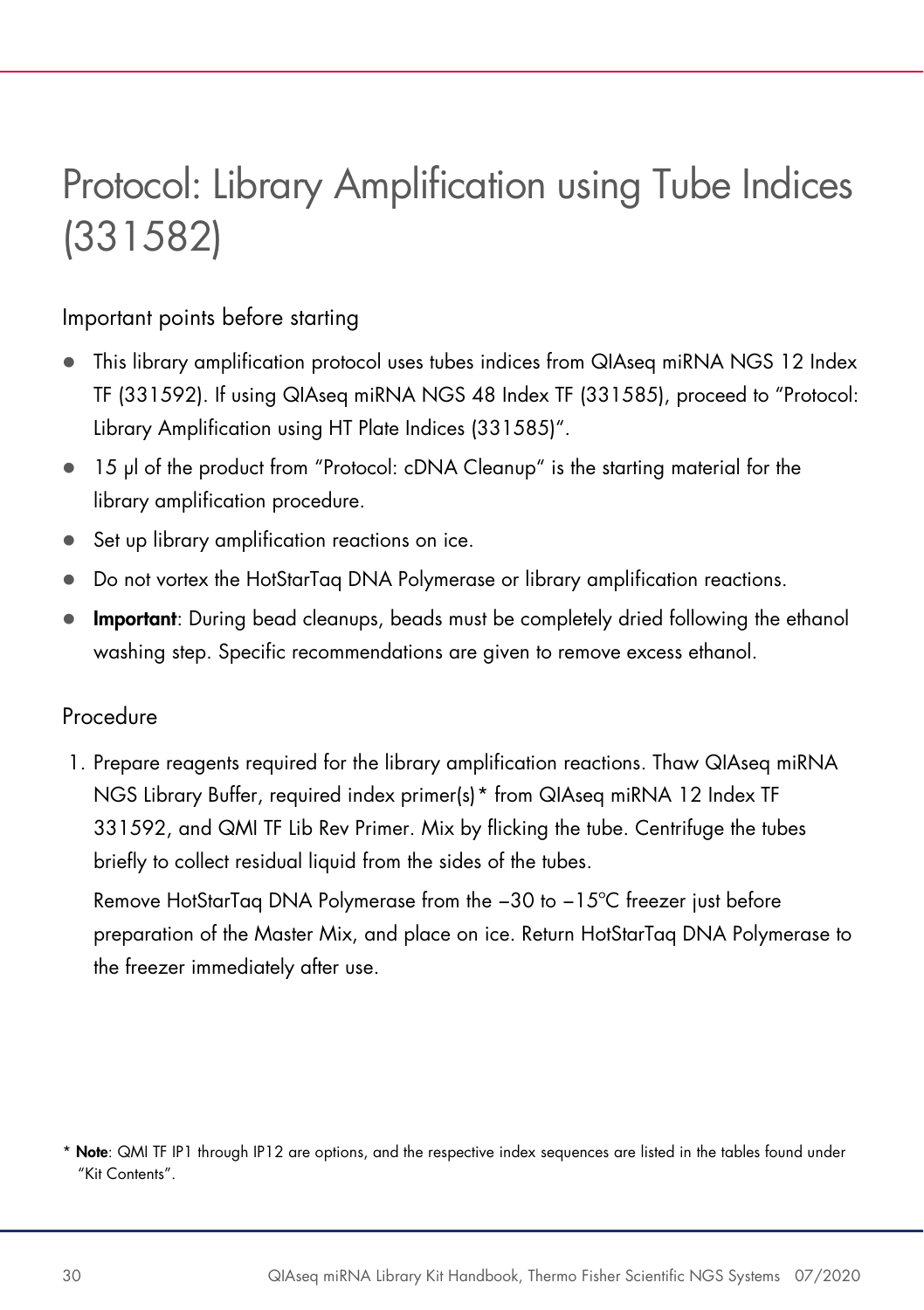<span id="page-30-1"></span>2. On ice, prepare the library amplification reaction according to [Table 12.](#page-29-2) Briefly centrifuge, mix by pipetting up and down 12 times, and centrifuge briefly again.

Note: If setting up more than one reaction, prepare a volume of Master Mix 10% greater than what is required for the total number of reactions.

| Component                               | Volume/reaction |
|-----------------------------------------|-----------------|
| Product from "Protocol: cDNA Cleanup"   | $15 \mu$        |
| QIAseq miRNA NGS Library Buffer         | $16$ $\mu$      |
| HotStarTag DNA Polymerase               | 3 <sub>µ</sub>  |
| QMI TF IP1 through IP12 (Index Primer)* | $2 \mu$         |
| <b>QMI TF Lib Rev Primer</b>            | $2 \mu$         |
| Nuclease-free Water                     | $42$ µ          |
| <b>Total volume</b>                     | $80 \mu$        |

|  |  | Table 12. Setup of library amplification reactions when using tube indices |
|--|--|----------------------------------------------------------------------------|
|--|--|----------------------------------------------------------------------------|

\* Up to 12 different QMI TF IP primers (Index Primers) are available for use.

3. Program the thermal cycler according to [Table 13.](#page-30-0) The correct number of cycles depends on the original RNA input and is shown in [Table 14.](#page-30-1)

| <b>Step</b>                                     | Time            | <b>Temperature</b> |
|-------------------------------------------------|-----------------|--------------------|
| Hold                                            | $15$ min        | $95^{\circ}$ C     |
| 3-step cycling (see Table 14 for no. of cycles) |                 |                    |
| Denaturation                                    | 15 <sub>s</sub> | $95^{\circ}$ C     |
| Annealing                                       | 30 <sub>s</sub> | $60^{\circ}$ C     |
| Extension                                       | 15 <sub>s</sub> | $72^{\circ}$ C     |
| Hold                                            | $2 \text{ min}$ | $72^{\circ}$ C     |
| Hold                                            | $\infty^*$      | $4^{\circ}$ C      |

#### <span id="page-30-0"></span>Table 13. Library amplification protocol

\* Hold at 4°C for at least 5 min.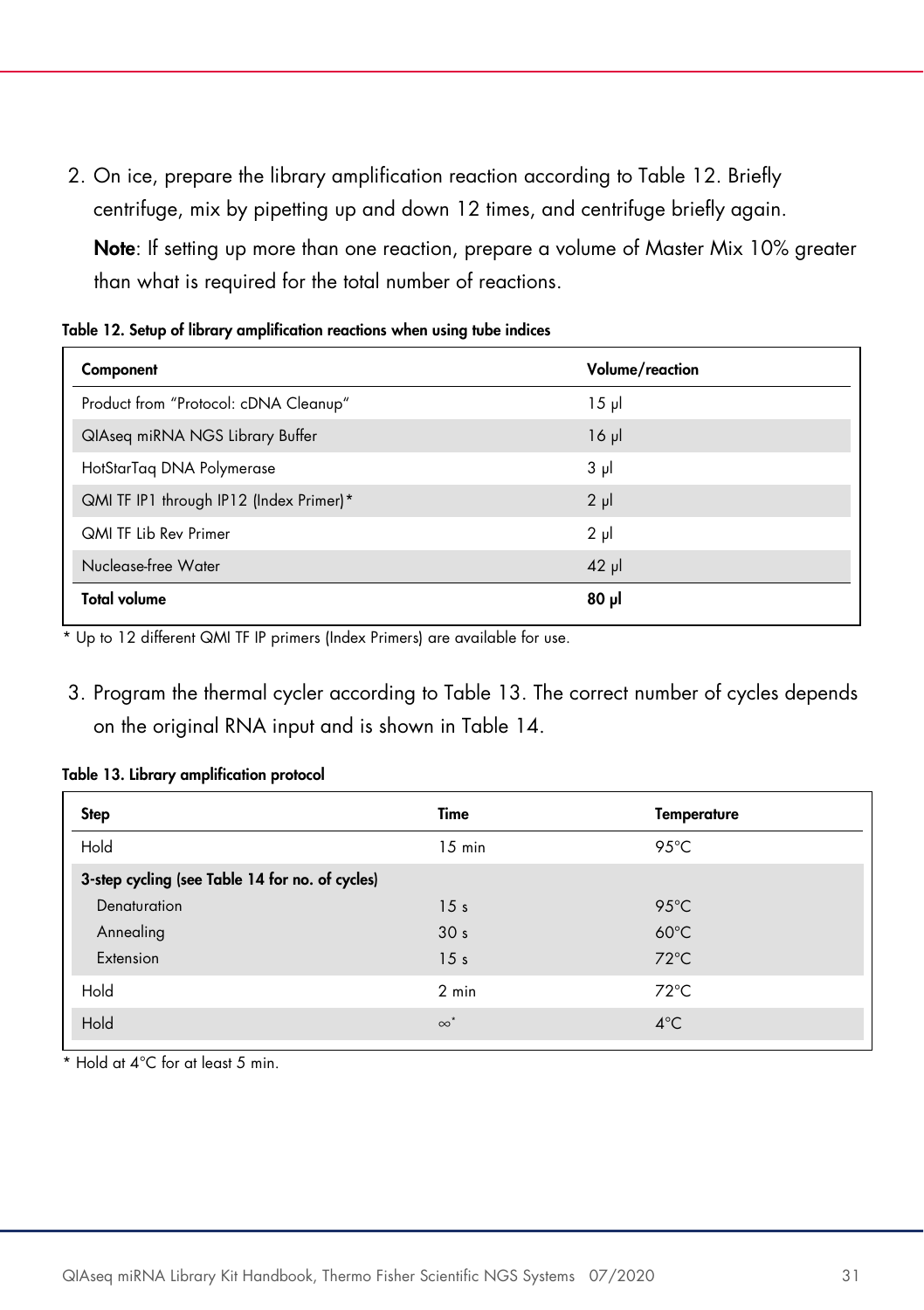Table 14. Cycles of library amplification

| Original RNA input (total RNA) | Cycle number |
|--------------------------------|--------------|
| 500 ng                         | 13           |
| 100 <sub>ng</sub>              | 16           |
| 10 <sub>ng</sub>               | 19           |
| 1 ng                           | 22           |
| Serum/Plasma                   | 22           |

- 4. Place the library amplification reaction in the thermal cycler and start the run. Important: Upon completion of the protocol, hold at 4°C for at least 5 min.
- 5. Add 75 µl of QMN Beads to tubes.

Note: Ensure the QMN Beads are thoroughly mixed at all times. This necessitates working quickly and resuspending the beads immediately before use. If a delay in the protocol occurs, simply vortex the beads.

- 6. Briefly centrifuge the 80 µl library amplification reactions, and transfer 75 µl to the tubes containing the QMN Beads. Vortex for 3 s and briefly centrifuge.
- 7. Incubate for 5 min at room temperature.
- 8. Place tubes on a magnet stand for approximately 4 min (or until beads have fully migrated).

Note: Ensure that the beads have fully migrated before proceeding.

9. Keep the supernatant, and transfer 145 µl of the supernatant to new tubes. Discard the tubes containing the beads.

Important: Do not discard the supernatant at this step.

- 10. To the 145 µl supernatant, add 130 µl of QMN Beads. Vortex for 3 s and briefly centrifuge.
- 11. Incubate at room temperature for 5 min.
- 12. Place the tubes on a magnet stand until beads have fully migrated.

Note: Ensure that the beads have fully migrated before proceeding.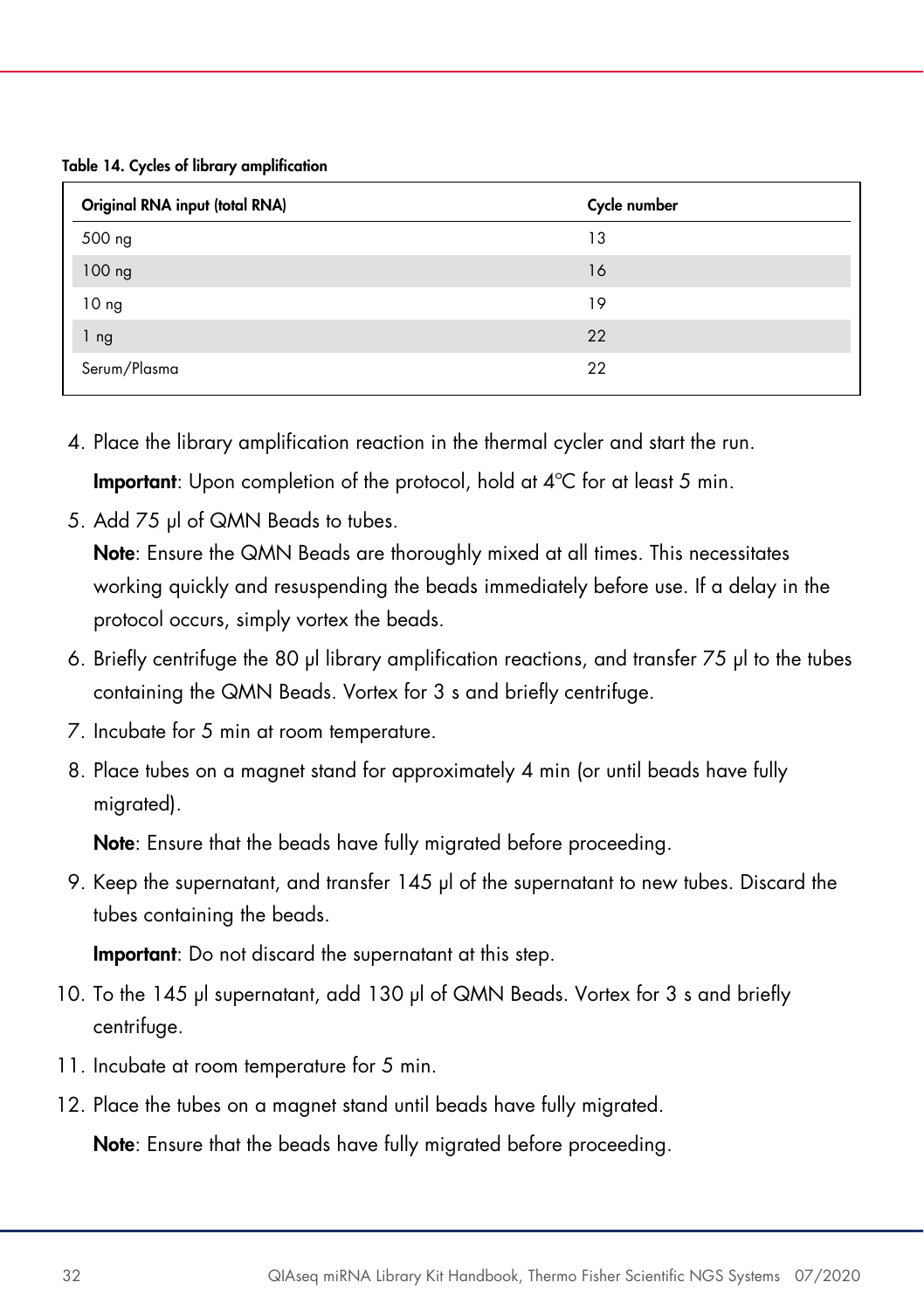13. Discard the supernatant and keep the beads.

Note: Do not remove the tubes from the magnet stand.

- 14. With the beads still on the magnet stand, add 200 µl of 80% ethanol. Immediately remove and discard the ethanol wash.
- 15. Repeat the wash by adding 200 µl of 80% ethanol. Immediately remove and discard the second ethanol wash.

Note: It is important to completely remove all traces of ethanol after the second wash. Briefly centrifuge and return the tubes to the magnetic stand. Remove the ethanol with a 200 ul pipette first, and then use a 10 ul pipette to remove any residual ethanol.

- 16. With the beads still on the magnetic stand, air-dry at room temperature for 10 min. Note: Visually inspect that the pellet is completely dry and that all residual ethanol has evaporated. Depending on humidity, extended drying time may be required.
- 17. With the beads still on the magnetic stand, elute the DNA by adding 17 µl of nuclease-free water to the tubes. Subsequently close and remove the tubes from the magnetic stand.
- 18. Carefully pipet up and down until all beads are thoroughly resuspended, briefly centrifuge, and incubate at room temperature for 2 min.
- 19. Place the tubes on the magnetic stand for  $\sim$ 2 min (or until beads have cleared). Note: Ensure that the beads have fully migrated before proceeding.
- 20. Transfer 15 µl of eluted DNA to new tubes. This is the miRNA Sequencing Library. Proceed to ["Protocol: miRNA Library Presequencing QC"](#page-38-0). Alternatively, the completed miRNA Sequencing Library can be stored at −30 to −15°C in a constant-temperature freezer.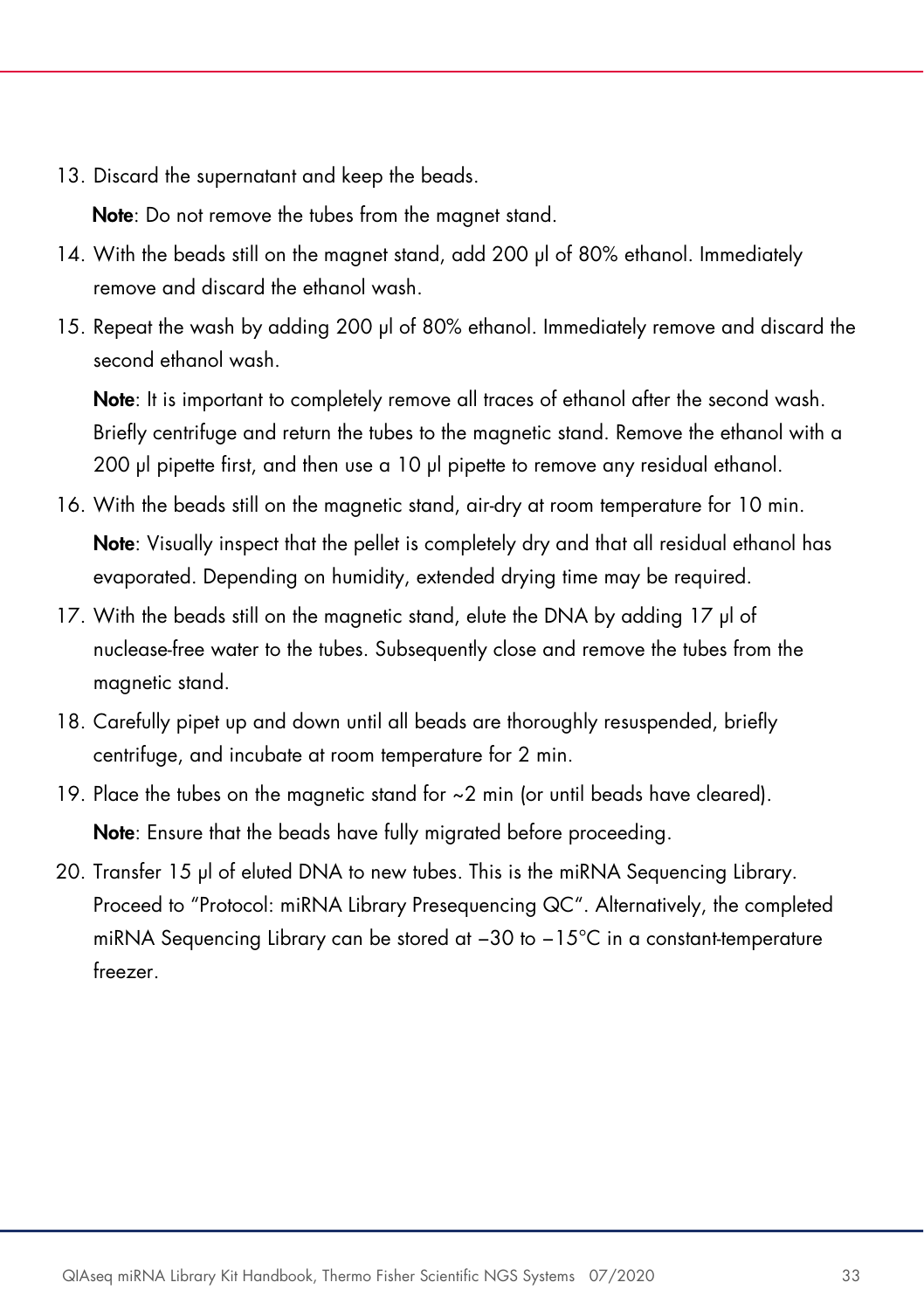# <span id="page-33-1"></span><span id="page-33-0"></span>Protocol: Library Amplification using HT Plate Indices (331585)

### Important points before starting

- This library amplification protocol uses plate indices from QIAseq miRNA NGS 48 Index TF (331585). If using QIAseq miRNA NGS 12 Index TF (331582), proceed to ["Protocol:](#page-29-0)  [Library Amplification using Tube Indices \(331582\)"](#page-29-0).
- 15 µl of the product from ["Protocol: cDNA Cleanup"](#page-27-0) is the starting material for the library amplification procedure.
- Set up library amplification reactions on ice.
- Do not vortex the HotStarTaq DNA Polymerase or library amplification reactions.
- **Important:** During bead cleanups, beads must be completely dried following ethanol. Specific recommendations are given to remove excess ethanol.

### Procedure

1. Prepare reagents required for the library amplification reactions. Thaw QIAseq miRNA NGS Library Buffer, mix by flicking the tube, and centrifuge the tube briefly to collect residual liquid from the sides of the tubes.

Remove HotStarTaq DNA Polymerase from the −30 to −15ºC freezer just before preparation of the Master Mix, and place on ice. Return HotStarTaq DNA Polymerase to the freezer immediately after use.

2. Open the QIAseq miRNA NGS 48 Index TF index plate, and choose the wells required for amplification.

Note: This is a cuttable plate that contains a dried indexina primer (QMI TF IP1 through QMI TF IP48) in wells 1–48 and a dried universal primer in wells 1–48. The layout is described in [Table 15.](#page-33-1)

Note: During reaction setup in step 2, components are added directly to the plate. It is recommended to either perform reactions in sets of 8 or 12.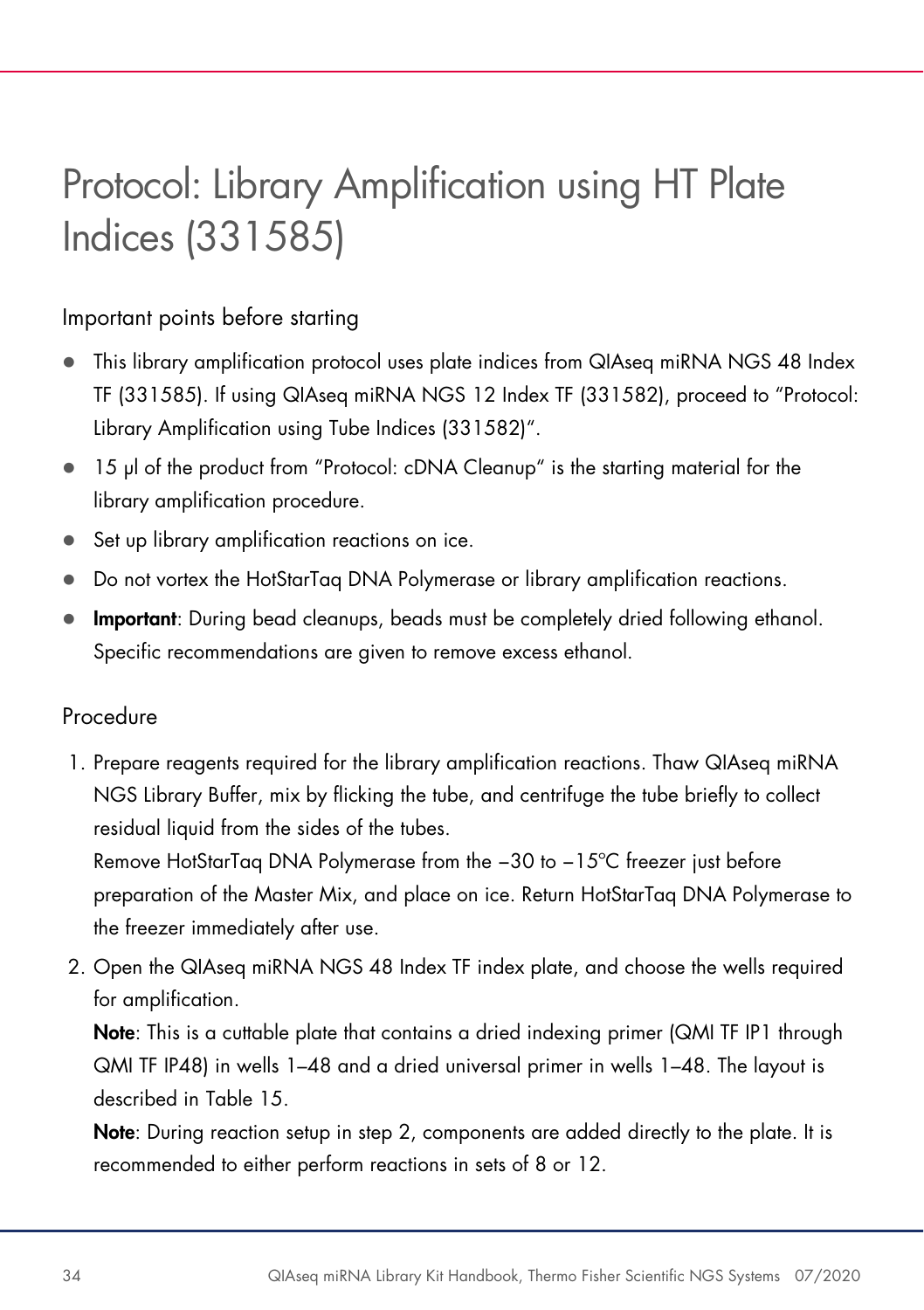|   | 1                                | $\mathbf{2}$                      | 3                          | 4                                 | 5                            | 6                     | 7     | 8     | 9     | 10    | 11    | 12    |
|---|----------------------------------|-----------------------------------|----------------------------|-----------------------------------|------------------------------|-----------------------|-------|-------|-------|-------|-------|-------|
| A | QMI TF<br>IP <sub>1</sub>        | <b>QMI TF</b><br>IP <sub>9</sub>  | QMI TF<br>IP17             | QMI TF<br>IP25                    | QMI TF<br>IP33               | QMI TF<br>IP41        | Empty | Empty | Empty | Empty | Empty | Empty |
| B | <b>QMI TF</b><br>IP2             | <b>QMI TF</b><br>IP <sub>10</sub> | QMI TF<br>IP18             | <b>QMI TF</b><br>IP <sub>26</sub> | <b>QMI TF</b><br>IP34        | QMI TF<br>IP42        | Empty | Empty | Empty | Empty | Empty | Empty |
| c | <b>QMI TF</b><br>IP3             | <b>QMI TF</b><br>IP11             | <b>QMITF</b><br>IP19       | QMI TF<br>IP <sub>27</sub>        | <b>QMITF</b><br>IP35         | QMI TF<br>IP43        | Empty | Empty | Empty | Empty | Empty | Empty |
| D | <b>QMI TF</b><br>IP4             | <b>QMI TF</b><br>IP12             | QMI TF<br>IP <sub>20</sub> | <b>QMI TF</b><br>IP28             | <b>QMI TF</b><br>IP36        | <b>QMI TF</b><br>IP44 | Empty | Empty | Empty | Empty | Empty | Empty |
| Е | <b>QMI TF</b><br>IP <sub>5</sub> | <b>QMI TF</b><br>IP13             | QMI TF<br>IP21             | QMI TF<br>IP <sub>29</sub>        | QMI TF<br>IP <sub>37</sub>   | QMI TF<br>IP45        | Empty | Empty | Empty | Empty | Empty | Empty |
| F | <b>QMI TF</b><br>IP <sub>6</sub> | <b>QMI TF</b><br>IP14             | <b>QMI TF</b><br>IP22      | QMI TF<br>IP <sub>30</sub>        | <b>QMI TF</b><br><b>IP38</b> | QMI TF<br><b>IP46</b> | Empty | Empty | Empty | Empty | Empty | Empty |
| G | QMI TF<br>IP7                    | <b>QMI TF</b><br>IP15             | QMI TF<br>IP <sub>23</sub> | QMI TF<br>IP31                    | QMI TF<br>IP39               | QMI TF<br>IP47        | Empty | Empty | Empty | Empty | Empty | Empty |
| H | QMI TF<br>IP <sub>8</sub>        | <b>QMI TF</b><br><b>IP16</b>      | <b>QMI TF</b><br>IP24      | <b>QMI TF</b><br>IP32             | <b>QMI TF</b><br>IP40        | <b>QMI TF</b><br>IP48 | Empty | Empty | Empty | Empty | Empty | Empty |
|   |                                  |                                   |                            |                                   |                              |                       |       |       |       |       |       |       |

Table 15. QIAseq miRNA NGS 48 Index TF index plate (MITF-001)

Note: Indexing primers and a universal primer are pre-dried as single-use plates. During reaction setup, components are added directly to the plate. There is no need to reconstitute and transfer indices to a separate plate.

3. On ice, prepare the library amplification reaction according to [Table 16.](#page-34-0) Briefly centrifuge, mix by pipetting up and down 12 times, and centrifuge briefly again. Note: Reaction components are added directly to plate MITF-001.

Note: If setting up more than one reaction, prepare a volume of Master Mix 10% greater than what is required for the total number of reactions.

<span id="page-34-0"></span>

| Table 16. Setup of library amplification reactions when using HT index plate MITF-001 |  |  |  |  |
|---------------------------------------------------------------------------------------|--|--|--|--|
|---------------------------------------------------------------------------------------|--|--|--|--|

| Component                             | Volume/reaction |
|---------------------------------------|-----------------|
| Product from "Protocol: cDNA Cleanup" | $15 \mu$        |
| QIAseq miRNA NGS Library Buffer       | $8 \mu$         |
| HotStarTag DNA Polymerase             | $1.5$ pl        |
| Nuclease-free Water                   | $15.5$ pl       |
| <b>Total volume</b>                   | 10 JJ           |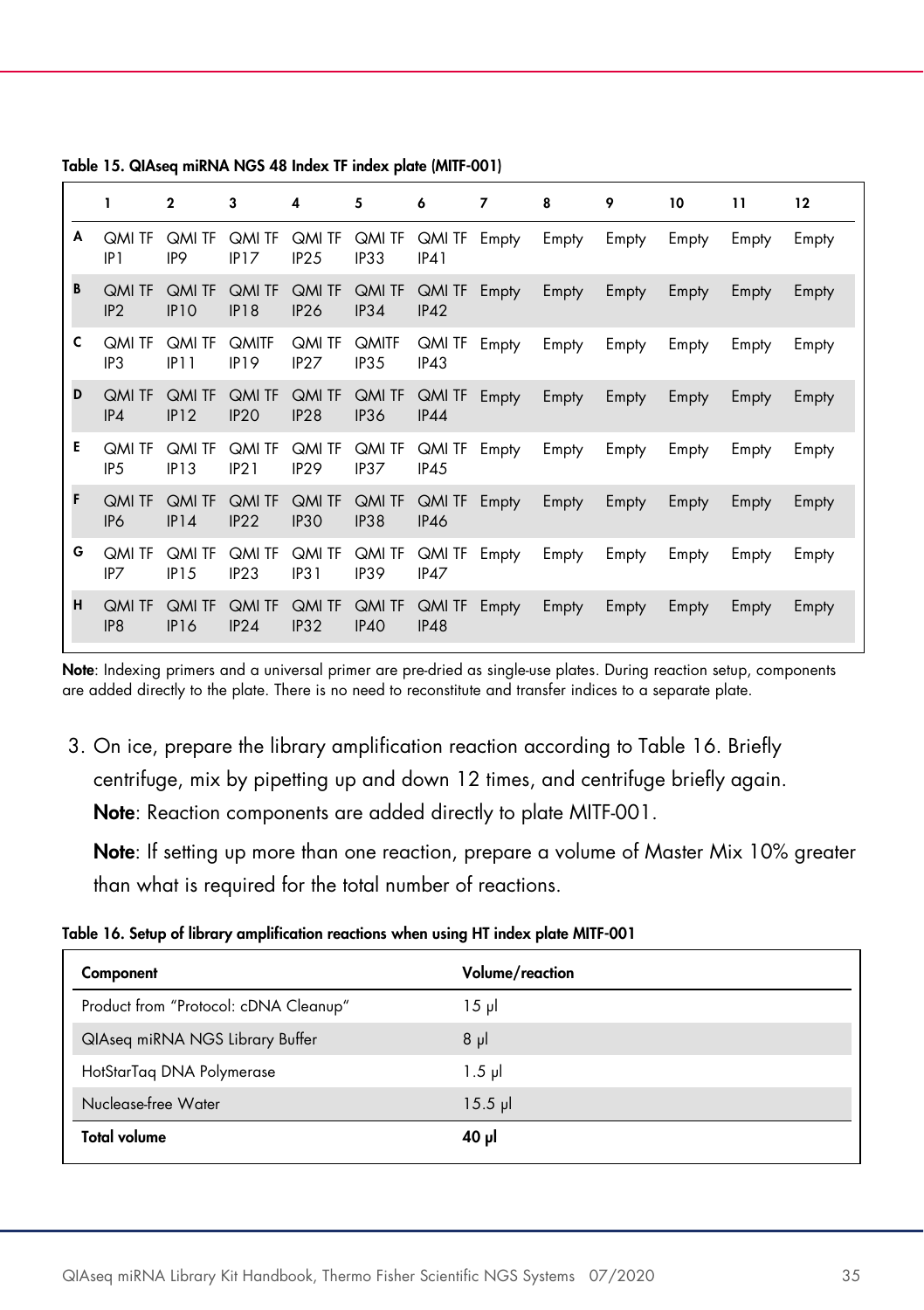4. Program the thermal cycler according to [Table 17.](#page-35-0) The correct number of cycles depends on the original RNA input and is shown in [Table 18.](#page-35-1)

| Step                                            | Time            | <b>Temperature</b> |
|-------------------------------------------------|-----------------|--------------------|
| Hold                                            | $15$ min        | 95 $°C$            |
| 3-step cycling (see Table 18 for no. of cycles) |                 |                    |
| Denaturation                                    | 15 <sub>s</sub> | $95^{\circ}$ C     |
| Annealing                                       | 30 <sub>s</sub> | $60^{\circ}$ C     |
| Extension                                       | 15 <sub>s</sub> | $72^{\circ}$ C     |
| Hold                                            | $2 \text{ min}$ | $72^{\circ}$ C     |
| Hold                                            | $\infty^*$      | $4^{\circ}$ C      |

<span id="page-35-0"></span>Table 17. Library amplification protocol

\* Hold at 4°C for at least 5 min.

#### <span id="page-35-1"></span>Table 18. Cycles of library amplification

| Original RNA input (total RNA) | Cycle number |
|--------------------------------|--------------|
| 500 ng                         | 13           |
| $100$ ng                       | 16           |
| 10 <sub>ng</sub>               | 19           |
| 1 ng                           | 22           |
| Serum/Plasma                   | 22           |

5. Place the library amplification reaction in the thermal cycler and start the run.

Important: Upon completion of the protocol, hold at 4°C for at least 5 min.

6. Briefly centrifuge the 40 µl library amplification reactions.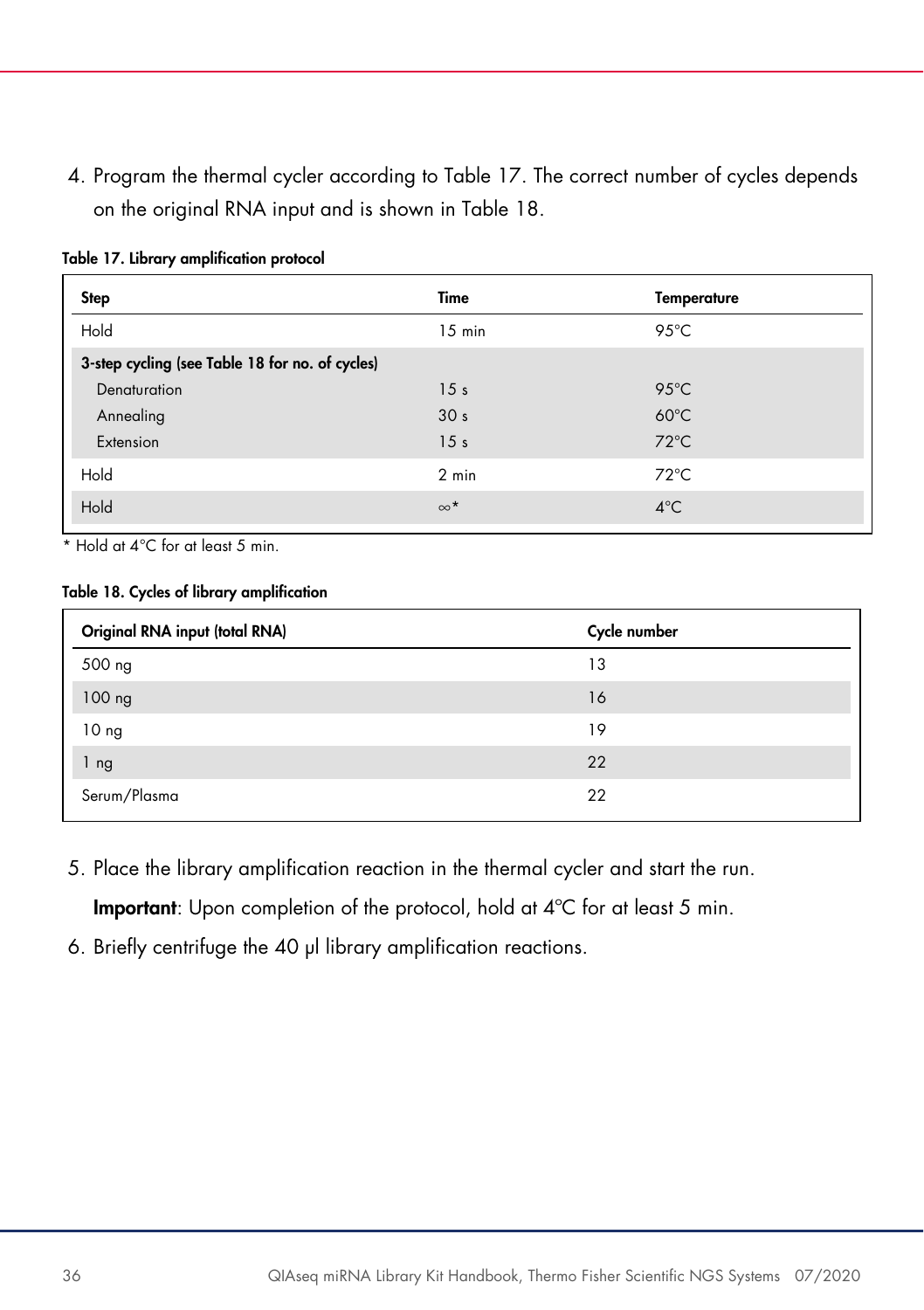7. Add 37.5 µl of QMN Beads to plates containing the cDNA reactions. Vortex for 3 s and centrifuge briefly.

Note: Ensure the QMN Beads are thoroughly mixed at all times. This necessitates working quickly and resuspending the beads immediately before use. If a delay in the protocol occurs, simply vortex the beads again.

Note: When working with plates, centrifuge at 2000 rpm.

Note: If plates are warped, transfer mixtures to new plates.

- 8. Incubate for 5 min at room temperature.
- 9. Place plates on a magnet stand for approximately 4 min or until beads have fully migrated.

Note: Ensure that the beads have fully migrated before proceeding.

10. Keep the supernatant, and transfer 72.5 µl of the supernatant to new plates. Discard the plates containing the beads.

Important: Do not discard the supernatant at this step.

- 11. To the 72.5 µl supernatant, add 65 µl of QMN Beads. Vortex for 3 s and briefly centrifuge.
- 12. Incubate at room temperature for 5 min.
- 13. Place the plates on a magnet stand until beads have fully migrated.

Note: Ensure that the beads have fully migrated before proceeding.

14. Discard the supernatant and keep the beads.

Note: Do not remove the tubes from the magnet stand.

- 15. With the beads still on the magnet stand, add 200 µl of 80% ethanol. Immediately remove and discard the ethanol wash.
- 16. Repeat the wash by adding 200 µl of 80% ethanol. Immediately remove and discard the second ethanol wash.

Note: It is important to completely remove all traces of ethanol after the second wash. Briefly centrifuge and return the tubes to the magnetic stand. Remove the ethanol with a 200 ul pipette first, and then use a 10 ul pipette to remove any residual ethanol.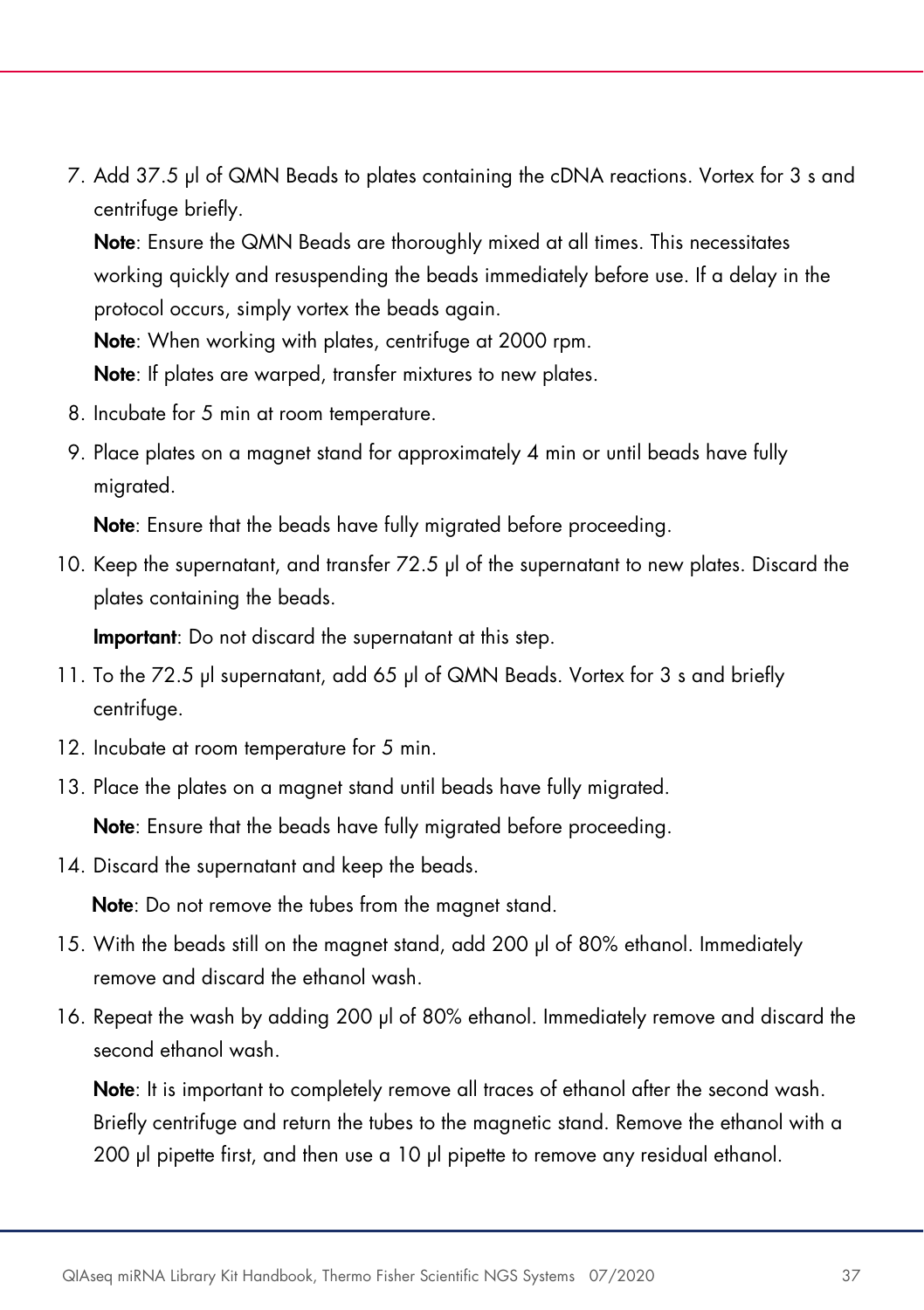- 17. With the beads still on the magnetic stand, air-dry at room temperature for 10 min. Note: Visually inspect that the pellet is completely dry and that all residual ethanol has evaporated. Depending on humidity, extended drying time may be required.
- 18. With the beads still on the magnetic stand, elute the DNA by adding 17 µl of nuclease-free water to the plates. Subsequently cover and remove the plates from the magnetic stand.
- 19. Carefully pipet up and down until all beads are thoroughly resuspended, briefly centrifuge, and incubate at room temperature for 2 min.
- 20. Place the plates on the magnetic stand for ~2 min or until beads have cleared. Note: Ensure that the beads have fully migrated before proceeding.
- 21. Transfer 15 µl of eluted DNA to new plates. This is the miRNA Sequencing Library.
- 22. Proceed to ["Protocol: miRNA Library Presequencing QC"](#page-38-0). Alternatively, the completed miRNA Sequencing Library can be stored at −30 to −15°C in a constant-temperature freezer.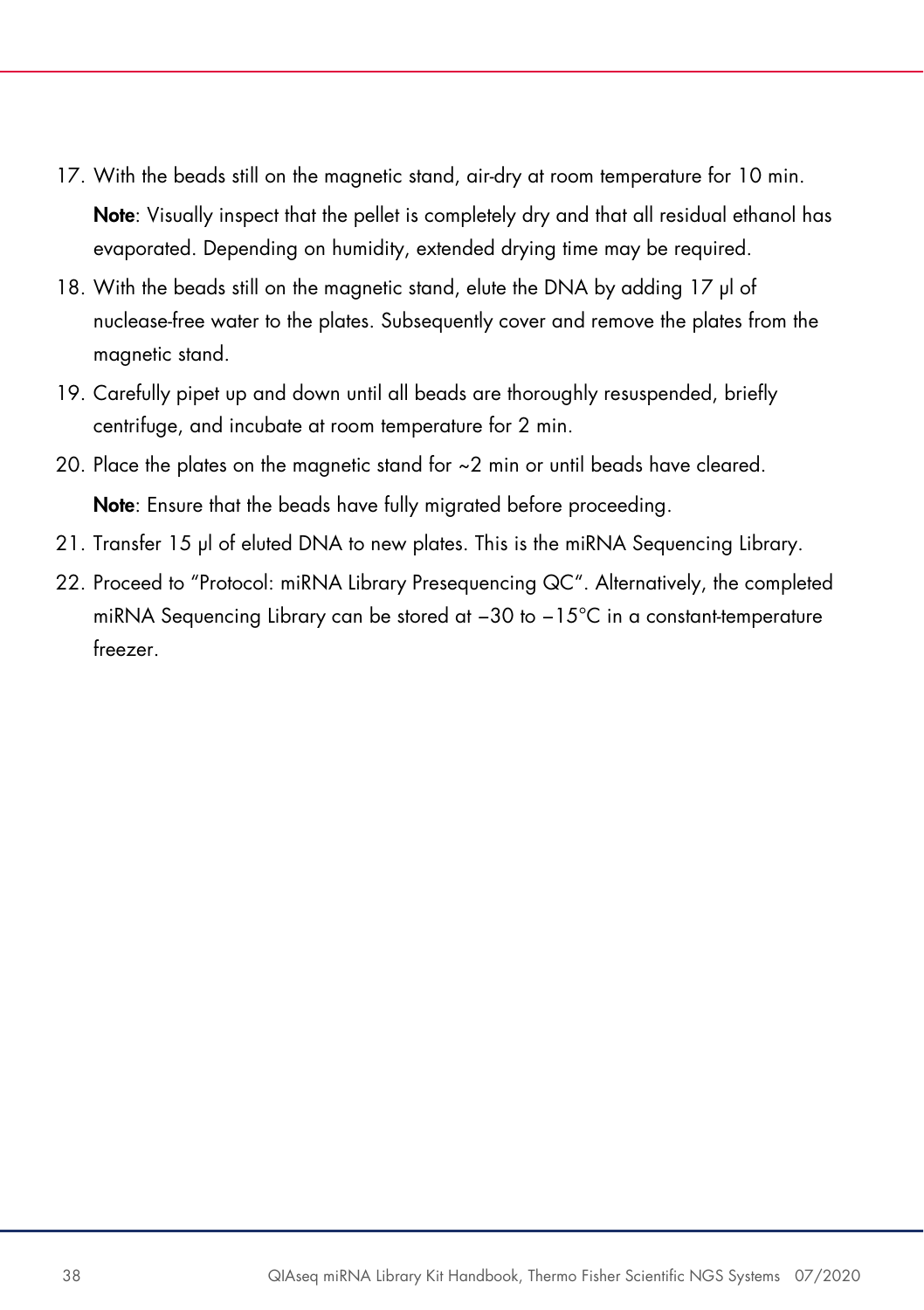# <span id="page-38-0"></span>Protocol: miRNA Library Presequencing QC

### Important points before starting

 A portion of the 15 µl miRNA Sequencing Library from ["Protocol: Library Amplification](#page-29-0)  [using Tube Indices \(331582\)"](#page-29-0) or ["Protocol: Library Amplification using HT Plate Indices](#page-33-0)  [\(331585\)"](#page-33-0) is the starting material for the library QC. When not in use, store the miRNA Sequencing Library on ice.

Performing one of two options is recommended for library QC. "Procedure: Option 1" involves use of an Agilent Bioanalyzer 2100. "Procedure: Option 2" involves use of PAGE gel electrophoresis.

# Procedure: Option 1 (Agilent Bioanalyzer 2100)

1. Analyze 1 µl of the miRNA Sequencing Library on an Agilent Bioanalyzer using a High Sensitivity DNA chip according to the manufacturer's instructions. A miRNA-sized library is approximately 180 bp, and a piRNA-sized library is approximately 188 bp. Typical miRNA-sized library results are shown in [Figure 3.](#page-38-1)



<span id="page-38-1"></span>Figure 3. Bioanalyzer trace of miRNA-sized library prepared with the QIAseq miRNA Library Kit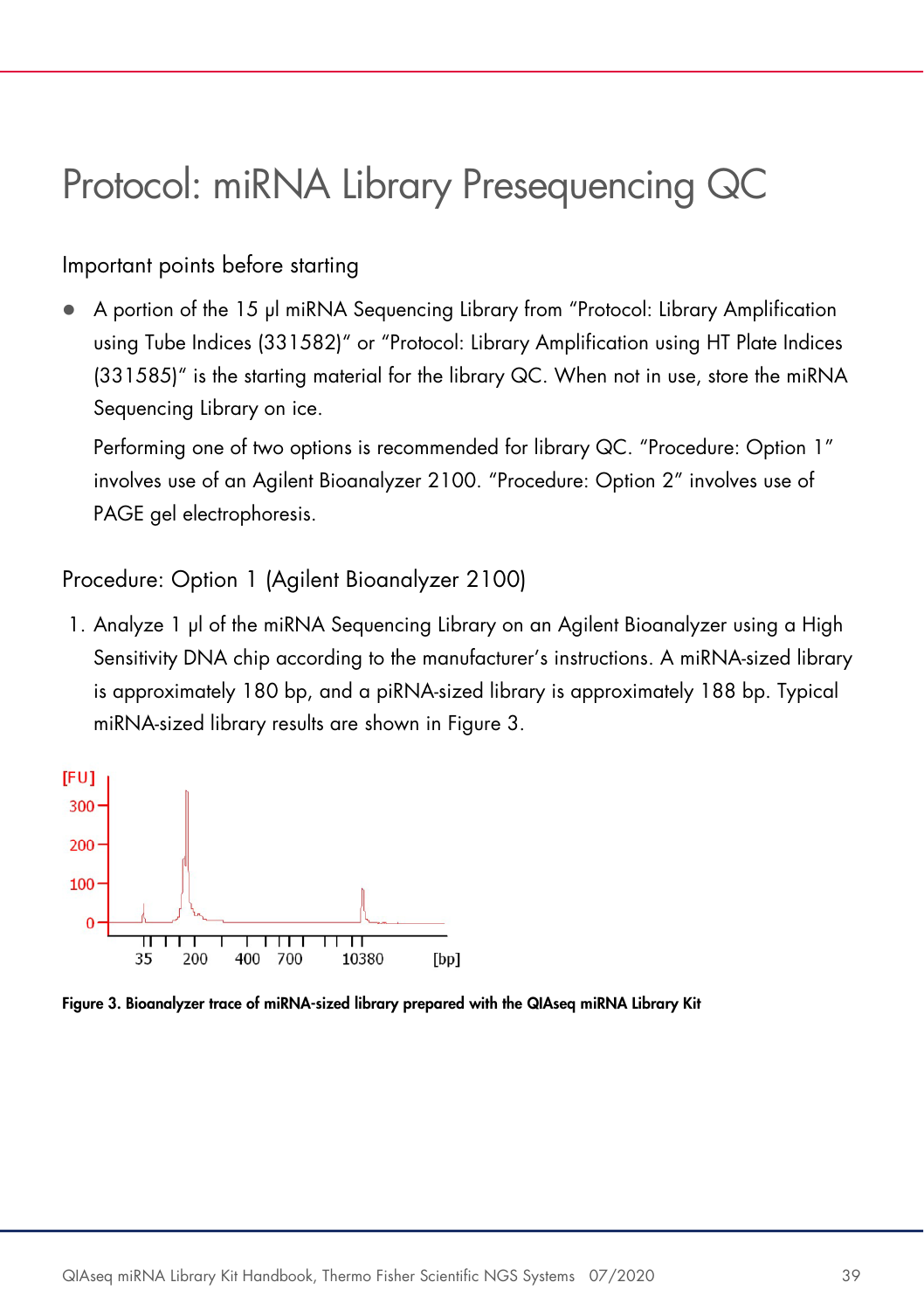2. If a large peak (greater than 25% of the height of the miRNA peak) is observed at approximately 157 bp (adapter–dimer), or if other undesired bands are noted, gel excision on the remainder of the miRNA Sequencing Library is recommended to select the specific library of interest [\(Appendix A: Gel Size Selection of Library\)](#page-49-0).

Note: If no library is observed, assess the integrated reaction controls using real-time PCR [\(Appendix B: Real-time PCR Troubleshooting\)](#page-51-0) to determine if the absence of a library is due to a technical issue.

Note: To prevent adapter-dimerization, use 1 ng or more of total RNA.

3. Proceed to ["Protocol: Determining Library Concentration and Reading Allocation per](#page-41-0)  [Sample"](#page-41-0).

Procedure: Option 2 (PAGE gel electrophoresis)

- 1. Prepare a 6% PAGE TBE gel.
- 2. Load 3 µ of the library cleanup product on the gel; use a 25 bp DNA ladder for size reference.
- 3. Run the gel at 120V for approximately 1 h or until the dye front has reached the bottom of the cassette.
- 4. Take an image of the gel. A miRNA-sized library is approximately 173 bp and a piRNA-sized library is approximately 181 bp. Typical results are shown in [Figure 4.](#page-39-0)

<span id="page-39-0"></span>

Figure 4. PAGE gel of miRNA-sized library prepared with the QIAseq miRNA Library Kit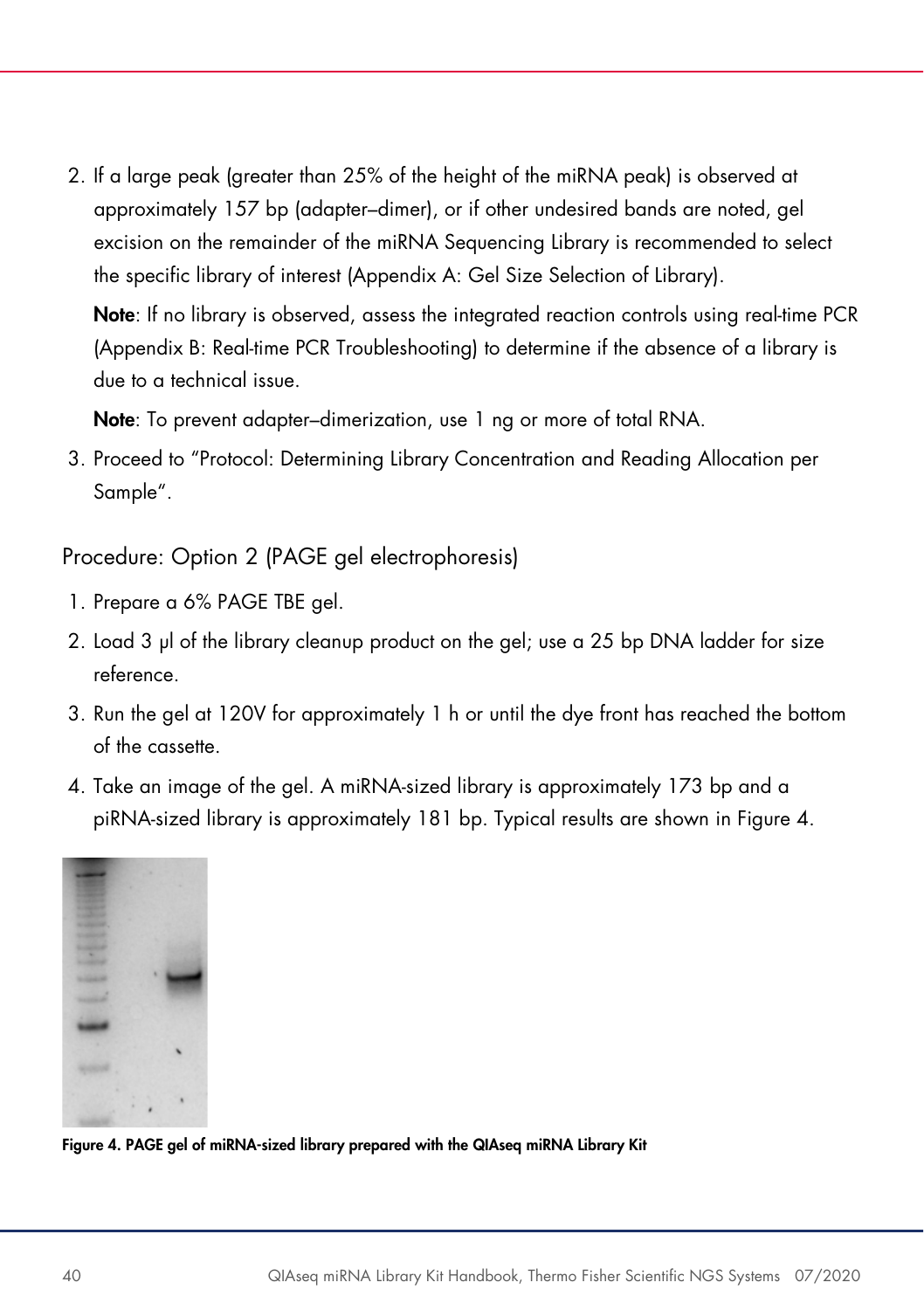5. If a prominent band is observed at approximately 150 bp (adapter–dimer), or if other undesired bands are observed, perform gel excision on the remainder of the miRNA Sequencing Library to select the specific library of interest [\(Appendix A: Gel Size](#page-49-0)  [Selection of Library\)](#page-49-0).

Note: If no library is observed, assess the integrated reaction controls using real-time PCR [\(Appendix B: Real-time PCR Troubleshooting\)](#page-51-0) to determine if the absence of a library is due to a technical issue.

Note: To prevent adapter–dimerization, use 1 ng or more of total RNA.

6. Proceed to ["Protocol: Determining Library Concentration and Reading Allocation per](#page-41-0)  [Sample"](#page-41-0).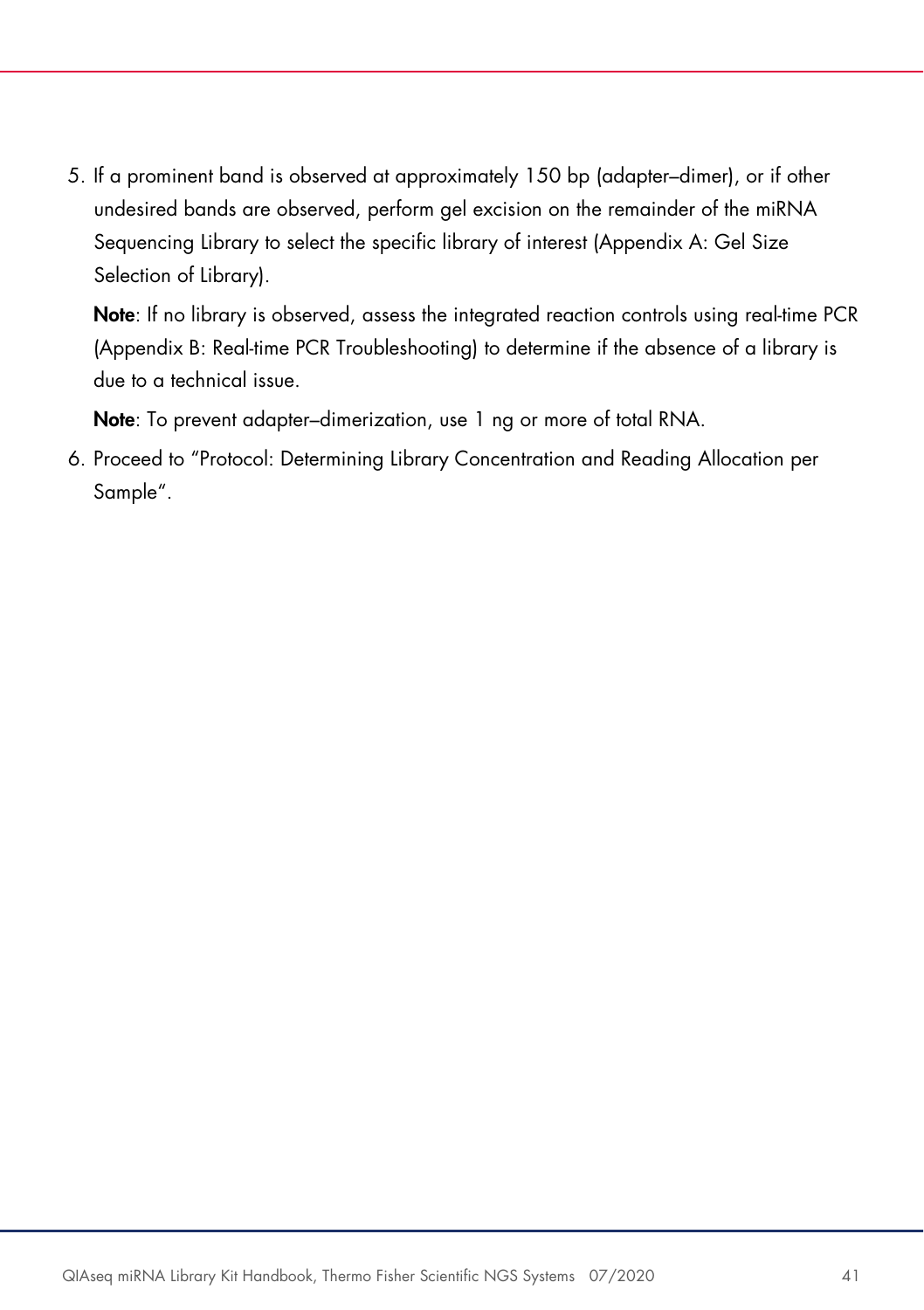# <span id="page-41-0"></span>Protocol: Determining Library Concentration and Reading Allocation per Sample

# Important points before starting

 A portion of the 15 µl miRNA Sequencing Library from ["Protocol: Library Amplification](#page-29-0)  [using Tube Indices \(331582\)"](#page-29-0) or ["Protocol: Library Amplification using HT Plate Indices](#page-33-0)  [\(331585\)"](#page-33-0) is the starting material for the library QC. When not in use, store the library on ice.

A Qubit Fluorimeter (Thermo Fisher Scientific) is recommended to determine the library concentration.

### Procedure

- 1. Determine the concentration of 2 µl of the miRNA Sequencing Library on a Qubit Fluorimeter according to the manufacturer's instructions.
- 2. Determine the molarity of each sample (in nM) using the following equation. The equation is for a miRNA-sized library.

$$
(X \, ng/\mu I)(10^6)/(112450) = Y \, nM
$$

- 3. Dilute individual libraries to 4 nM using nuclease-free water.
- 4. If multiplexing, combine libraries in equimolar amounts and mix well. Important: It is recommended to allocate 5–10 million reads per sample.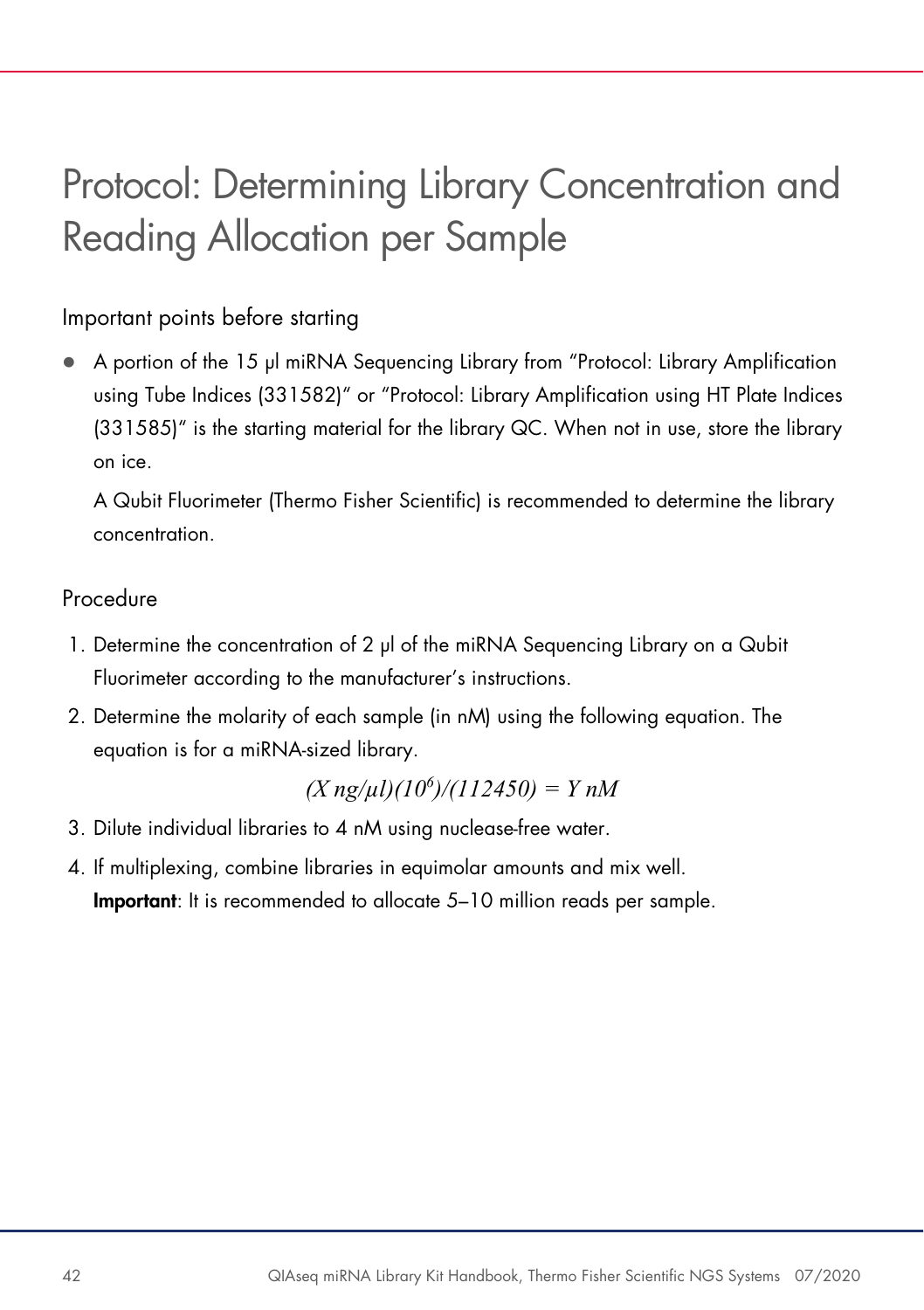# <span id="page-42-0"></span>Protocol: Preparation for Sequencing

### Important points before starting

 The diluted individual or multiplexed 4 nM library from ["Protocol: Determining Library](#page-41-0)  [Concentration and Reading Allocation per Sample"](#page-41-0) is the starting material for sequencing.

For complete instructions on how to set up a sequencing run, please refer to the systemspecific Thermo Fisher Scientific documents.

### Sequencing preparations

- 1. **Sample preparation**: Prepare the diluted individual or multiplexed 4 nM libraries.
- 2. After combining the libraries with different indexes, proceed to template preparation and sequencing per the manufacturer instructions. The sample index of the QIAseq miRNA Library Kits for the Ion Torrent is compatible with the Ion Xpress Adapter Sample Index System. When using Thermo Fisher Scientific systems, 100 bp single reads or 250 flows are recommended.
- 3. Upon completion of the sequencing run, navigate to the report page on the Ion Torrent Server. Locate the **Output Files** section near the end of the report [\(Figure 5\)](#page-42-1).



<span id="page-42-1"></span>Figure 5. Ion Torrent Server Report Page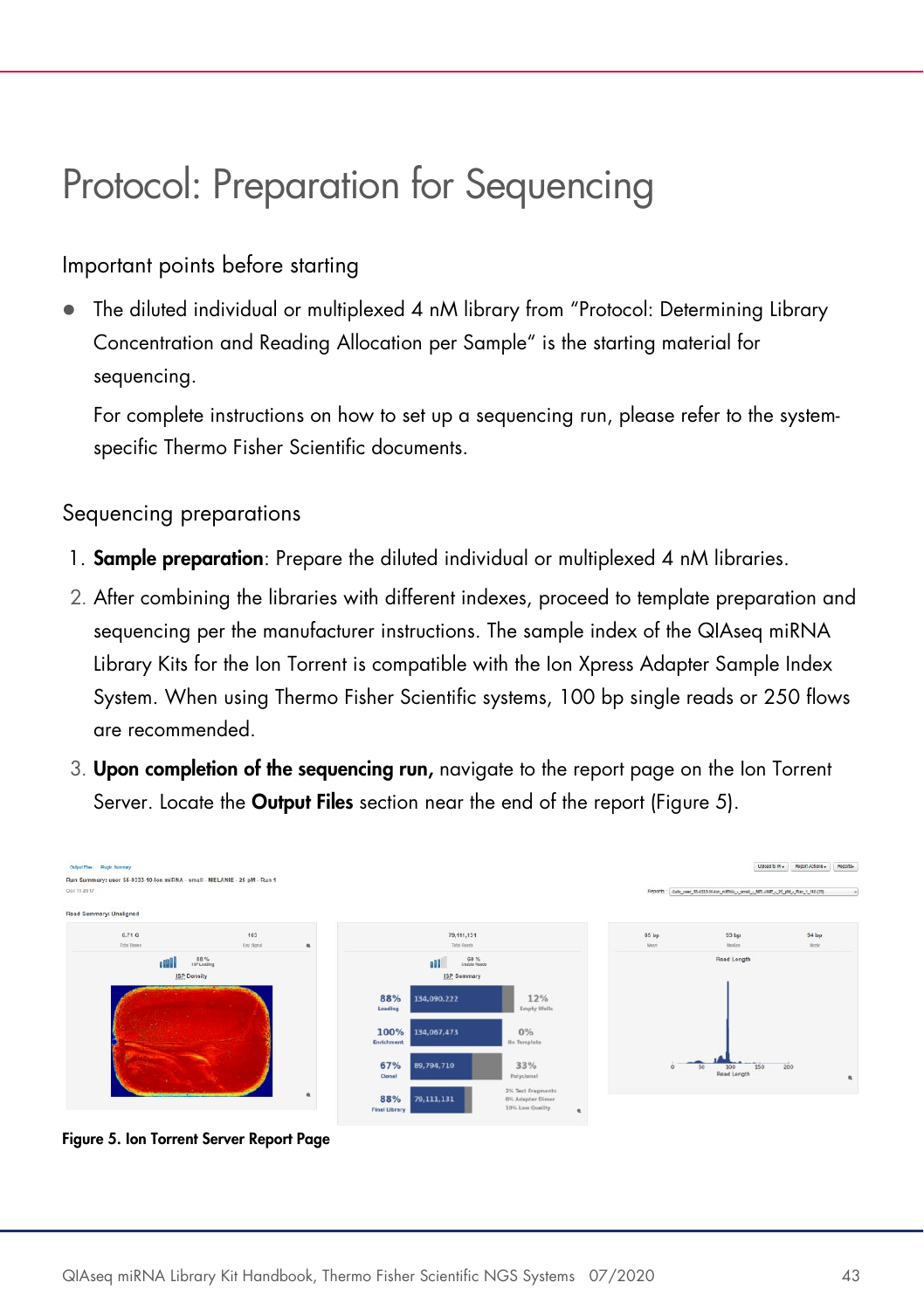- 4. Click the UBAM button in the row corresponding to the individually indexed samples and column labeled Files in the table [\(Figure 6\)](#page-43-0). These are the unaligned reads in BAM format, with the index separated for each sample. Save the UBAM file to your local disk. The file is usually several hundreds of megabytes to several gigabytes, depending on the size of the sequencing chip being used.
- 5. Proceed to "Protocol: Primary and Secondary Data Analysis".

| File Type           |             |              |               | <b>Unaligned Reads</b> |                  |                     |                       |     | Aligned Reads     |             |            |     |
|---------------------|-------------|--------------|---------------|------------------------|------------------|---------------------|-----------------------|-----|-------------------|-------------|------------|-----|
| Library             |             |              |               | <b>BAM</b>             |                  |                     |                       |     | BAI<br><b>BAM</b> |             |            |     |
| <b>Barcode Name</b> | Sample      | <b>Bases</b> | $>=Q20$ Bases | Reads                  | Mean Read Length |                     | Read Length Histogram |     |                   | Files       |            |     |
| No barcode          | <b>None</b> | 489,190,456  | 330,410,147   | 8,908,419              | 54 bp            |                     |                       | 100 | 150               | <b>UBAM</b> | <b>BAM</b> | BAI |
| IonXpress_001       | 100 ng Rep1 | 350.782.869  | 327,928,391   | 3,992,436              | 87 bp            | $\circ$             | 50                    |     | 150               | <b>UBAM</b> | <b>BAM</b> | BAI |
| IonXpress_002       | 100 ng Rep2 | 419,584,989  | 398,269,544   | 4,646,126              | 90 bp            | $\circ$             | 50<br>-               |     | 150               | <b>UBAM</b> | <b>BAM</b> | BAI |
| IonXpress_003       | 100 ng Rep3 | 485,076,905  | 458,567,279   | 5,481,674              | 88 bp            | $\circ$             | 50                    |     | 150               | <b>UBAM</b> | <b>BAM</b> | BAI |
| IonXpress 004       | 100 ng Rep4 | 410,653,053  | 388, 137, 860 | 4,599,339              | 89 bp            | $\ddot{\mathbf{0}}$ | 50                    |     | 150               | <b>UBAM</b> | <b>BAM</b> | BAI |

**Output Files** 

<span id="page-43-0"></span>Figure 6. Output files, unaligned reads in BAM format.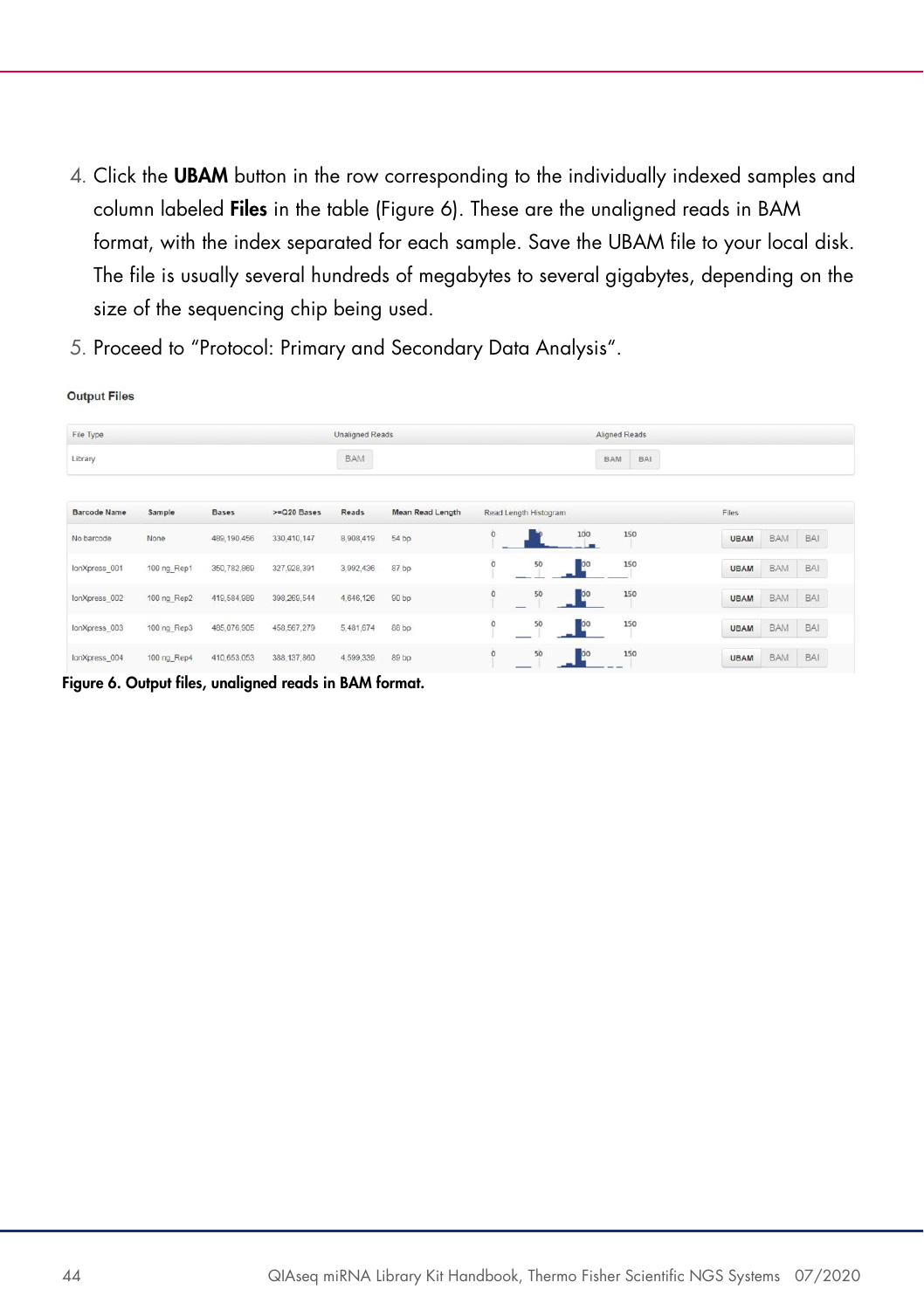# <span id="page-44-0"></span>Protocol: Primary and Secondary Data Analysis

Important points before starting

- Primary analysis is available at **geneglobe.giagen.com**.
- Through this portal, UMIs are counted and miRNA sequences are mapped.
- Important: To ensure a proper secondary data analysis, all samples must be processed in the same miRNA Quantification Job during primary analysis. If UBAM files have been derived from different sequencing runs, combine them into one miRNA Quantification Job.
- Secondary data analysis for traditional gene expression calculations is available at geneglobe.qiagen.com. Using the UMI counts for each miRNA, the software performs differential expression analysis and presents the results in a variety of visual formats.

Primary data analysis

6. Go to geneglobe.qiagen.com/analyze.

If prompted, log in to the portal.

- 7. Select NGS and QIAseq miRNA Library Kit Primary Quantification.
- 8. Click Start Analysis.
- 9. Under the **Read Files** tab, select **Uploaded > Upload New Files** to upload files from your computer. Ensure that only unaligned BASECALLER.BAM files generated by Torrent server 3.4.1 or higher are submitted.

| <b>Read Files</b> | Analysis Jobs                       |                  |
|-------------------|-------------------------------------|------------------|
| Uploaded          | No files<br><b>Upload New Files</b> |                  |
| <b>BaseSpace</b>  | File Name $\hat{=}$                 | <b>File Size</b> |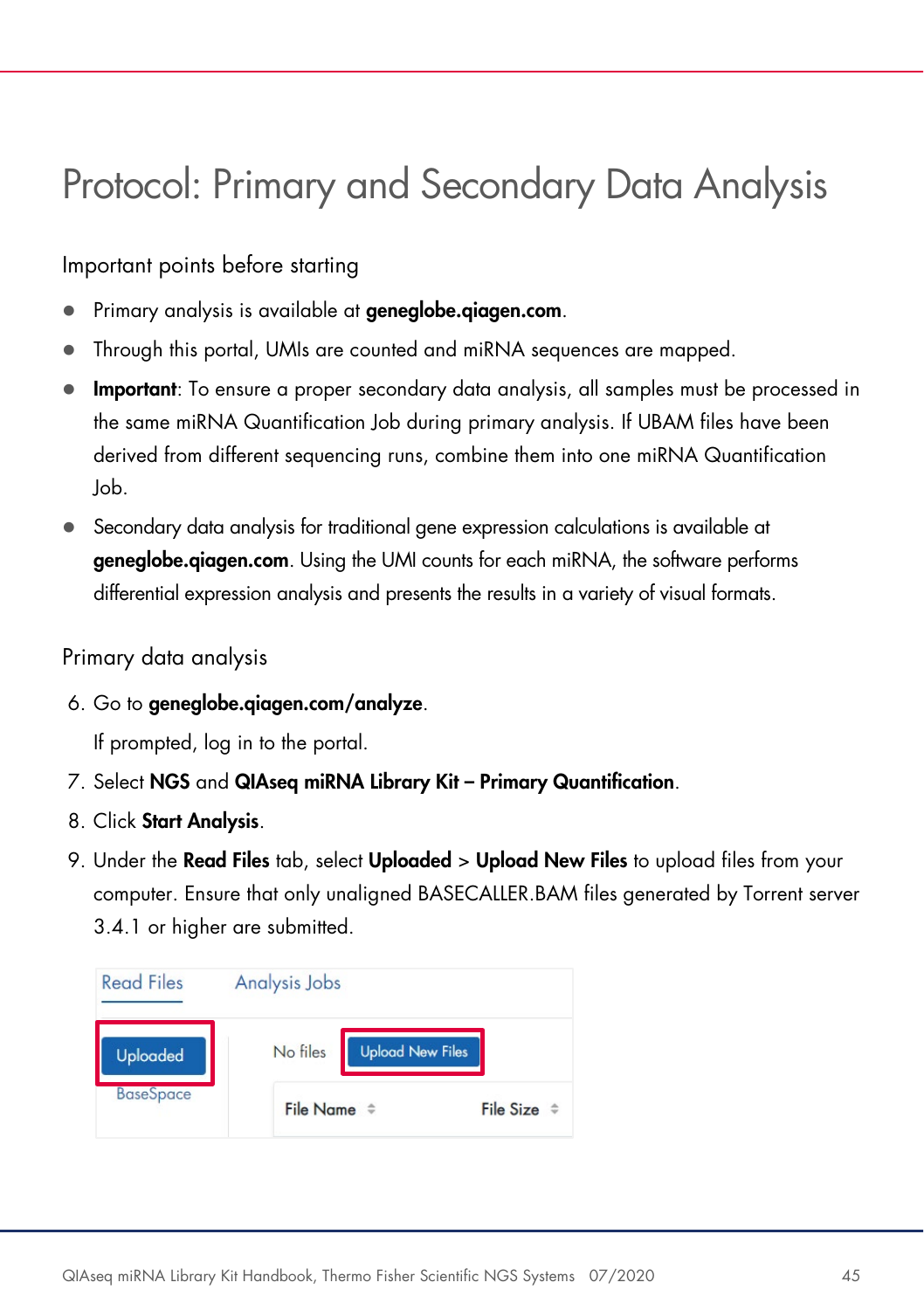10. Add UBAM files. These will appear in the Read Files work area.

| <b>Read Files</b> | Analysis Jobs |                                   |                        |                                   | <b>QIAseq miRNA Quantification Steps</b> |               |                            |  |  |
|-------------------|---------------|-----------------------------------|------------------------|-----------------------------------|------------------------------------------|---------------|----------------------------|--|--|
| <b>Uploaded</b>   |               | $1 - 1$ of 1 files<br>50 per page | $\checkmark$           | <b>Upload New Files</b><br>Delete | Share                                    | Refresh       | <b>Select For Analysis</b> |  |  |
| <b>BaseSpace</b>  |               | File Name $\hat{=}$               | File Size $\triangleq$ | Uploaded At $\hat{=}$             |                                          | <b>Status</b> |                            |  |  |
|                   |               |                                   |                        |                                   |                                          |               | (×)                        |  |  |
|                   |               | example.basecaller.bam            | 4 bytes                | 2020/07/01 15:50:29               |                                          | Ready         |                            |  |  |

- 11. Check the box beside each file you would like to map, and then click **Select for Analysis**.
- 12. Under the **Analysis Jobs** tab:
	- 12a. In Read Files, confirm that the correct files are listed.
	- 12b. Fill out Job Title.
	- 12c. In QIAseq Spike-ins Added, select Yes or No.
	- 12d. In Species, select the correct species from the drop-down list.
	- 12e. Skip File Lanes.
- 13. Click Analyze.
- 14. Periodically, click Refresh. Job status will change from Queued to In Progress and, ultimately, to Done Successfully.
- 15. Click Report File to receive the primary analysis output file, or click Secondary Analysis to immediately proceed to secondary analysis.

Secondary data analysis – directly from primary analysis

- 1. Under **Analysis setup**, go to **Sample Manager** to define sample group.
- 2. Under Analysis setup, go to Select Normalization Method to choose the normalization option for the data.
- 3. Under **Analysis**, observe the Fold-Regulation and Fold-Change results.
- 4. Under **Plots & charts**, observe visual representations of the data.
- 5. Under Export data, choose what data you want to export, and then click Export.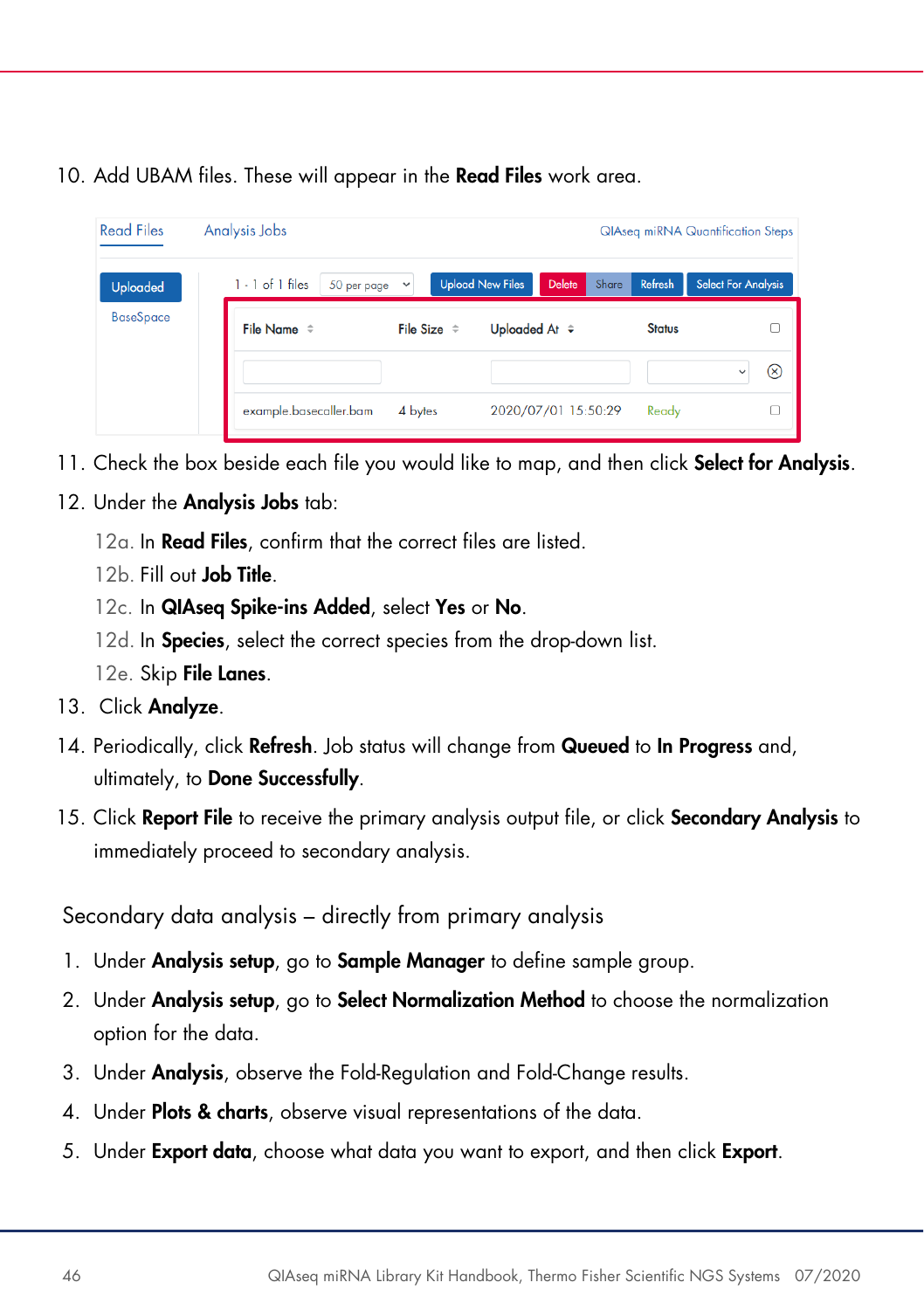Secondary data analysis – directly from GeneGlobe Data Analysis Center

1. Go to [geneglobe.qiagen.com/](http://www.qiagen.com/data%20analysis)analyze.

If prompted, log in to the portal.

- 2. Select NGS and QIAseq miRNA Library Kit Secondary Analysis.
- 3. Click Start Analysis.
- 4. Upload the miRNA primary analysis report file:
	- 4a. Select Choose File.
	- 4b. A browser window opens. Browse for the file you want to upload, select the file, and click Open in the browser window.
	- 4c. Select Upload.

| Step 2: Convert UMIs to fold change values  |                            |        |  |  |  |
|---------------------------------------------|----------------------------|--------|--|--|--|
| Upload your UMI data                        |                            |        |  |  |  |
| File:                                       | Choose File No file chosen | Upload |  |  |  |
| * File must be a MS Excel Sheet (in .XLSX). |                            |        |  |  |  |

- 5. Under Analysis setup, go to Sample Manager to define sample group.
- 6. Under Analysis setup, go to Select Normalization Method to choose the normalization option for the data.
- 7. Under Analysis, observe the Fold-Regulation and Fold-Change results.
- 8. Under Plots & charts, observe visual representations of the data.
- 9. Under Export data, choose what data you want to export, and then click Export.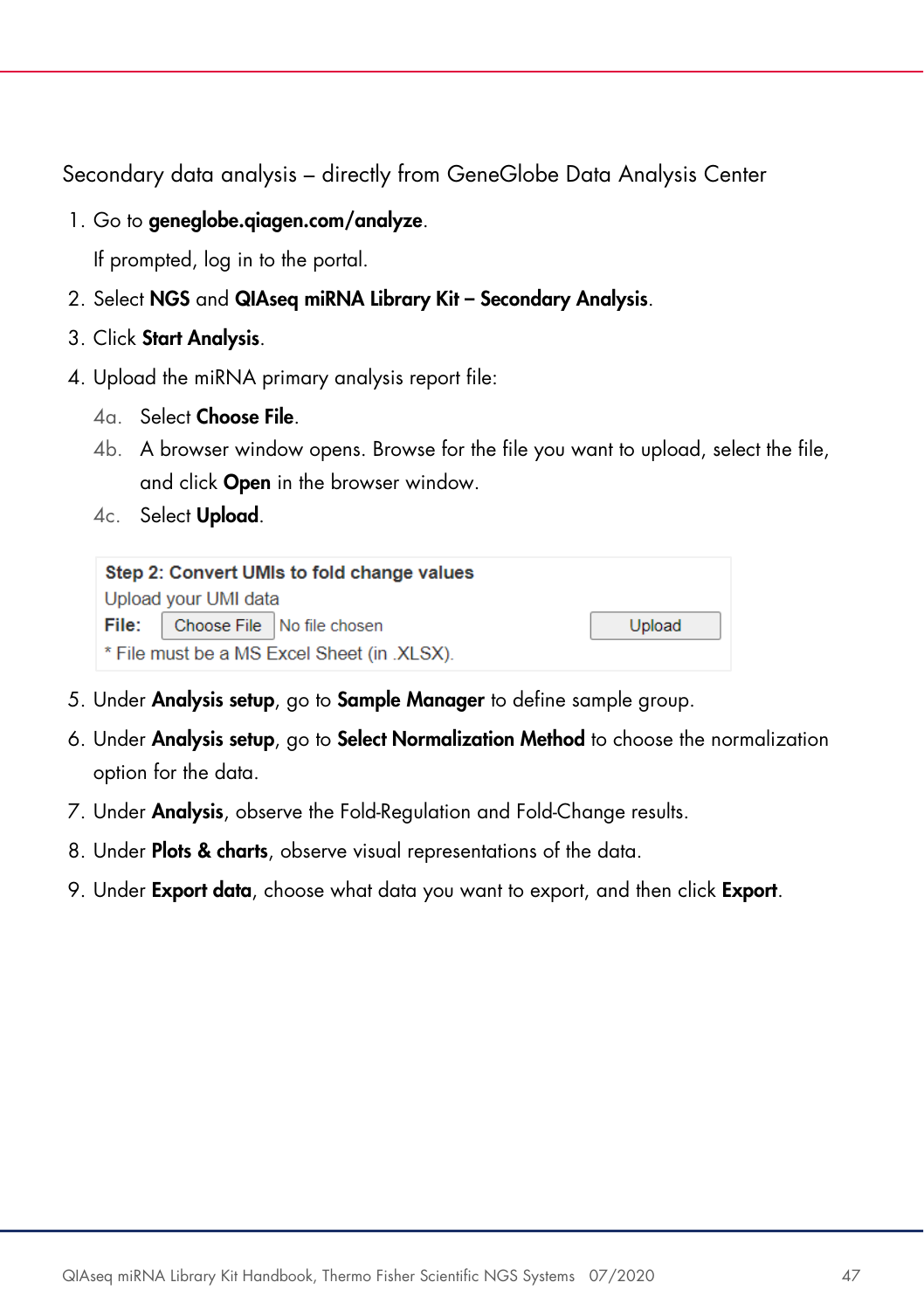# <span id="page-47-0"></span>Troubleshooting Guide

This troubleshooting guide may be helpful in solving any problems that may arise. For more information, see also the Frequently Asked Questions page at our Technical Support Center: [www.qiagen.com/support/faqs/](http://www.qiagen.com/support/faqs/) The scientists in QIAGEN Technical Services are always happy to answer any questions you may have about either the information and/or protocols in this handbook or sample and assay technologies (for contact information, visit www.qiagen.com).

|    |                                                                                                                                      | <b>Comments and suggestions</b>                                                                                                                                                                                                                                                                                                                                                                                                                                                                                                                                                                                |
|----|--------------------------------------------------------------------------------------------------------------------------------------|----------------------------------------------------------------------------------------------------------------------------------------------------------------------------------------------------------------------------------------------------------------------------------------------------------------------------------------------------------------------------------------------------------------------------------------------------------------------------------------------------------------------------------------------------------------------------------------------------------------|
|    | During cDNA cleanup or library cleanup, not enough sample can be pipetted.                                                           |                                                                                                                                                                                                                                                                                                                                                                                                                                                                                                                                                                                                                |
| a) | Excess evaporation may have<br>occurred during the previous<br>reaction, or sample may not have<br>been centrifuged prior to cleanup | Check that caps on tubes have a secure fit and that samples are<br>centrifuged prior to cDNA cleanup.                                                                                                                                                                                                                                                                                                                                                                                                                                                                                                          |
|    |                                                                                                                                      | During cDNA cleanup or library cleanup, supernatant does not completely clear after 4–6 min.                                                                                                                                                                                                                                                                                                                                                                                                                                                                                                                   |
| a) | This is not a significant issue                                                                                                      | Sometimes, samples do not completely clarify. This is possibly due<br>to the cold temperature of the buffer. Simply proceed with the<br>cleanup.                                                                                                                                                                                                                                                                                                                                                                                                                                                               |
|    | During library prep QC, no library is observed.                                                                                      |                                                                                                                                                                                                                                                                                                                                                                                                                                                                                                                                                                                                                |
| a) | 3' ligation reaction has not been<br>properly mixed                                                                                  | Once all components have been added to the reaction, briefly<br>centrifuge, mix by pipetting up and down 15-20 times, and<br>centrifuge briefly again.                                                                                                                                                                                                                                                                                                                                                                                                                                                         |
| b) | Excess ethanol from the cDNA<br>cleanup has been carried over to the<br>amplification reaction                                       | After the second wash, briefly centrifuge and return the tubes to<br>the magnetic stand. Remove the ethanol with a 200 µl pipette first,<br>and then use a 10 µ pipette to remove any residual ethanol.                                                                                                                                                                                                                                                                                                                                                                                                        |
| c) | Reaction inhibitors are present in the<br>RNA sample, or the reactions were<br>not set up correctly                                  | See "Appendix B: Real-time PCR Troubleshooting". During this, 3'<br>ligation, 5' ligation, and RT controls built into the kit are assessed<br>using qPCR. The controls are then interpreted to separate technical<br>issues from sample issues. If the controls exhibit $CT$ values <28, it<br>suggests that the RNA sample may be compromised. If the<br>controls exhibit $CT$ values >28, the RNA samples may be<br>compromised, or the experiments could be set up incorrectly.<br>Please review all protocols and ensure that "Appendix B: Real-time<br>PCR Troubleshooting" has been performed correctly. |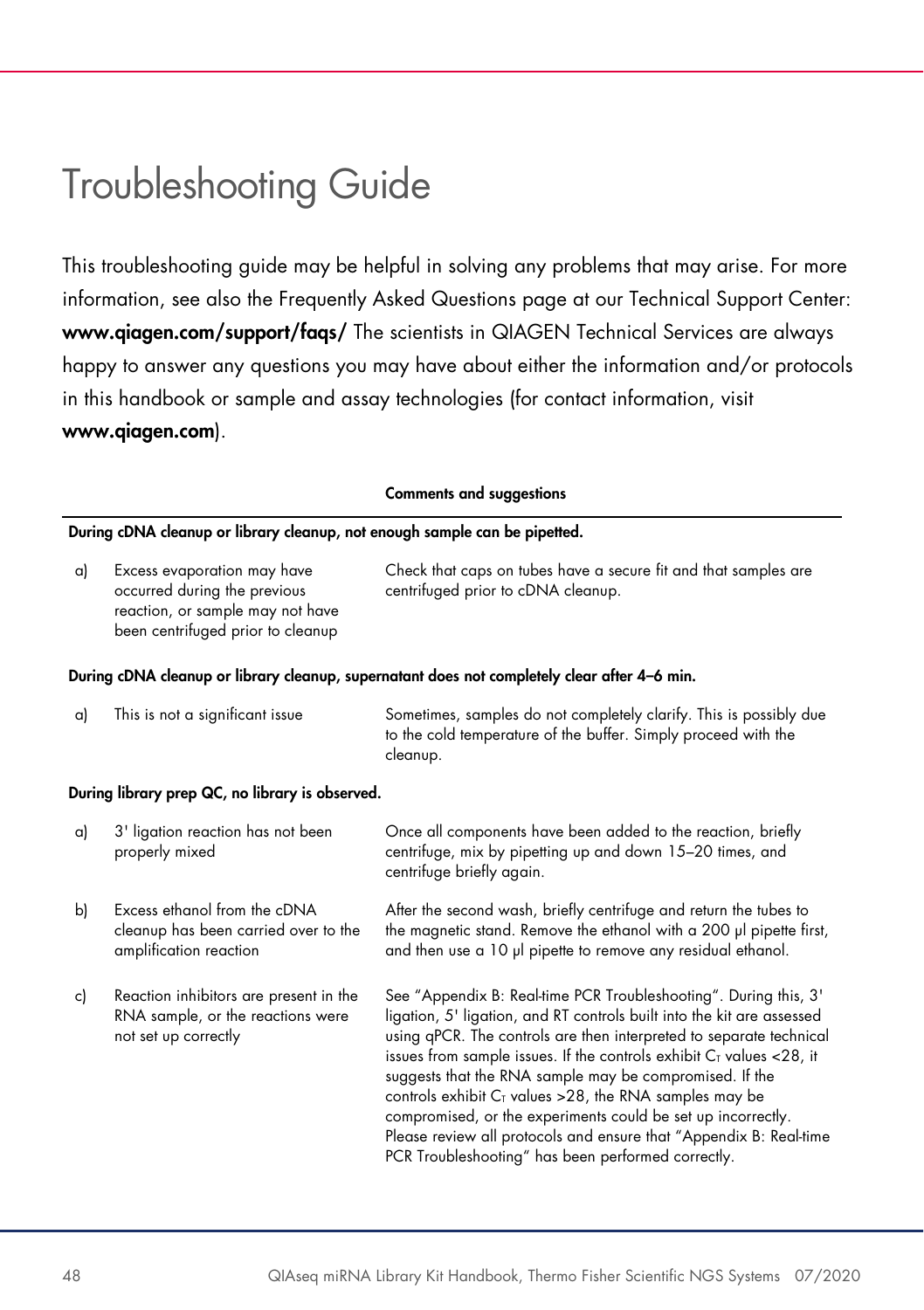#### Comments and suggestions

#### During library prep QC, prominent adapter–dimer band is observed at 150 bp (greater than 25%).

Ensure that the QIAseq miRNA NGS RT Initiator has been added as indicated, between the 5' ligation and RT reactions, and the correct temperature profile has been set up for the initiation Double check the RT reaction setup.

#### During library prep QC, a prominent product of approximately 225 bp is observed.

| a)                                                                            | QIAseg Beads were not rebuffered<br>with QIAseq miRNA NGS Binding<br>Buffer to produce QMN Beads. | Rebuffer QIAseq Beads with QIAseq miRNA NGS Binding Buffer<br>to produce QMN Beads.                                                                                  |  |  |
|-------------------------------------------------------------------------------|---------------------------------------------------------------------------------------------------|----------------------------------------------------------------------------------------------------------------------------------------------------------------------|--|--|
| bl                                                                            | 5 min.                                                                                            | Each reaction was not held at 4°C for At the end of each reaction (3' ligation, reverse transcription and<br>library amplification), hold at 4°C for at least 5 min. |  |  |
| miRNA Sequencing Library concentrations are too low to obtain a 4 nM library. |                                                                                                   |                                                                                                                                                                      |  |  |

| Not necessarily a problem | If Library QC suggests the library is of good quality and simply    |
|---------------------------|---------------------------------------------------------------------|
|                           | low in concentration, use 2 nM library instead, or sequence the     |
|                           | maximum amount possible of that library (either individually or in  |
|                           | multiplex with other samples). At the same time, keep all libraries |
|                           | being multiplexed at comparable concentrations.                     |

#### During primary data analysis, Unique Molecular Indices (UMIs) are not present.

| a) A read length shorter than required | When using Thermo Fisher Scientific systems, 100 bp single reads |  |
|----------------------------------------|------------------------------------------------------------------|--|
| mav have been performed.               | or 250 flows are recommended.                                    |  |

#### What are the sequences of the 3' and 5' adapters?

| a) 3' adapter | AACTGTAGGCACCATCAAT        |
|---------------|----------------------------|
| b) 5' adapter | GTTCAGAGTTCTACAGTCCGACGATC |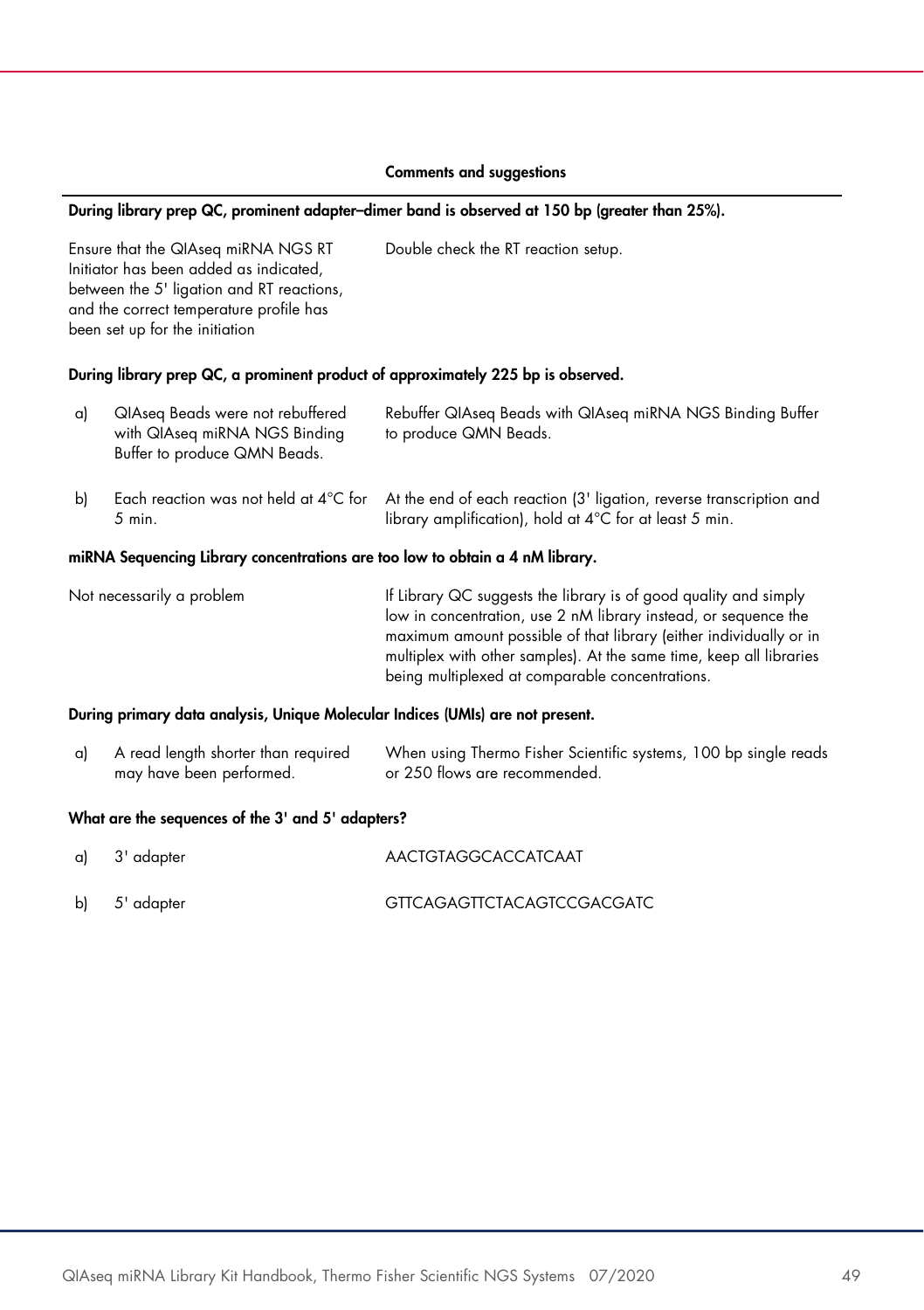# <span id="page-49-0"></span>Appendix A: Gel Size Selection of Library

This protocol describes excision of a library from a 6% TBE PAGE gel.

Important points before starting

- The miRNA Sequencing Library from ["Protocol: Library Amplification using Tube Indices](#page-29-0)  [\(331582\)"](#page-29-0) or ["Protocol: Library Amplification using HT Plate Indices \(331585\)"](#page-33-0) is the starting material for gel excision.
- PAGE gel-related equipment and consumables to prepare and run a 6% PAGE TBE gel are required.
- 5x GelPilot<sup>®</sup> DNA Loading Dye (cat. no. 239901) or equivalent is required.
- 25 bp DNA Ladder (Thermo Fisher Scientific cat. no. 10597-011) or equivalent is required.
- SYBR® Gold Nucleic Acid Gel Stain (Thermo Fisher Scientific cat. no. S11494) is required.
- Gel Breaker Tubes (Fisher Scientific cat. no. NC0462125) are required.
- Corning<sup>®</sup> Costar® Spin-X® Centrifuge Tube Filters (Fisher Scientific cat. no. 07-200-387) are required.3 M NaOAc, pH 5.2 is required.
- **Exercise Linear Acrylamide is required.**

### Procedure

- 1. Prepare a 6% PAGE TBE gel.
- 2. Adjust the volume of the miScript<sup>®</sup> Sequencing Library to 24  $\mu$  using nuclease-free water. Add 6 µl of 5x GelPilot DNA Loading Dye, and mix thoroughly.
- 3. Distribute the mixture across three lanes of the 6% PAGE TBE gel.
- 4. Run the gel at 120V for 1 h or until the dye front has reached the bottom of the cassette.
- 5. Remove the gel from the cassette and stain with 1x SYBR® Gold for 10 min.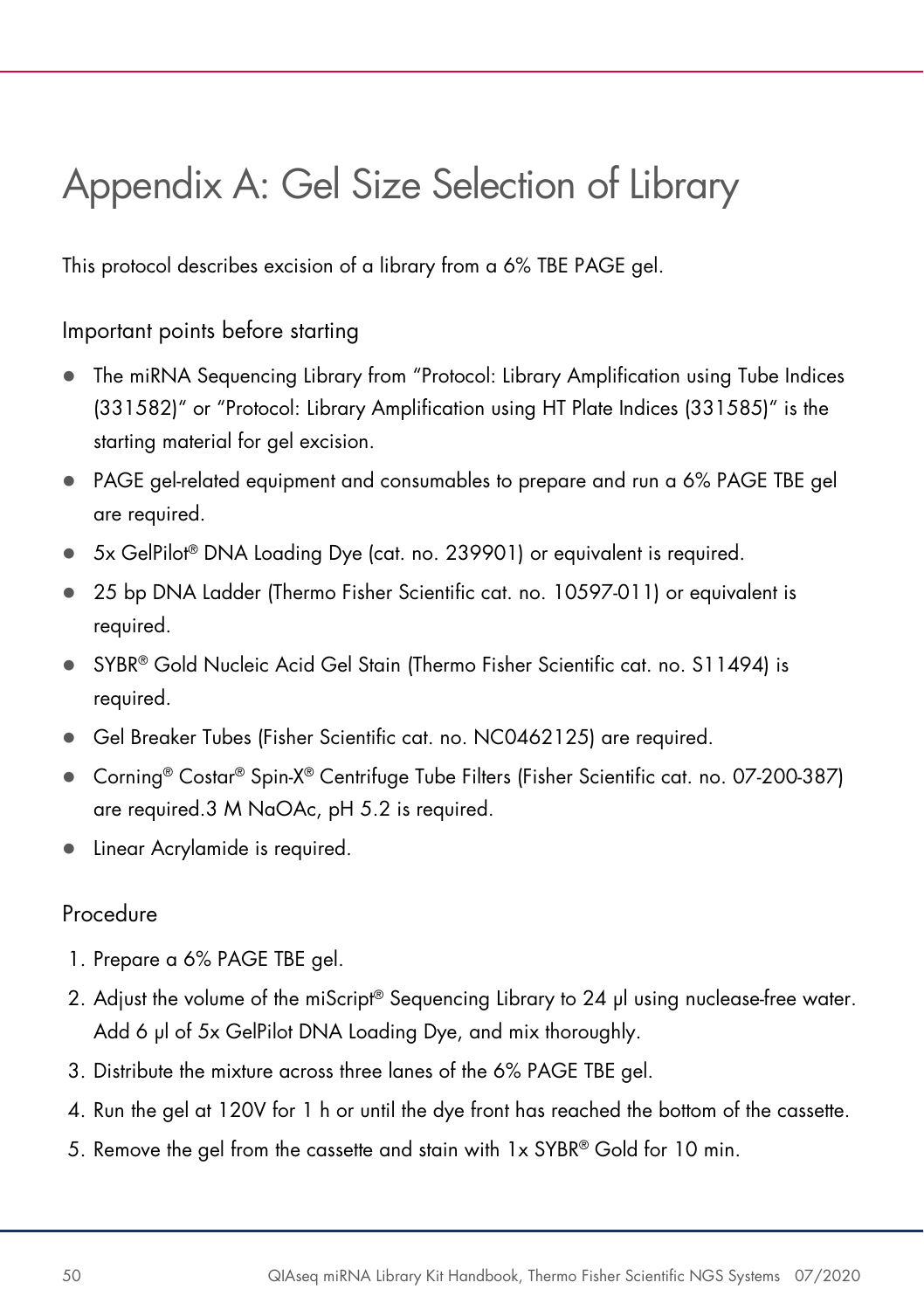6. Excise the library of choice.

Note: An miRNA-sized library is approximately 173 bp and a piRNA-sized library is approximately 181 bp.

- 7. Place each excised band in a 0.5 ml Gel Breaker tube in a 2 ml tube, and centrifuge at max speed for 2 min.
- 8. Soak the debris in 250 ul 0.3 M sodium acetate.
- 9. Rotate at room temperature for at least 2 h.
- 10. Transfer eluate and gel debris to a Corning Costar Spin-X Centrifuge Tube Filter column, and centrifuge for 2 min at max speed.
- 11. Recover eluate and add 1 µl of Linear Acrylamide and 750 µl of 100% ethanol.
- 12. Vortex and incubate at –80°C for at least 1 h.
- 13. Centrifuge at 14000 x  $q$  for 30 min at 4°C.
- 14. Remove supernatant without disturbing the pellet.
- 15. Wash the pellet with 500 µl of 80% ethanol.
- 16. Centrifuge at 14000 x  $q$  for 30 min at 4°C.
- 17. Remove alcohol and air-dry the pellet at 37°C for 10 min.
- 18. Resuspend pellet in 15 µl water.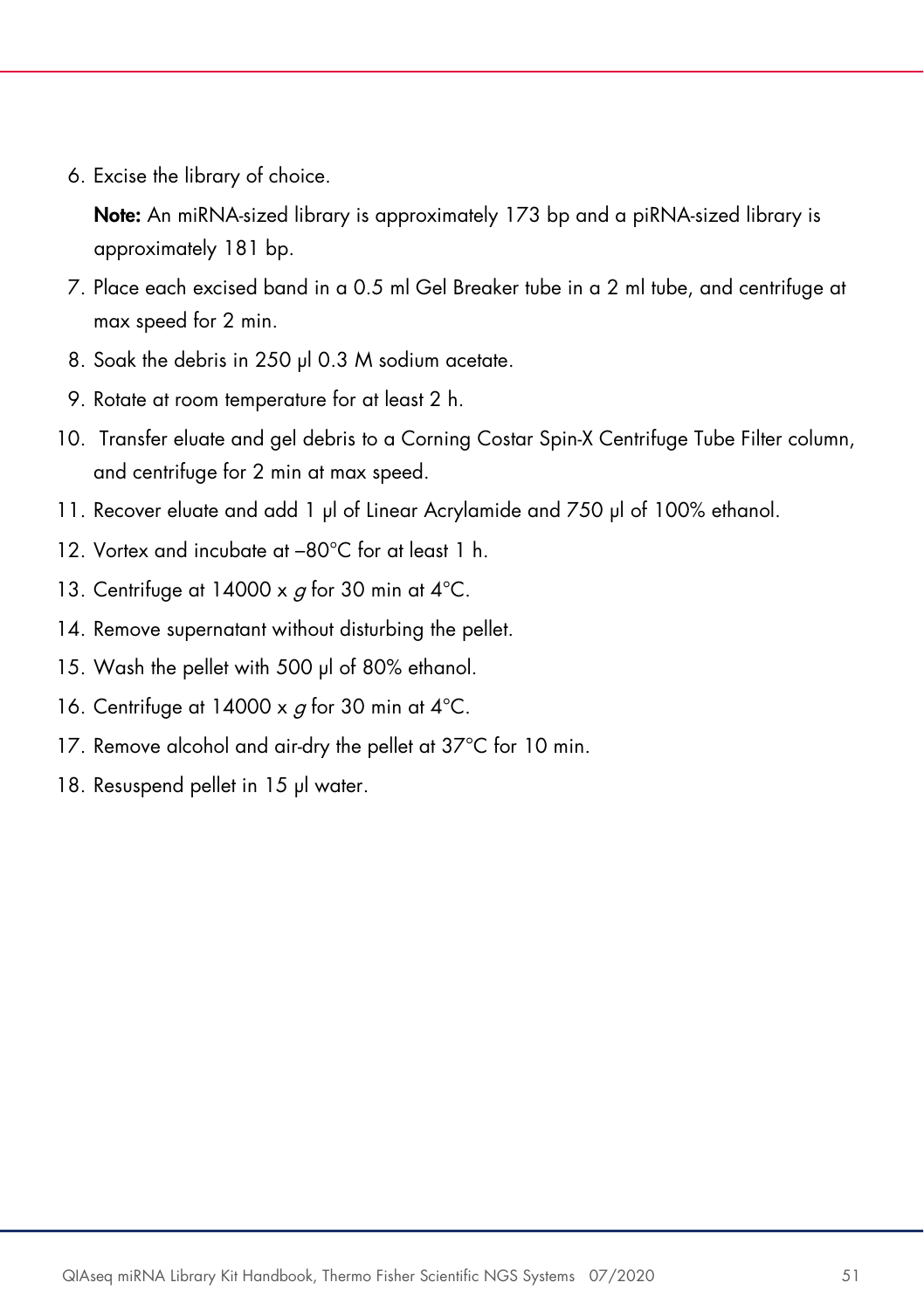# <span id="page-51-0"></span>Appendix B: Real-time PCR Troubleshooting

Three control primers are provided to assess reaction performance using real-time PCR: QIAseq miRNA NGS 3C Primer Assay, QIAseq miRNA NGS 5C Primer Assay and QIAseq miRNA NGS RTC Primer Assay. These primers target the miC3', miC5', and miCRT controls respectively, whose purpose is detailed in [Table 3.](#page-12-0) If library QC [\(Protocol: miRNA Library](#page-38-0)  [Presequencing QC\)](#page-38-0) is unsuccessful (if for example no peak is observed during Bioanalyzer analysis), these controls can be used to determine if the absence of a library is due to a technical or sample issue.

Important points before starting

- A portion of the 15 µl miRNA Sequencing Library from "Protocol: Library Amplification [using Tube Indices \(331582\)"](#page-29-0) or ["Protocol: Library Amplification using HT Plate Indices](#page-33-0)  [\(331585\)"](#page-33-0) is the starting material for the library QC.
- The miScript SYBR® Green PCR Kit (QIAGEN cat. no. 218073, 218075, or 218076) is required for this quality control procedure.

Important: The 10x miScript Universal Primer is not used during real-time PCR. The individual primer assays contain both a forward and a reverse primer instead.

 The PCR must start with an initial incubation step of 15 min at 95ºC to activate HotStarTag DNA Polymerase (included in the 2x QuantiTect® SYBR® Green PCR Master Mix).

### Important: The recommended number of real-time PCR cycles is 35.

- For the real-time PCR quality control cycling program, there is no need to perform dissociation curve analysis of the PCR product(s).
- Do not vortex the miRNA Sequencing Library or the components of the miScript SYBR<sup>®</sup> Green PCR Kit.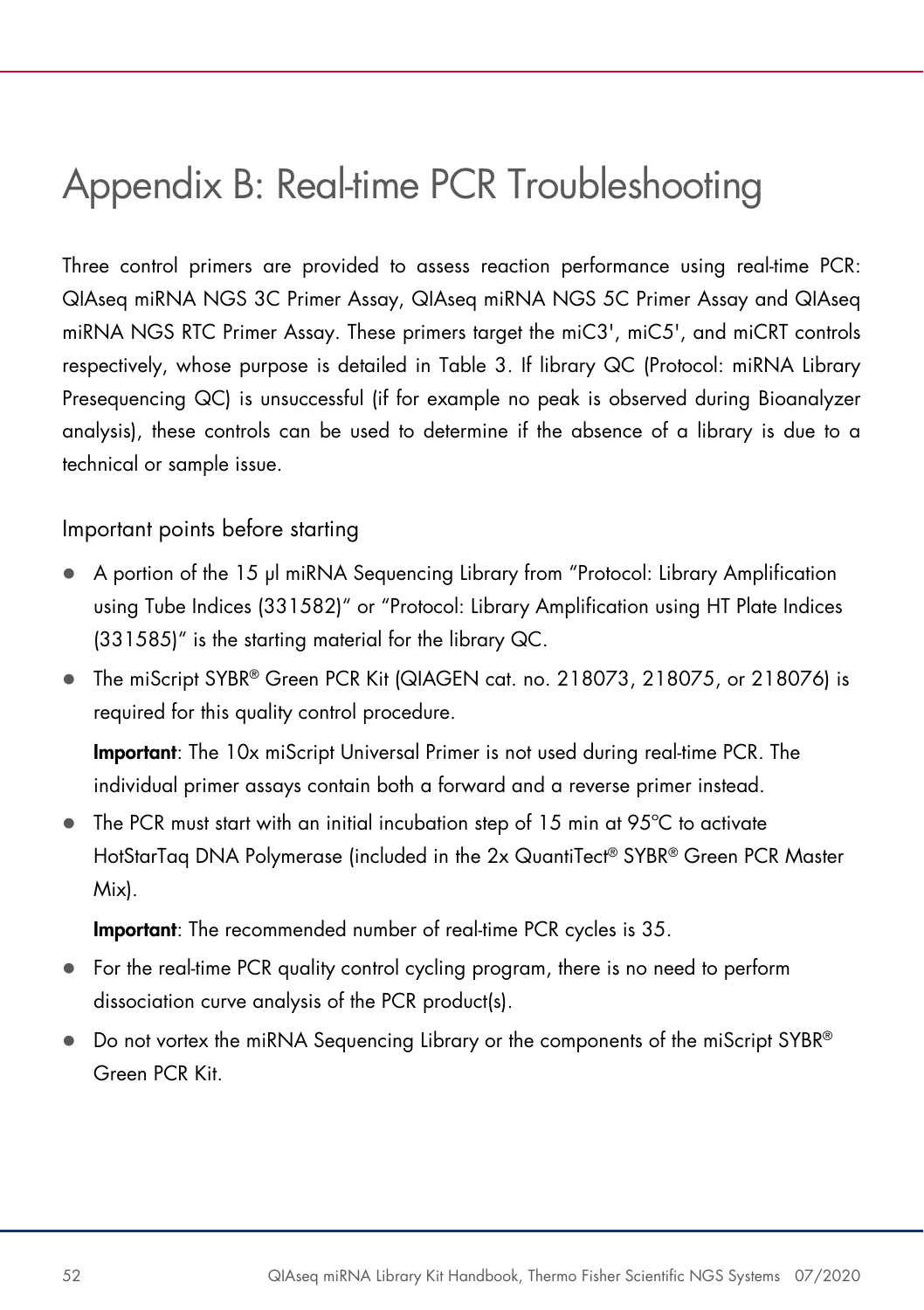• If using the iCycler iQ™, iQ5 or MyiQ™, well factors must be collected at the beginning of each experiment. Well factors are used to compensate for any system or pipetting nonuniformity. For details, refer to the user manual supplied with the instrument or Technical Information: Using QuantiTect SYBR® Green Kits on Bio-Rad® cyclers available at [www.qiagen.com](http://www.qiagen.com/).

### Procedure

1. Prepare reagents required for the real-time PCR troubleshooting. Thaw control primers, components of the miScript SYBR® Green PCR Kit (2x QuantiTect SYBR® Green PCR Master Mix and nuclease-free water) at room temperature. Mix by flicking the tube. Centrifuge the tubes briefly to collect residual liquid from the sides of the tubes and keep at room temperature.

Important: The 10x miScript Universal Primer is not used during real-time PCR.

2. Dilute 1 µl of the miRNA Sequencing Library as described in [Table 19.](#page-52-0) Mix by flicking the tube. Centrifuge the tubes briefly to collect residual liquid from the sides of the tubes and keep at room temperature.

| Number of library amplification cycles | Dilution of sequencing library                                                                             |
|----------------------------------------|------------------------------------------------------------------------------------------------------------|
| 13                                     | $1 \text{ pl} + 4 \text{ pl}$ water                                                                        |
| 16                                     | $1 \text{ pl} + 49 \text{ pl}$ water                                                                       |
| 19                                     | $1 \text{ pl} + 499 \text{ pl}$ water                                                                      |
| 22                                     | Step 1: 1 $\mu$ l + 49 $\mu$ l water<br>Step 2: Dilute 1 µl of Step 1 + 99 µl water<br>Use step 2 for gPCR |

<span id="page-52-0"></span>

|  |  | Table 19. Dilution of miRNA Sequencing Library for real-time PCR troubleshooting |  |
|--|--|----------------------------------------------------------------------------------|--|
|  |  |                                                                                  |  |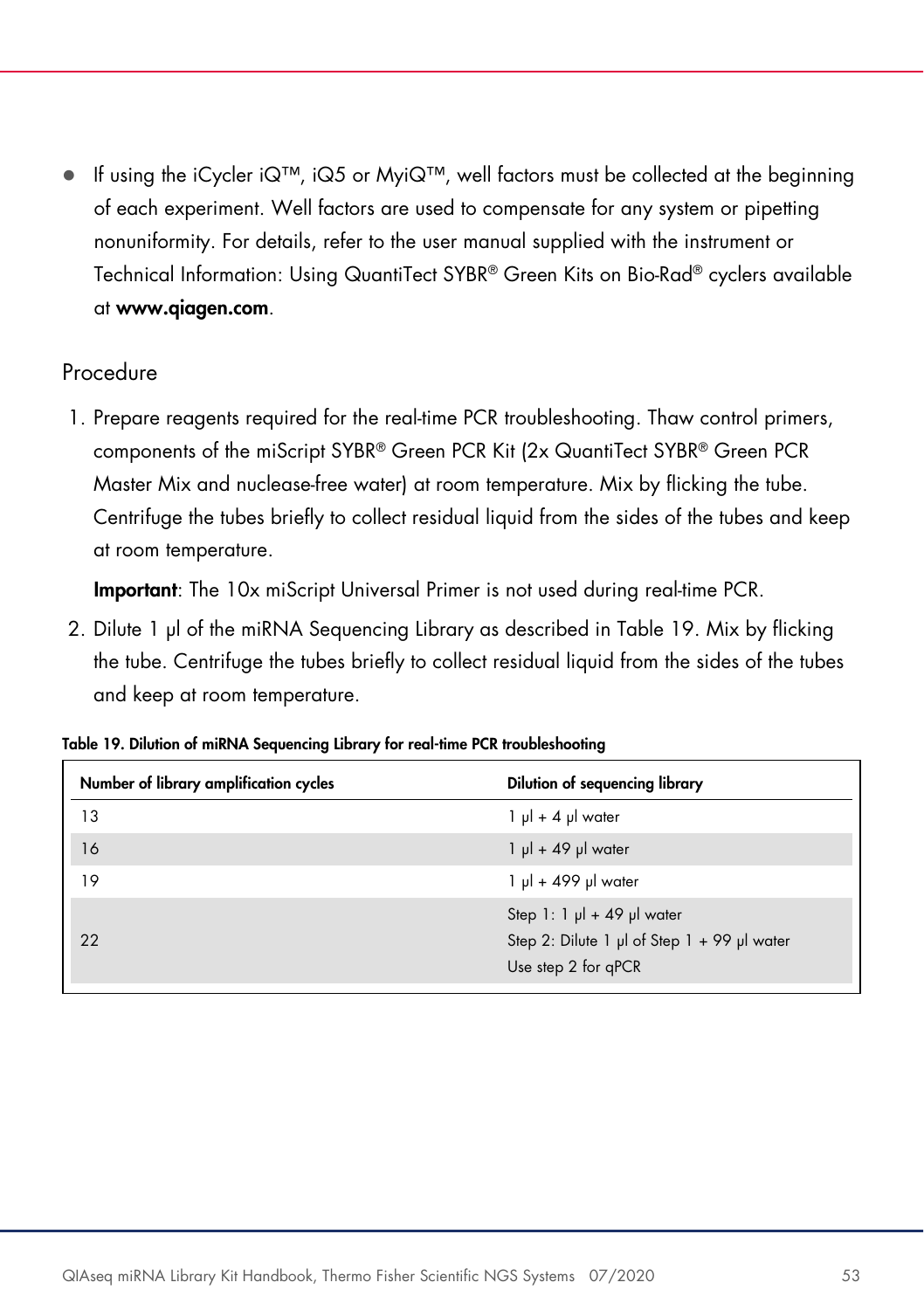<span id="page-53-2"></span>3. For each sample, prepare a Master Mix for either a 10 µl per well reaction volume (used in 384-well plates), a 25 µl per well reaction volume (used in 96-well plates), or a 20 µl per well reaction volume (used in the Rotor-Disc® 100), according to [Table 20.](#page-53-0) Mix gently and thoroughly.

Important: Reaction mix contains everything except the control primers. These are added in Step 5.

| Component                                | Master Mix<br>(for 384 well) | Master Mix<br>(for 96-well) | Master Mix<br>(for Rotor-Disc 100) |
|------------------------------------------|------------------------------|-----------------------------|------------------------------------|
| 2x QuantiTect SYBR® Green PCR Master Mix | $20 \mu$                     | 50 µl                       | 40 ul                              |
| Control Primer Assay (added in step 5)   |                              |                             |                                    |
| Nuclease-free Water                      | $12 \mu$                     | 36 µl                       | $28$ pl                            |
| Diluted library amplification product    | $4 \mu$                      | $4 \mu$                     | $4 \mu$                            |
| Total volume                             | 36 pl                        | ار 90                       | 72 yl                              |

#### <span id="page-53-0"></span>Table 20. Setup of real-time PCR troubleshooting

- 4. For each sample, dispense Master Mix into 3 individual wells of an empty plate/Rotor-Disc (9 μl for 384-well plates, 22.5 μl for 96-well plates, 18 μl for Rotor-Disc 100).
- <span id="page-53-1"></span>5. Into each of the sample's 3 wells containing Master Mix, dispense one of the respective 3 control primers (1 μl for 384-well plates, 2.5 μl for 96-well plates, 2 μl for Rotor-Disc 100).
- 6. Carefully seal the plate or disc tightly with caps, film, or Rotor-Disc Heat-Sealing Film.
- 7. Centrifuge for 1 min at 1000 x  $g$  at room temperature (15-25°C) to remove bubbles. Note: This step is not necessary for reactions set up in Rotor-Discs.
- 8. Program the real-time cycler according to [Table 21.](#page-53-2)

Note: For the real-time PCR quality control cycling program, there is no need to perform dissociation curve analysis of the PCR product(s).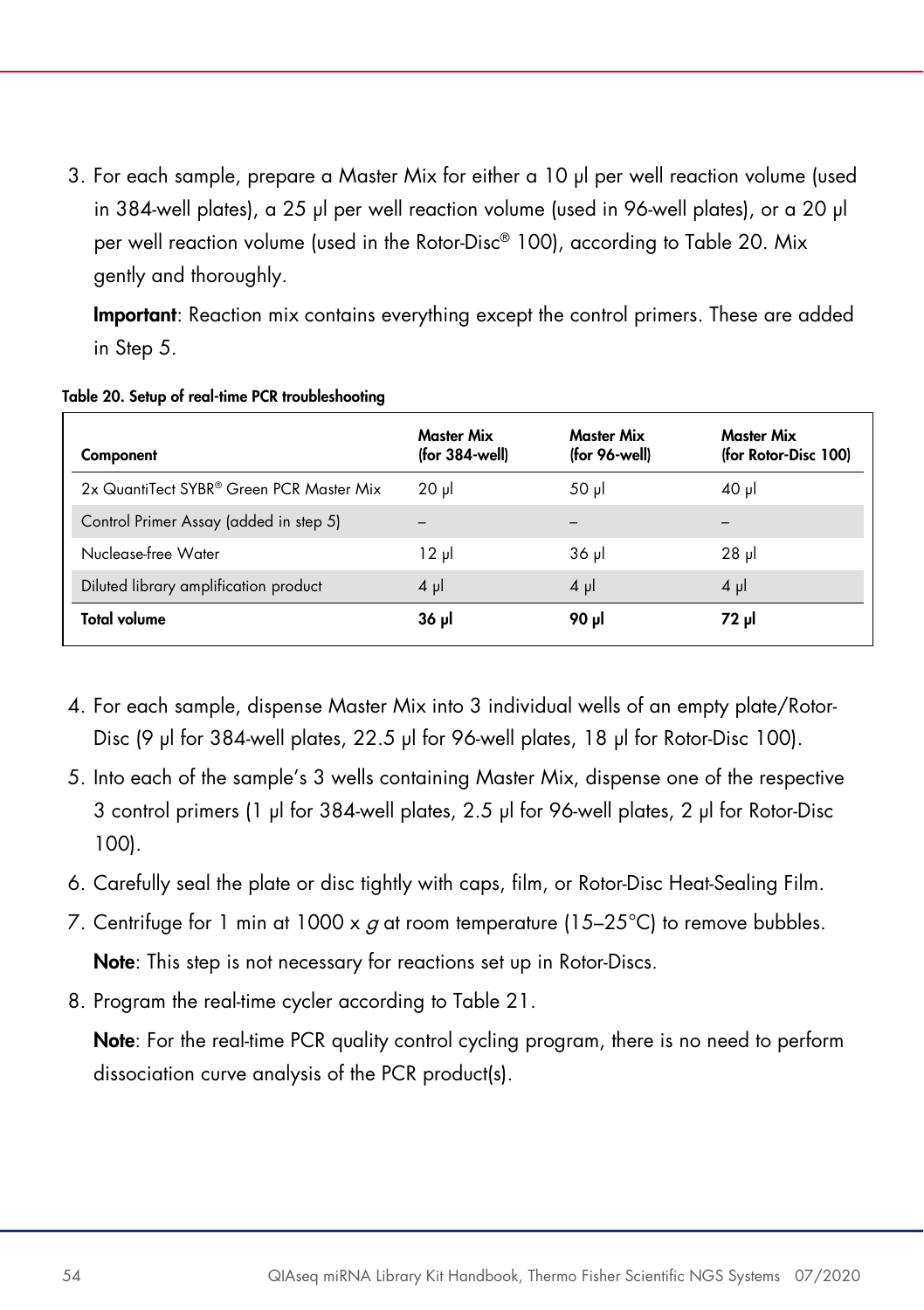Table 21. Cycling conditions for real-time PCR

| <b>Step</b>                                   | Time             | Temperature    | <b>Additional comments</b>                                      |
|-----------------------------------------------|------------------|----------------|-----------------------------------------------------------------|
| PCR Initial activation step                   | $15 \text{ min}$ | 95 $°C$        | HotStarTag DNA Polymerase is activated<br>by this heating step. |
| 3-step cycling (35 cycles) $*$ <sup>118</sup> |                  |                |                                                                 |
| Denaturation                                  | 15 <sub>s</sub>  | $94^{\circ}$ C | Perform fluorescence data collection.                           |
| Annealing                                     | 30 <sub>s</sub>  | $55^{\circ}$ C |                                                                 |
| Extension <sup>1</sup>                        | 30 <sub>s</sub>  | $70^{\circ}$ C |                                                                 |

\* For Bio-Rad models CFX96™ and CFX384™: adjust the ramp rate to 1°C/s.

† For Eppendorf® Mastercycler® ep realplex models 2, 2S, 4, and 4S: for the Silver Thermoblock, adjust the ramp rate to 26%; for the Aluminum Thermoblock, adjust the ramp rate to 35%.

‡ If using a Roche® LightCycler® 480, adjust the ramp rate to 1°C/s.

§ If using a Roche LightCycler 480, use 45 cycles.

¶ Due to software requirements, the fluorescence detection step must be at least 30 s with the ABI PRISM® 7000 or 34 s with the Applied Biosystems 7300 and 7500.

9. Place the plate/Rotor-Disc in the real-time cycler and start the cycling program.

10. When the run is finished, analyze the data. First, define the baseline:

Use the "Linear View" of the amplification plot to determine the earliest visible amplification. Set the baseline from cycle 2 to two cycles before the earliest visible amplification. The number of cycles used to calculate the baseline can be changed and should be reduced if high template amounts are used.

Note: Ensure that baseline settings are the same across all PCR runs associated with the same experiment to allow comparison of results.

Define the threshold. The threshold should be set using a logarithmic amplification plot so that the log-linear range of the curve can be easily identified. Using the "Log View" of the amplification plot, place the threshold above the background signal but within the lower half of the log-linear range of the amplification plot. The threshold should never be set in the plateau phase. The absolute position of the threshold is less critical than its consistent position across PCR runs.

Note: Ensure that threshold settings are the same across all PCR runs in the same analysis to allow comparison of results.

11. Export the  $C_I$  values according to the manual supplied with the real-time PCR cycler.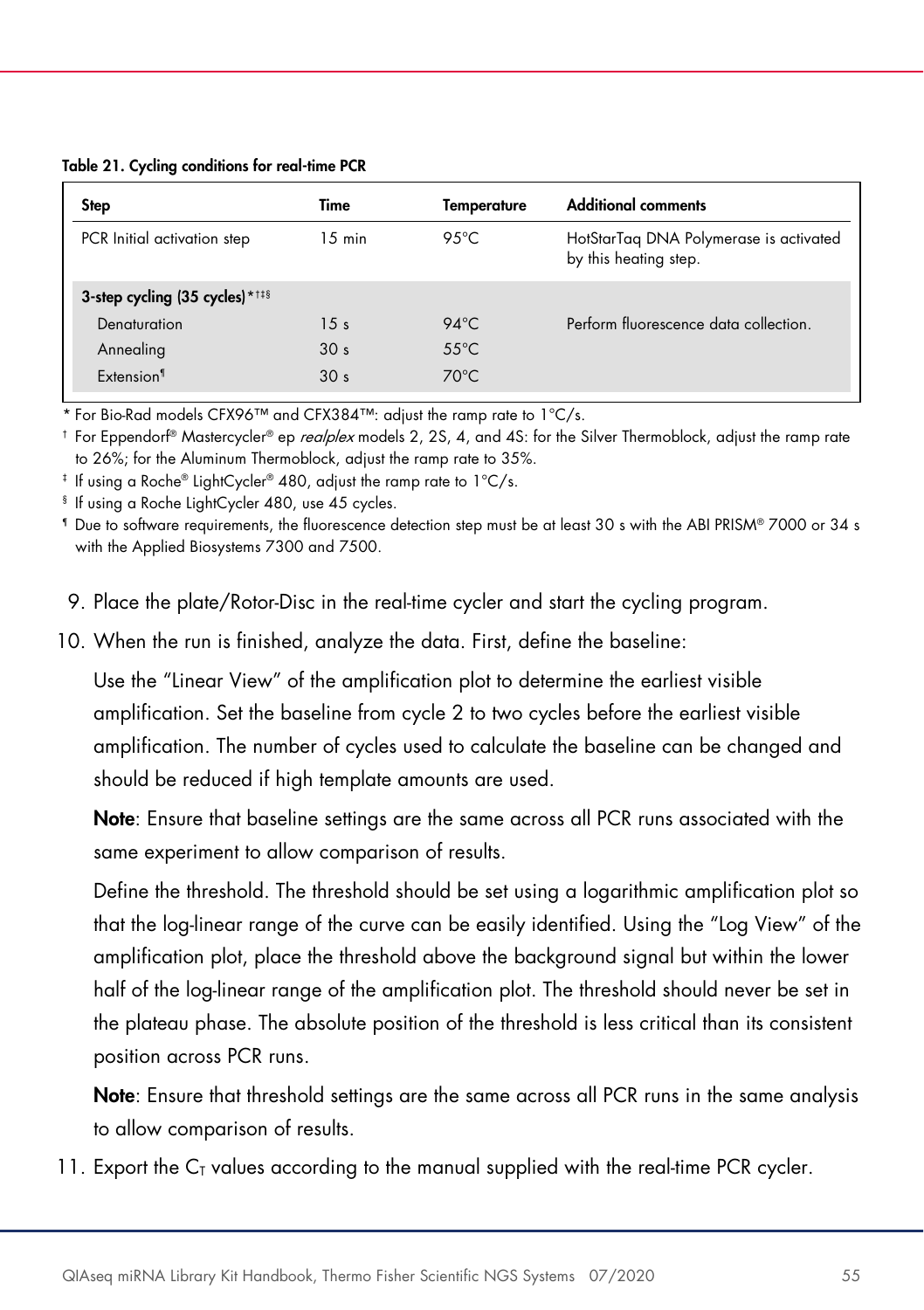12. Interpret the C<sub>T</sub> values for the miC3', miC5', and miCRT as follows.

If all the  $C<sub>I</sub>$  values are less than 28, the individual reaction steps have been performed correctly. If the library preparation had failed QC, this might indicate the sample was compromised.

If the  $C<sub>T</sub>$  values for some or all of the controls are greater than 28, either the respective step of library preparation has not been performed correctly or the sample has been compromised. Ensure that ["Appendix B: Real-time PCR Troubleshooting"](#page-51-0) has been performed correctly. For comments and suggestions, see the ["Troubleshooting Guide.](#page-44-0)"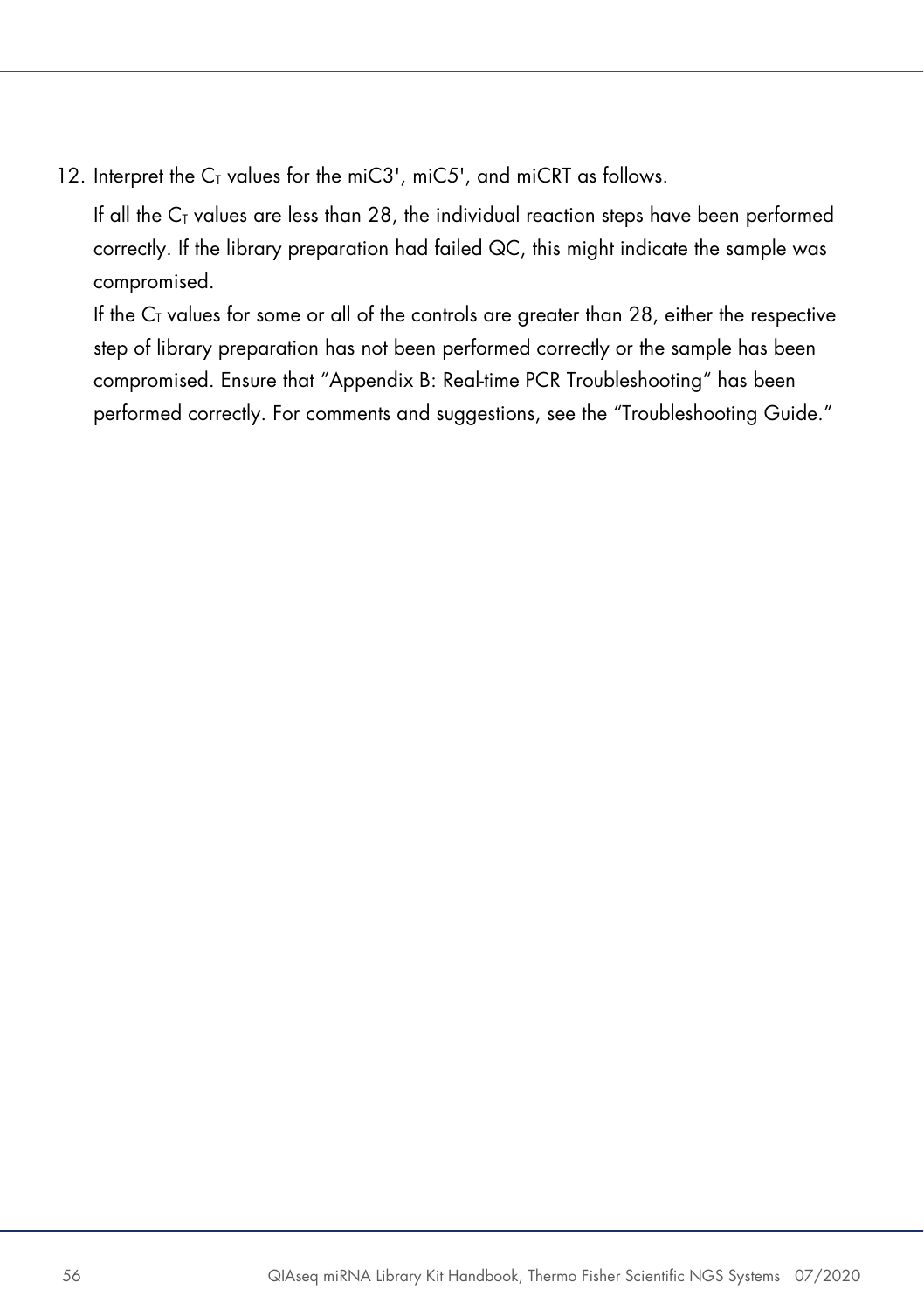# <span id="page-56-0"></span>Appendix C: General Remarks on Handling RNA

# Handling RNA

Ribonucleases (RNases) are very stable and active enzymes that generally do not require cofactors to function. Since RNases are difficult to inactivate and even minute amounts are sufficient to degrade RNA, do not use any plasticware or glassware without first eliminating possible RNase contamination. Care should be taken to avoid inadvertently introducing RNases into the RNA sample during or after the purification procedure. To create and maintain an RNase-free environment, the following precautions must be taken during pretreatment and use of disposable and nondisposable vessels and solutions while working with RNA.

### General handling

Proper microbiological, aseptic technique should always be used when working with RNA. Hands and dust particles may carry bacteria and molds and are the most common sources of RNase contamination. Always wear latex or vinyl gloves while handling reagents and RNA samples to prevent RNase contamination from the surface of the skin or from dusty laboratory equipment. Change gloves frequently and keep tubes closed whenever possible. Keep purified RNA on ice.

To remove RNase contamination from bench surfaces, nondisposable plasticware, and laboratory equipment (e.g., pipettes and electrophoresis tanks), general laboratory reagents can be used. To decontaminate plasticware, rinse with 0.1 M NaOH, 1 mM EDTA[\\*](#page-56-1) followed by RNase-free water, or rinse with chloroform[\\*](#page-56-2) if the plasticware is chloroform resistant. To decontaminate electrophoresis tanks, clean with detergent\* (e.g., 0.5% SDS), rinse with RNase-free water, rinse with ethanol (if the tanks are ethanol resistant), and allow to dry.

### Disposable plasticware

The use of sterile, disposable polypropylene tubes is recommended throughout the procedure. These tubes are generally RNase-free and do not require pretreatment to inactivate RNases.

<span id="page-56-2"></span><span id="page-56-1"></span><sup>\*</sup> When working with chemicals, always wear a suitable lab coat, disposable gloves, and protective goggles. For more information, consult the appropriate safety data sheets (SDSs) available from the product supplier.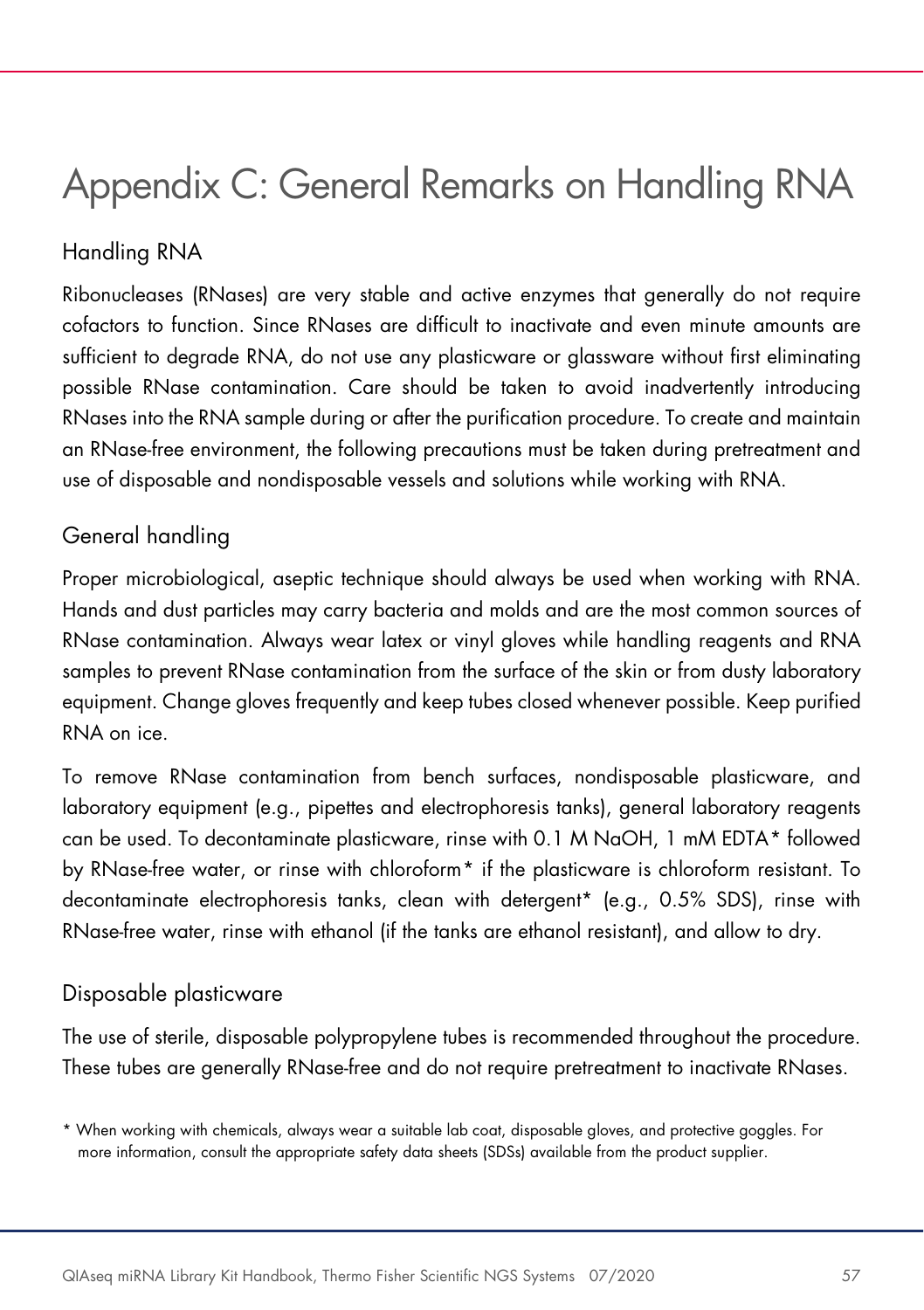### <span id="page-57-0"></span>Glassware

Glassware should be treated before use to ensure that it is RNase-free. Glassware used for RNA work should be cleaned with a detergent,\* thoroughly rinsed and oven baked at 240ºC for 4 hours or more (overnight, if more convenient) before use. Autoclaving alone will not fully inactivate many RNases. Alternatively, glassware can be treated with DEPC[\\*](#page-57-1) (diethyl pyrocarbonate), as described in "Solutions" below.

### Solutions

Note: QIAGEN solutions, such as the components found in the miScript Single Cell qPCR Kit, are guaranteed RNase-free without using DEPC treatment and are therefore free of any DEPC contamination.

Solutions (water and other solutions) should be treated with 0.1% DEPC. DEPC is a strong but not absolute inhibitor of RNases. DEPC is commonly used at a concentration of 0.1% to inactivate RNases on glass or plasticware or to create RNase-free solutions and water. DEPC inactivates RNases by covalent modification. Add 0.1 ml DEPC to 100 ml of the solution to be treated, and shake vigorously to bring the DEPC into solution. Let the solution incubate for 12 hours at 37ºC. Autoclave for 15 minutes to remove any trace of DEPC. DEPC will react with primary amines and cannot be used directly to treat Tris buffers.\* DEPC is highly unstable in the presence of Tris buffers and decomposes rapidly into ethanol and CO2. When preparing Tris buffers, treat water with DEPC first, and then dissolve Tris to make the appropriate buffer. Trace amounts of DEPC will modify purine residues in RNA by carbethoxylation. Carbethoxylated RNA is translated with very low efficiency in cell-free systems. However, its ability to form DNA–RNA or RNA–RNA hybrids is not seriously affected unless a large fraction of the purine residues have been modified. Residual DEPC must always be eliminated from solutions or vessels by autoclaving or heating to 100°C for 15 minutes.

<span id="page-57-1"></span><sup>\*</sup> When working with chemicals, always wear a suitable lab coat, disposable gloves, and protective goggles. For more information, consult the appropriate safety data sheets (SDSs) available from the product supplier.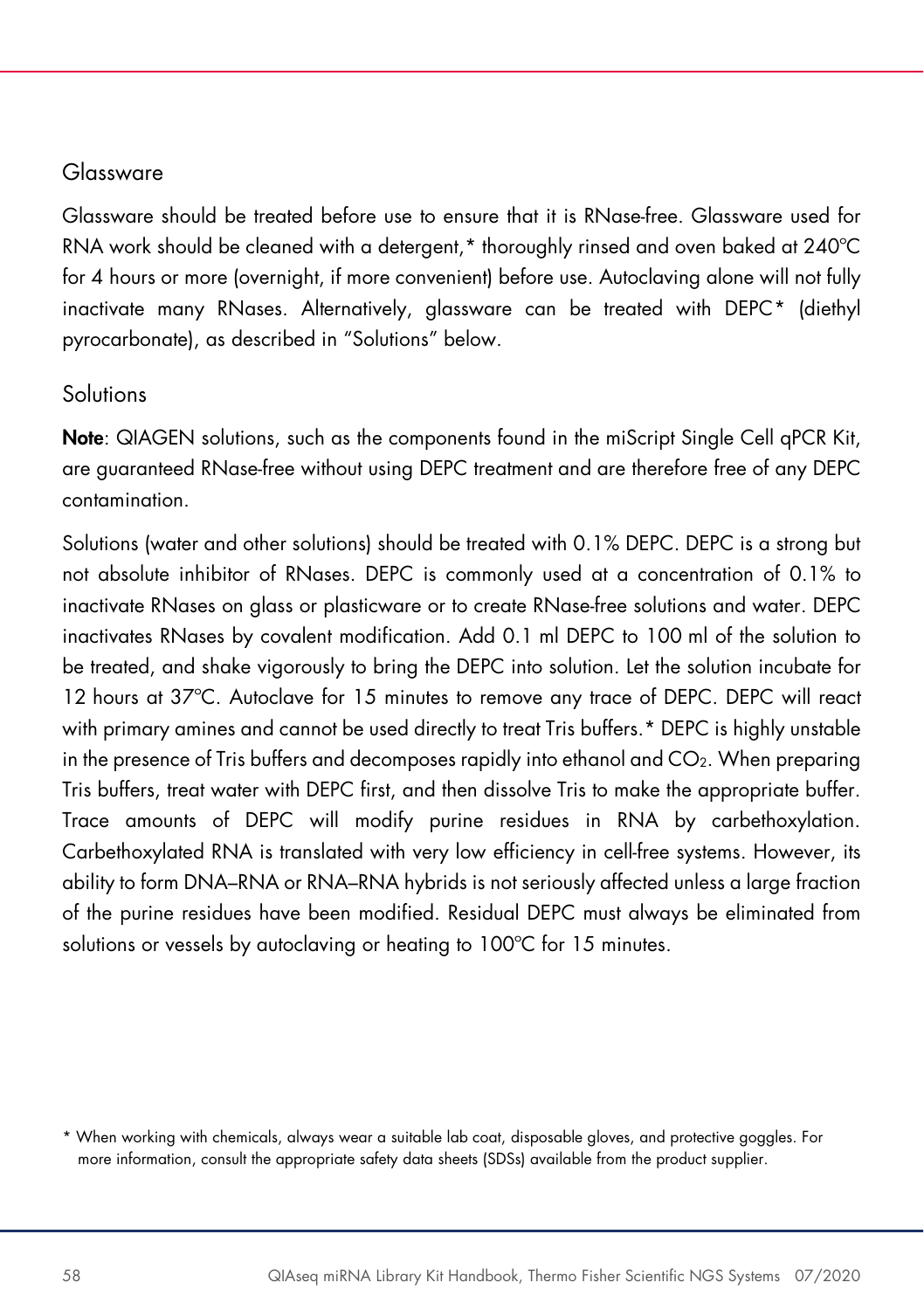# Document Revision History

| Date    | Changes                                                                                                                                                                                                                                                                                                                                                                                                                                                          |
|---------|------------------------------------------------------------------------------------------------------------------------------------------------------------------------------------------------------------------------------------------------------------------------------------------------------------------------------------------------------------------------------------------------------------------------------------------------------------------|
| 12/2018 | Changed name of QIAseq miRNA NGS Ligation Activator to 2x miRNA Ligation Activator.                                                                                                                                                                                                                                                                                                                                                                              |
|         | Changed configuration of 2x miRNA Ligation Activator in Kit Contents section from 960 µl to 2<br>x 600 µl.                                                                                                                                                                                                                                                                                                                                                       |
|         | Revised the Index Sequence for MIHT56 in Table 2 and Table 15 to CGATTCAC.                                                                                                                                                                                                                                                                                                                                                                                       |
|         | Layout updates.                                                                                                                                                                                                                                                                                                                                                                                                                                                  |
| 07/2019 | In the QIAseg miRNA Library Kit, the location of the 2x miRNA Ligation Activator was changed<br>from Box $1$ to Box 2.                                                                                                                                                                                                                                                                                                                                           |
| 07/2020 | Changed description of MITF-001 plates to "cuttable", from the original "breakable". Updated<br>data analysis URLs to geneglobe.giagen.com. Updated exoRNeasy Kit recommendations in<br>Table 4. Corrected typos. Moved 2x miRNA Ligation Activator to Box 2 instead of Box 1 in<br>QIAseq miRNA Library Kit contents. Changed precise storage temperatures to temperature<br>ranges. Updated the procedures in "Protocol: Primary and Secondary Data Analysis". |

#### Limited License Agreement for QIAseq miRNA Library Kit, Thermo Fisher Scientific NGS Systems

Use of this product signifies the agreement of any purchaser or user of the product to the following terms:

- The product may be used solely in accordance with the protocols provided with the product and this handbook and for use with components contained in the kit only. QIAGEN grants no license under any of its intellectual property to use or incorporate the enclosed components of this kit with any components not included within this kit except as described in the protocols provided with the product, this handbook, and additional protocols available at www.qiagen.com Some of these additional protocols have been provided by QIAGEN users for QIAGEN users. These protocols have not been thoroughly tested or optimized by QIAGEN. QIAGEN neither guarantees them nor warrants that they do not infringe the rights of third-parties.
- 2. Other than expressly stated licenses, QIAGEN makes no warranty that this kit and/or its use(s) do not infringe the rights of third-parties.
- 3. This kit and its components are licensed for one-time use and may not be reused, refurbished, or resold.
- 4. QIAGEN specifically disclaims any other licenses, expressed or implied other than those expressly stated.
- 5. The purchaser and user of the kit agree not to take or permit anyone else to take any steps that could lead to or facilitate any acts prohibited above. QIAGEN may enforce the prohibitions of this Limited License Agreement in any Court, and shall recover all its investigative and Court costs, including attorney fees, in any action to enforce this Limited License Agreement or any of its intellectual property rights relating to the kit and/or its components.

For updated license terms, see [www.qiagen.com](http://www.qiagen.com/)

Trademarks: QIAGEN®, Sample to Insight®, QIAseq®, GelPilot®, HotStarTaq®, miScript®, QuantiTect®, RotorDisc® (QIAGEN Group); Agilent® (Agilent Technologies);<br>iCycler iQ™, MyiQ™, Bio-Rad®, CFX96™, CFX384™ (Bio-Rad Laborato Corporation); Excel® (Microsoft Corporation); Roche®, LightCycler® (Roche Group); Qubit™, SYBR® (Thermo Fisher Scientific or its subsidiaries); MagneSphere® (Promega). Registered names, trademarks, etc. used in this document, even when not specifically marked as such, are not to be considered unprotected by law.

07/2020 HB-2573-004 © 2020 QIAGEN, all rights reserved.